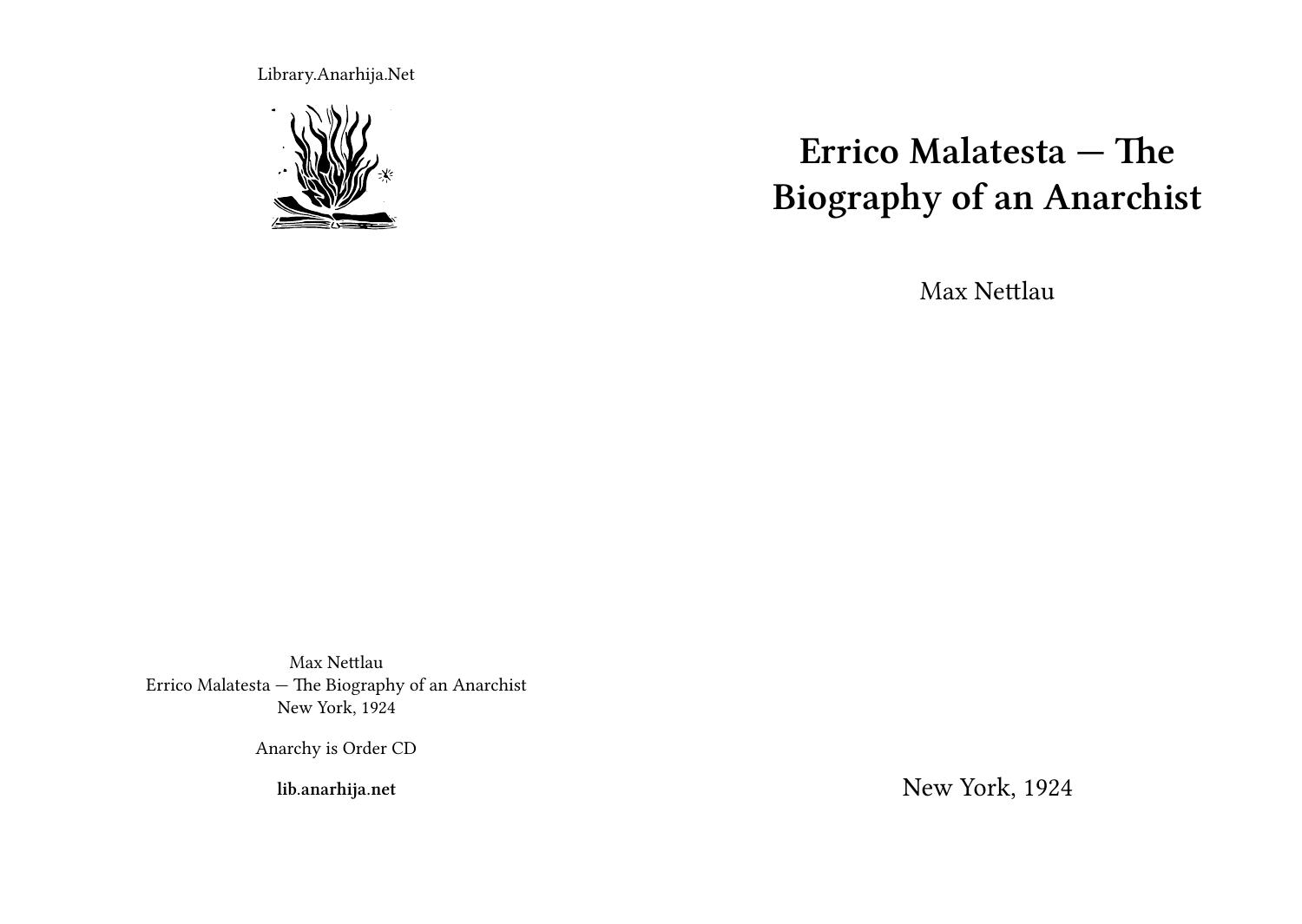## **Contents**

| Introduction           | 3   |
|------------------------|-----|
| <b>Hippolyte Havel</b> | 5   |
| <b>APPENDIX</b>        | 106 |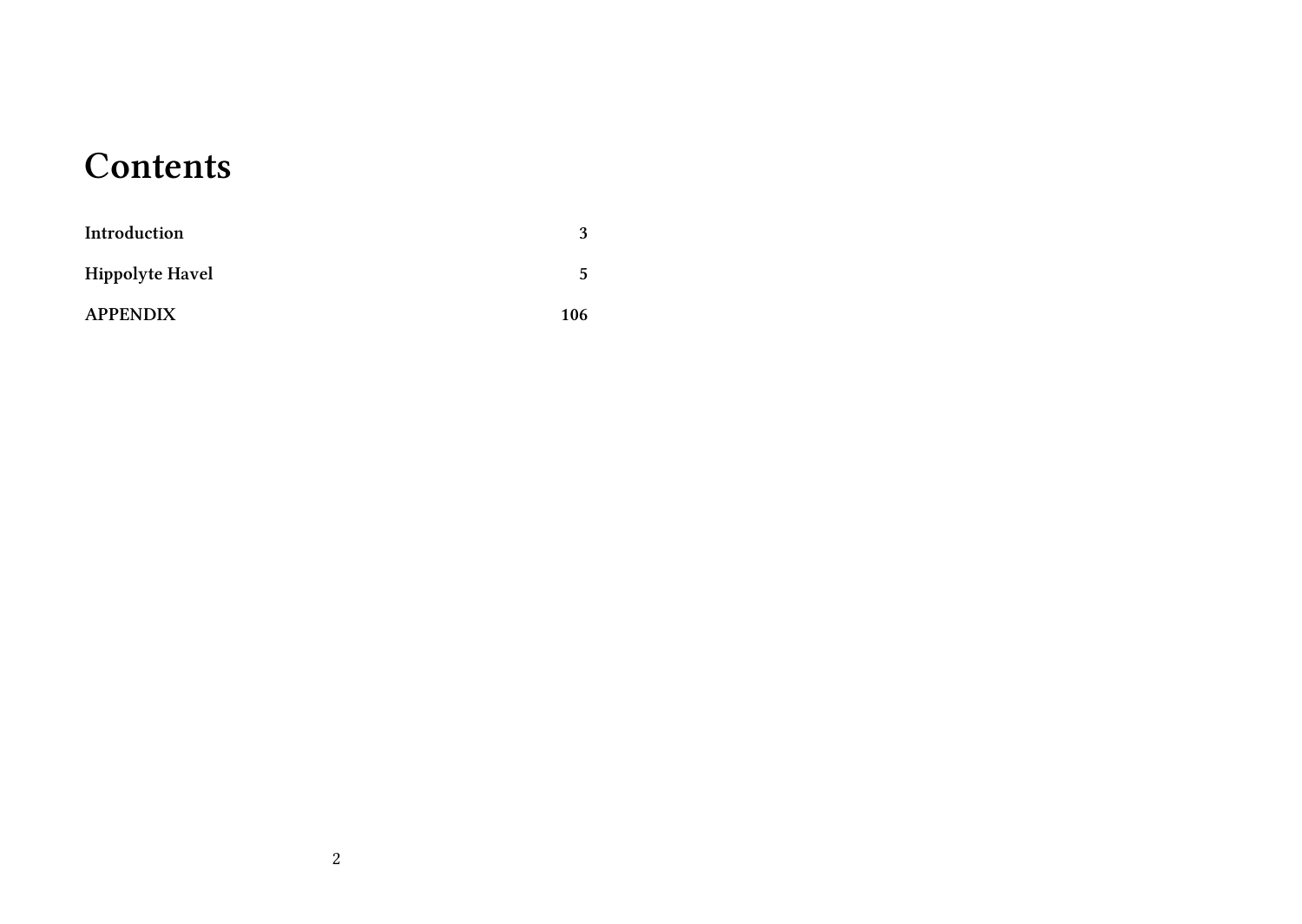#### **Introduction**

The short sketch of Malatesta's life is based on the exhaustive study of Max Nettlau, published in Italian translation by "Il Martello" in New York under the title Vita e Pensieri di Errico Malatesta, and in German translation issued at Berlin by the publishers of the "Syndicalist." Max Nettlau, the profound scholar of the Anarchist movement, biographer of Michael Bakunin and author of Bibliographie de l'Anarchie, lives in Vienna, and like so many intellectuals in Europe, in distressing economic condition. May I express here the hope that he will find sufficient encouragement to continue his valuable task in the Anarchist movement? He was in contact with the most remarkable men and women in the revolutionary movement of our time and his own reminiscences should prove of great value to the younger generation.

The American publishers refuse to print the Biography on the pretext that it would not pay. No doubt, should an upheaval occur in Italy and Malatesta's name appear in the foreground, the same publishers would be only to eager to get hold of the manuscript. Meanwhile our comrades of the Jewish Anarchist Federation offer the short sketch as a homage to Malatesta on his seventieth birthday.

In a very sympathetic review of the Vita e Pensieri in the New York "Nation", Eugene Lyons states that Malatesta's life symbolized the romantic age of rebellion. True, but it is not the romance of selfconscious knight-errantry, of adventure for adventure's sake. It is rather the inevitable unfolding of a character unswerving in its devotion to a philosophy of action. Even at the peaks of his adventures Malatesta has remained kindly, retiring, modest in his habits.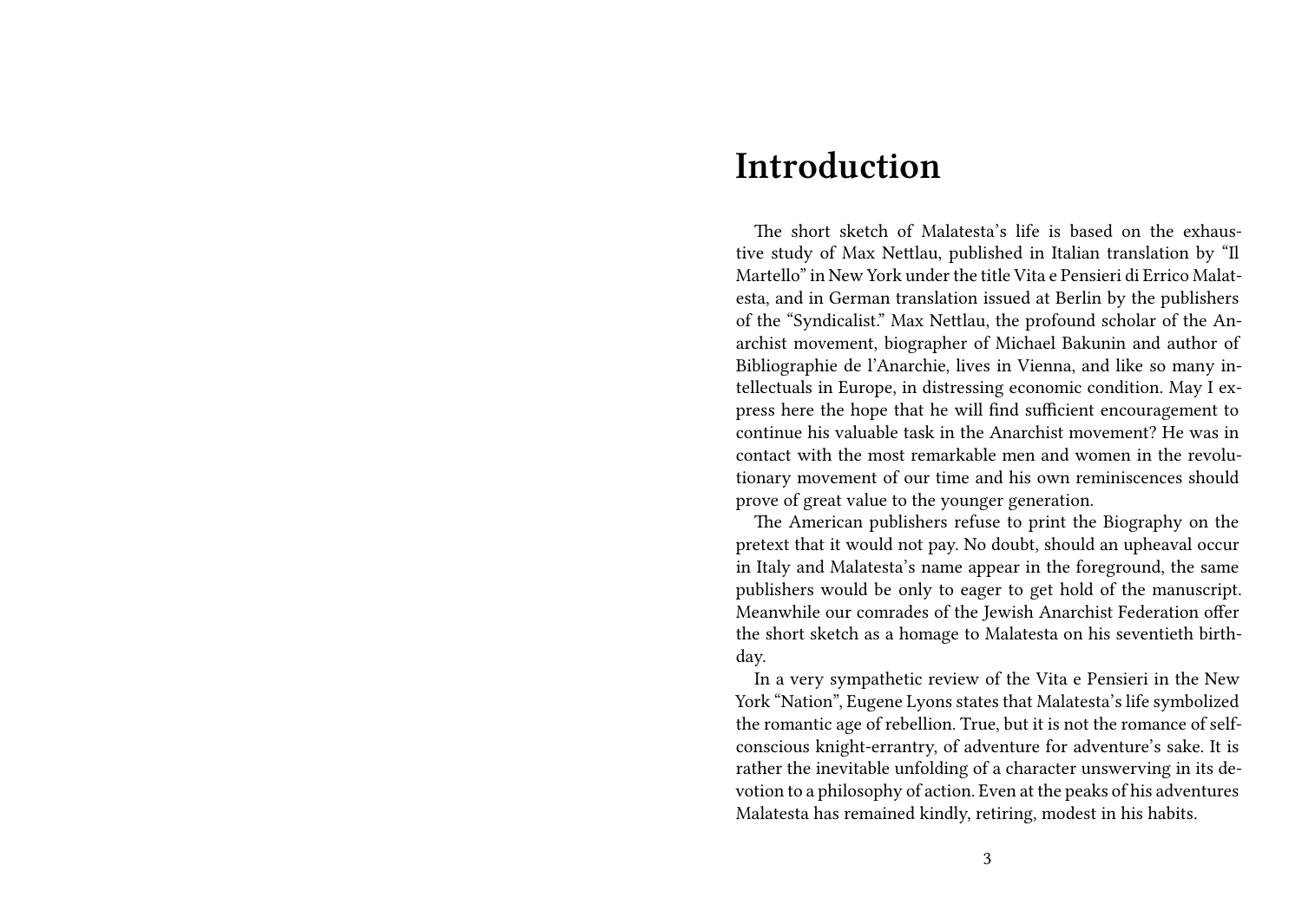Against the background of a Europe misruled by renegade Millerans, Lloyd Georges, Mussolinis, Eberts, Pilsudskis, and other of the fraternity of ex-idealists, the personality of Errico Malatesta attains an idyllic grandeur. At the age of seventy he can look back upon fifty years of intensive revolutionary work, thirty-six of them spent in busy exile. His life has a consistency, an almost apocalyptic directness which more than explains the adulation with which he is regarded among the comrades. It coincides, moreover, with a concentrated half century of social development. Its threads are woven closely into lives of the leaders during this period — Mazzini, Bakunin, Cafiero, William Morris, the brothers Reclus, James Guillaume, Stepniak, Kropotkin, and many others. It is a life that bridges the time of the Paris Commune and the Russian Revolution. Its course consequently has a tremendous significance.

When Malatesta returned to Italy in October, 1919, after being smuggled out of England on a coal boat by the head of the Italian Seamen's Federation, all the ships in the port of Genoa saluted his arrival, the city stopped work and turned out to greet him. His arrest soon after and the events in Italy which have forced him temporarily into the background of national life are recent enough to be generally known. Despite his age, Malatesta is still a vigorous social rebel, and the most stirring chapters of his life may still have to be written.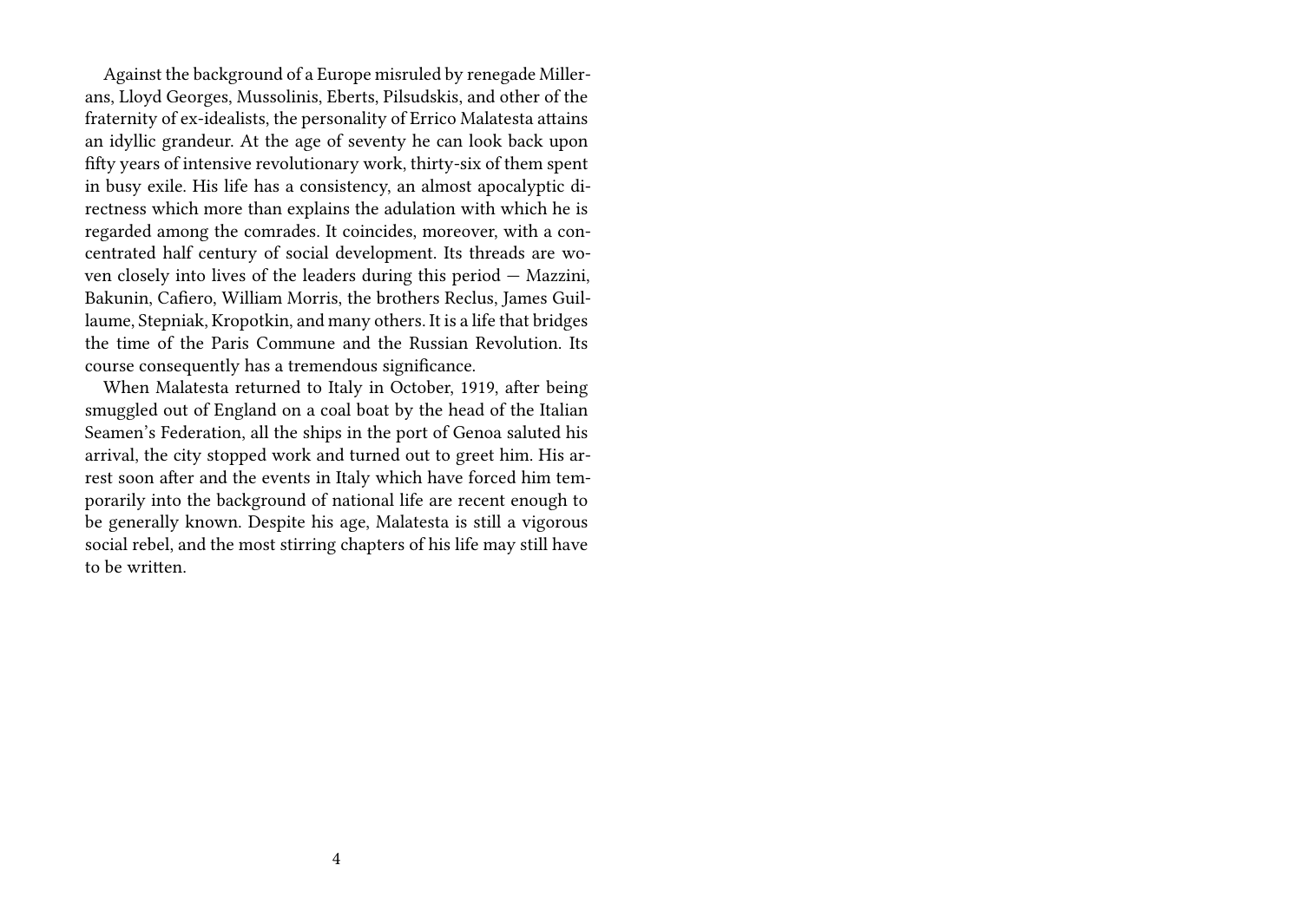for the elevation by practical experience and solidarity. It is not of any use to the conservatives who wish to conserve something else than ferocious massacre. It is of no use either to us who shall know to found upon the (present) hatred a harmonious society. a society of free men, the condition and guarantee of which shall be toleration, the respect of honestly professed opinions. Send us home! (Clamorous applause quickly repressed by the presiding judge). $1$ 

### **Hippolyte Havel**

Errico Malatesta was born in Santa Maria Capua Vetere in 1853, Dec. 4, that is in Santa Maria, a little town occupying the site of Capua of antique fame, at two miles distance from the castle of Caserta.

Capua, in 1860, had a civilian population of about 10,000 and a large garrison. Being the administrative centre of the province called Terra di Lavoro, it may have harbored a numerous bureaucracy and appertaining quantities of lawyers and landed proprietors, the owners of the surrounding country. Caserta, on the other hand, with the Bourbon castle and large domain, was the scene of aristocratic and court life. Between these Santa Maria, now of about 30,000 inhabitants, may then have been an open rural town of small proprietors and merchants, and probably a landless agricultural proletariat, to which the neighborhood of Capua and Caserta, and that of Naples also, gave certain educational, trading, and other opportunities. It is in fact the centre of commerce of the Campania, rather flourishing and quite absorbed by commercial life. Let Malatesta himself, even if he remains silent upon his later life, give us a picture of his childhood which, to judge from these surroundings, may have been very quiet, but which, if we examine certain parts of contemporary history passing at close proximity to him, made him witness very stirring events at an early age.

I ignore whether the Bourbon misrule was always held vividly before his mind by family and local experience and traditions or whether even then children of middle class families with predominant material interests — his father may have been engaged in commerce — grew up without seeing this side of his life, just as the social

<sup>&</sup>lt;sup>1</sup> This declaration characterizes better than anything the state of spirit at the end of the Milan trial of 1921, which is recorded in full in the book E. Malatesta, A. Borghi e compagni, davonti ai giurati di Milano. Unfortunately the Milan persecutions did not end there; those who could not stand by and see Malatesta and his comrades killing themselves by hunger were tried in May 1922 and received on June 1<sup>st</sup> ferocious sentences sending Marioni and Boldrini to the living tomb of the ergastolo, young Aguggini to 30 years of prison. Eleven others to many more years of prison. Their fate in told in Processo agli anarchici nelle assise di Milano, published by the Comitato oro vittime politiche di Milano and in the special issue of Pagine Libertarie.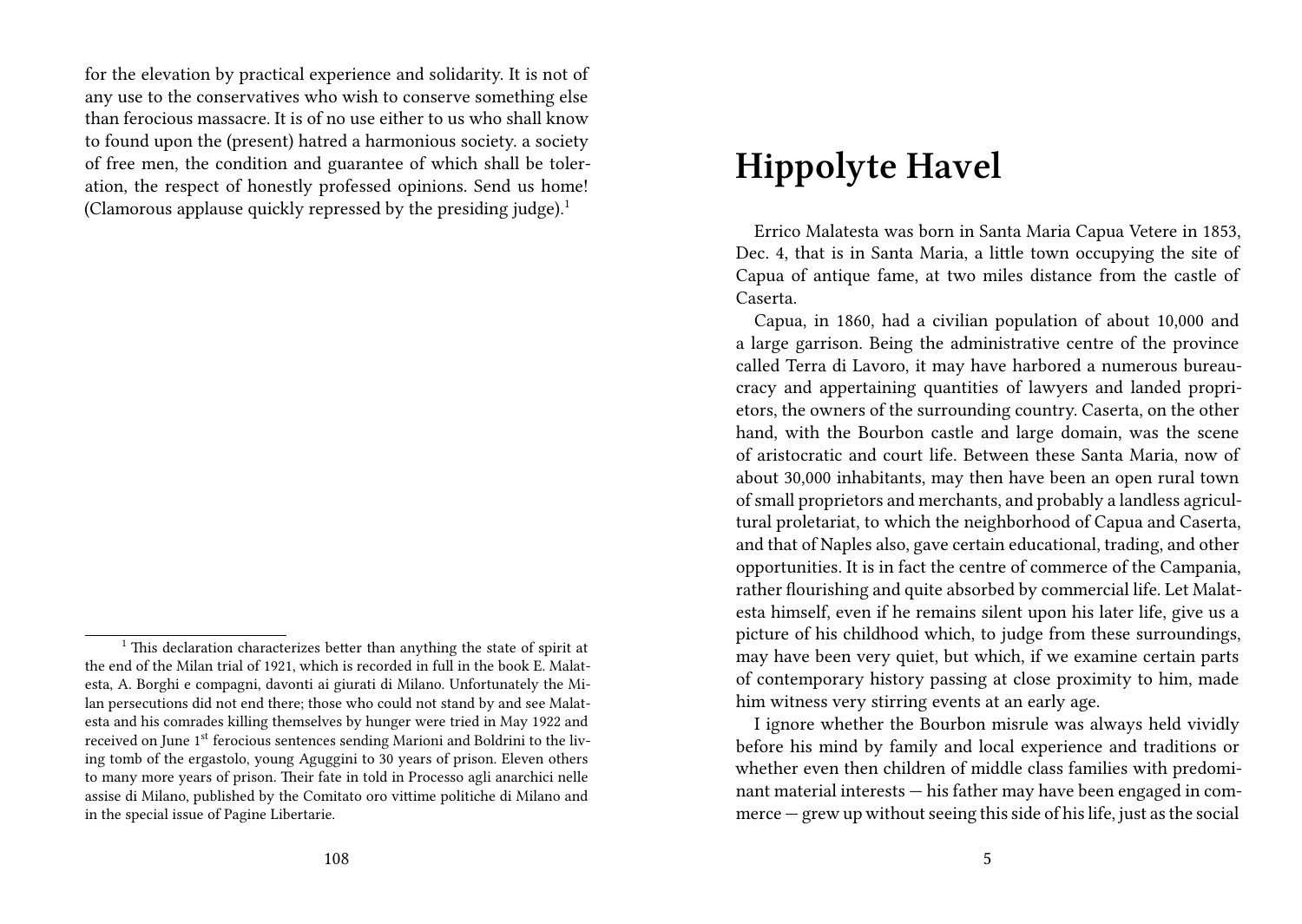question is kept from their eyes. But he was a boy of six or seven when, in 1860, the old system completely collapsed; then, for a moment, Europe's attention was riveted to his very own birthplace, for the garrison of official Capua marched against his own Santa Maria, held by none other than Garibaldi in person who fought a pitched battle and drove them back; official Capua was soon besieged and had to capitulate. A boy is not likely to miss or forget such days.

Even if young Malatesta had no special revolutionary initiative before he left Santa Maria — after frequenting the lyceum there for the University of Naples, as an intelligent youth of liberal ideas he must easily have arrived at relatively advanced ideas, feeling the revolutionary patriotism so generally spread at that time. I see him recorded as a Mazzinist (by Angiolini, 1900), as inclining towards Garibaldi by Fabbri, 1921) but I should consider him at least a very unorthodox partisan of either. Mazzini represented apparently more unswerving republicanism and a higher social idea than Garibaldi, and in that sense Malatesta may have been attracted by him as being the most advanced revolutionist he then knew of. But there is no trace in all we know of Malatesta to show that the special ideas of religious mysticism and that peculiar pseudo-socialism which is in reality as anti-socialist as anything could be, which both are unseparable from Mazzini, though they do not affect his practical political thought — that these Mazzinian fallacies were ever accepted by Malatesta who seems to have jumped into internationalism and anarchism so neatly and quickly as if they had been familiar to him all along.

What he saw during these years of the social misery around him, whether this or the general political discontent, or friends, societies, a local propaganda or what else first propelled him into advanced movements, he may yet tell himself with many other details of his early life of which we can only give such a fragmentary and hypothetical account. But there can be a little doubt that an article in the "Questione Sociale" (Florence), about January, 1884, translated in the Geneva "Revolte" (Feb 3, 1884), most fortunately preserves a

their native country and rushed into all parts of the globe to shed their blood on all the battlefields where a banner of freedom was raised.

You know that in Italy at this moment there is a war being waged which by a singularity of our language is called a civil war, precisely because it is uncivil and savage. In Italy the situation is such I we are returning to the dark and sanguinary night of the Middle A Italy is full of mourning. Mothers. daughters and wives are wailing and why? Over a struggle without an aim. You know I am a revolutionist. I am for insurrection, I am also for violence when violence can serve a good cause. But blind violence, stupid violence, ferocious violence which today afflicts Italy  $-$  well, this is a sort of violence which must disappear; otherwise Italy will cease to he a civilized nation.

Gentlemen of the jury: You will give your verdict as your conscience will dictate you; to me it does not matter much; I am too hardened in the struggle to be impressioned by a little prison: if you bring in a verdict of guilt, I should say that you have committed judicial error, but I should not think that you have consciously committed a deliberate act of injustice. I should hold you in the same esteem, because I should be sure that your conscience dictated the verdict. But I am an optimist. I do not think that there are men who do evil for evil's sake, or if there exists such a man, he belongs more to the specialist in insanity than to the judge in criminal matters But all the same, all do not think like myself. If you give a verdict of guilty, our friends, by party spirit, by overgreat affection for I would interpret this as a class verdict, would interpret it as deliberate injustice, and you would have sown a new seed of hatred and rancor. Do not do this.

Gentlemen of the jury: This civil struggle is repugnant to all; it is repugnant to all by their elementary sense of common humanity, and then it is to nobody of any use, to none of the classes and parties, is not of any use to the employers, the capitalists who need order for their industries and trades. It is not of any use to the proletarians who must work in order to live and who must prepare themselves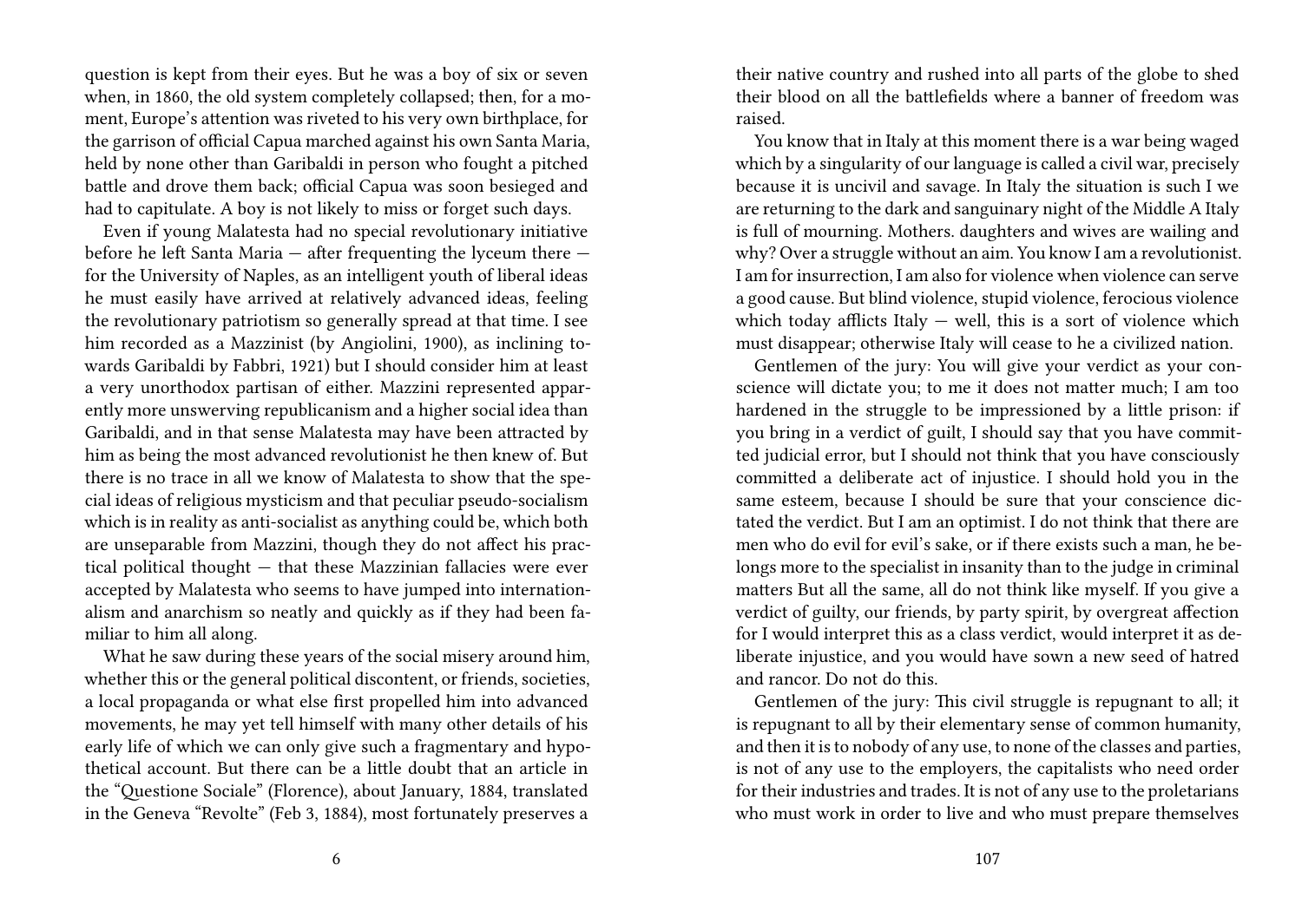### **APPENDIX**

The Final Declaration of Errico Malatesta Before the Milan July (1921)

Gentlemen of the Court, Gentlemen of the jury!

Trials have always been one of our beet means of propaganda and the dock has been the most efficient and, permit me to say it, the most glorious of our platforms. I should therefore not have lost the occasion to place before you a large exposition of the anarchist' program, maybe in the hope to convert one of yourselves to anarchism, encouraged in this by what happened to me at the assizes at Troni [ 1875 ]. Eleven of the jury not only acquitted me, but came, immediately to inscribe their names in the ranks of the International Working Men's Association. But what shall I do? The public prosecutor, to whom I present my thanks and certify my admiration, did me a bad service: he cut the grass from underneath my feet. As matters stand now, if I made a great speech before you, I should resemble to that old knight who coated in steel put on his best cuirass, lowered his ventail and jumped on the most fiery of his battle horses to ride in on the market to buy a pound of radishes!

I will say nothing further. I will only profit of the occasion to, way something not in our interest, not in that of my comrades, but in the interest of the community, in the interest of that Italy which we are accused of not to love only because we wish it to be on terms of brotherhood with all other nations, only because besides loving the people of Italy, we love the people of all mankind, an internationalist and cosmopolitan conception which by the way was at one time admitted and felt by all the fighters, all the heroes, all the martyrs of the Italian Resurrection who had overcome the limited idea of

description of Malatesta's youthful mental evolution from abstract republicanism to living socialism. The article intends to point out a similar way to the young republicans of the eighties and in some respect may be compared to Kropotkin's "Appeal to the Young." Here only the biographical parts can be quoted as some length:

"More than fifteen years ago [about 1868] I was a young man, studying rhetorics, Roman history, Latin and Mr. Gioberti's philosophy. In spite of all the intentions of my masters to that purpose, school did not stifle within me the natural element, and I conserved in the stultifying and corrupting surroundings of a modern college a healthy intellect and a virgin heart.

"Being of loving and ardent nature, I dreamed of an ideal world where all love each other and are happy; when I was tired of my dreams and gave myself over to reality, looking around me, I saw here a miserable being trembling of cold and humbly begging for alms, there crying children, there swerving men and my heart became glaced.

"I paid closer attention and became aware that an enormous injustice, an absurd system were weighing down humanity, condemning it to suffer: work degraded and nearly passing as dishonorable, the worker dying of hunger to feed the orgies of his idle master. And my heart was swelled with indignation. I thought of the Gracchi and Spartacus, and felt within myself the soul of a tribune and of a rebel.

"Not since I heard it said around me that the republic was the negation of these things which tortured me, that all were equal in a republic, since everywhere and at all times I saw the word republic mixed with all the revolts of the poor and the slaves, since in school we were kept in ignorance of the modern world in order to be made stupid by means of a mutilated and adulterated history of ancient Rome and were unable to find some type of social life outside of Roman formulas — from these reasons I called myself a republican, and this name seemed to me to resume all the desires, all the wrath which haunted my heart. I did perhaps not very well know what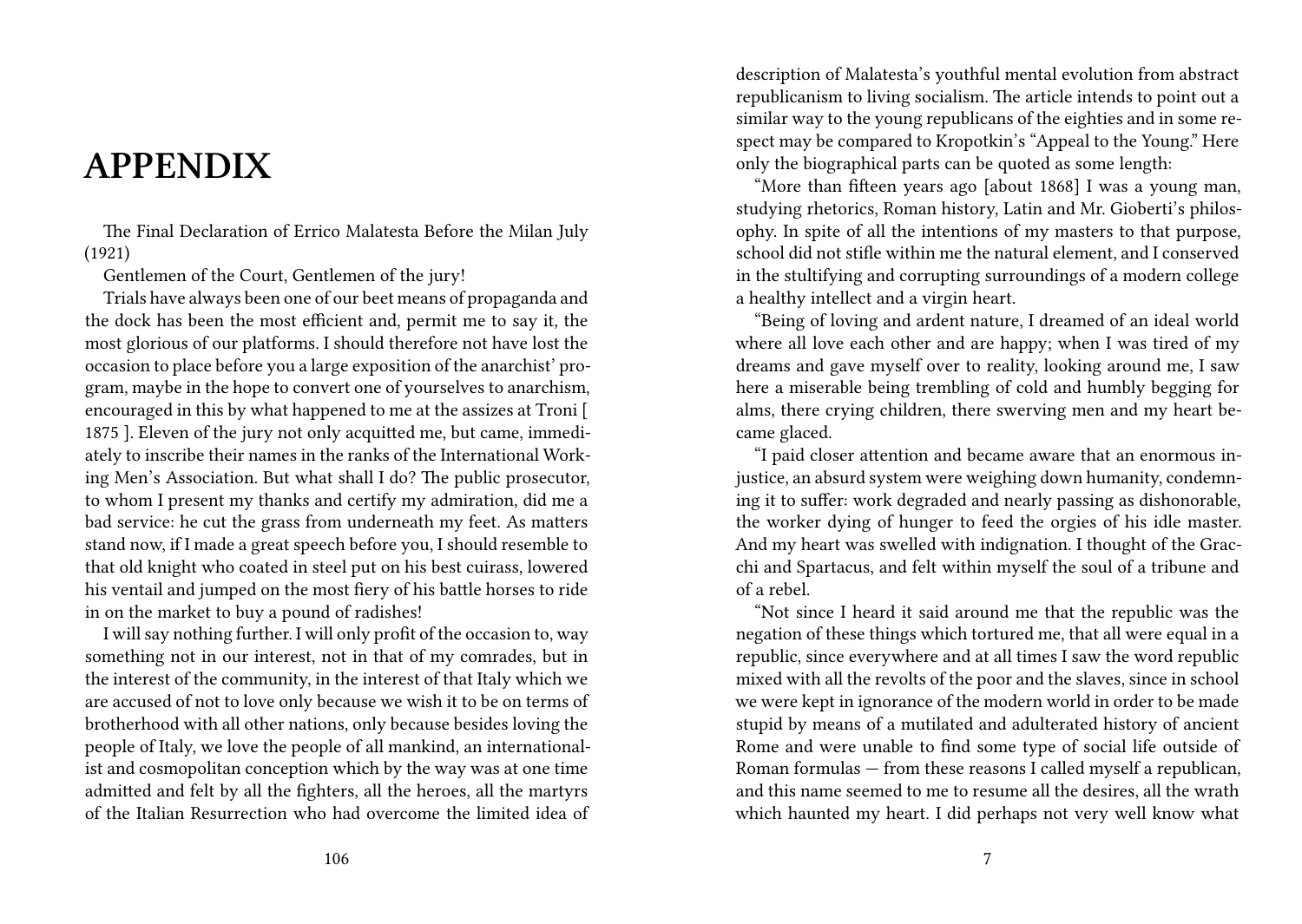this dreamed republic ought to be, but I believed that I knew it, and that was sufficient: to me the republic was the reign of equality, love, prosperity, the loving dream of my fancy transformed into reality.

"Oh! what palpitations agitated my young breast! Sometimes a modern Brutus, in imagination I plunged a dagger in the heart of some modern Caesar, at other times I saw myself at the head of a group of rebels or on a barricade crushing the satellites of tyranny, or I thundered from a platform against the enemies of the people. I measured my size and examined my upper lips to see whether my mustache had grown; oh! how I was impatient to grow up, to leave college to devote myself entirely to the cause of the republic!

"At last the day I had wished for arrived and I entered the world, full of generous intentions, hopes and illusions. I had so much dreamed of the republic that I could not miss to throw myself into all attempts where I saw were it only an inspiration, a vague desire for a republic, and it was as a republican that I first saw the inside of the royal prisons…

"Later on reflection survived. I studied history, which I had learned from stupid manuals, full of lies, and I then saw that the republic had always been a government like any other or a worse one, and that injustice and misery ruled in republics and in monarchies and that the people are shut down by cannon, when it tries to shake of its yoke."

He looked at America where slavery was compatible with a republic, at Switzerland where Catholic or Protestant priest rule had been rampant, at France where the republic was inaugurated by the massacre of 50,000 Parisians of the Commune, etc. This was not the republic he had dreamed, and if older people told him that in Italy the republic would produce justice, equality, freedom and prosperity, he knew that all this had been said beforehand in France also and is always said and promised.

He concluded that the character of a society cannot depend on names and accessories, but of the real relations of its members among themselves and with the whole social organization. In all

and by L. Bertoni to whom the initiative of these meetings is due. Brisk discussions and an international Anarchist congress are in view; so perhaps stagnation is over, the ice is broken, and anarchism will see a new spring. It will see Malatesta in its front and midst to his last day.)

This is all I can say at present on Malatesta's life, being separated from many printed and other materials which would have made many parts of this biography much more ample and exact. But at least a chronological frame has been constituted. I have never looked upon living comrades as objects of biography, though I always plead for the preservation of historical materials and the writing of recollections whenever feasible. Malatesta knows this and may smile at it; he is still infinitely more absorbed by the present and looking forward to the future than thinking of recording himself the past. Even if he will not speak of himself, he will some day help to keep alive the memory of all the many devoted friends and comrades with whom he co-operated these last fifty years; these memories should not be lost.

However all this may be and whether my attempt to sketch this life may be considered too indiscreet or too colorless, I have meant well and felt real pleasure in writing. For wherever I struck there was good bedrock, there was and there is the rebel and the free man, young or old, better always young, never old. Time will add, I hope, a fair number of further chapters to this fragmentary biography.

October 18, 1922.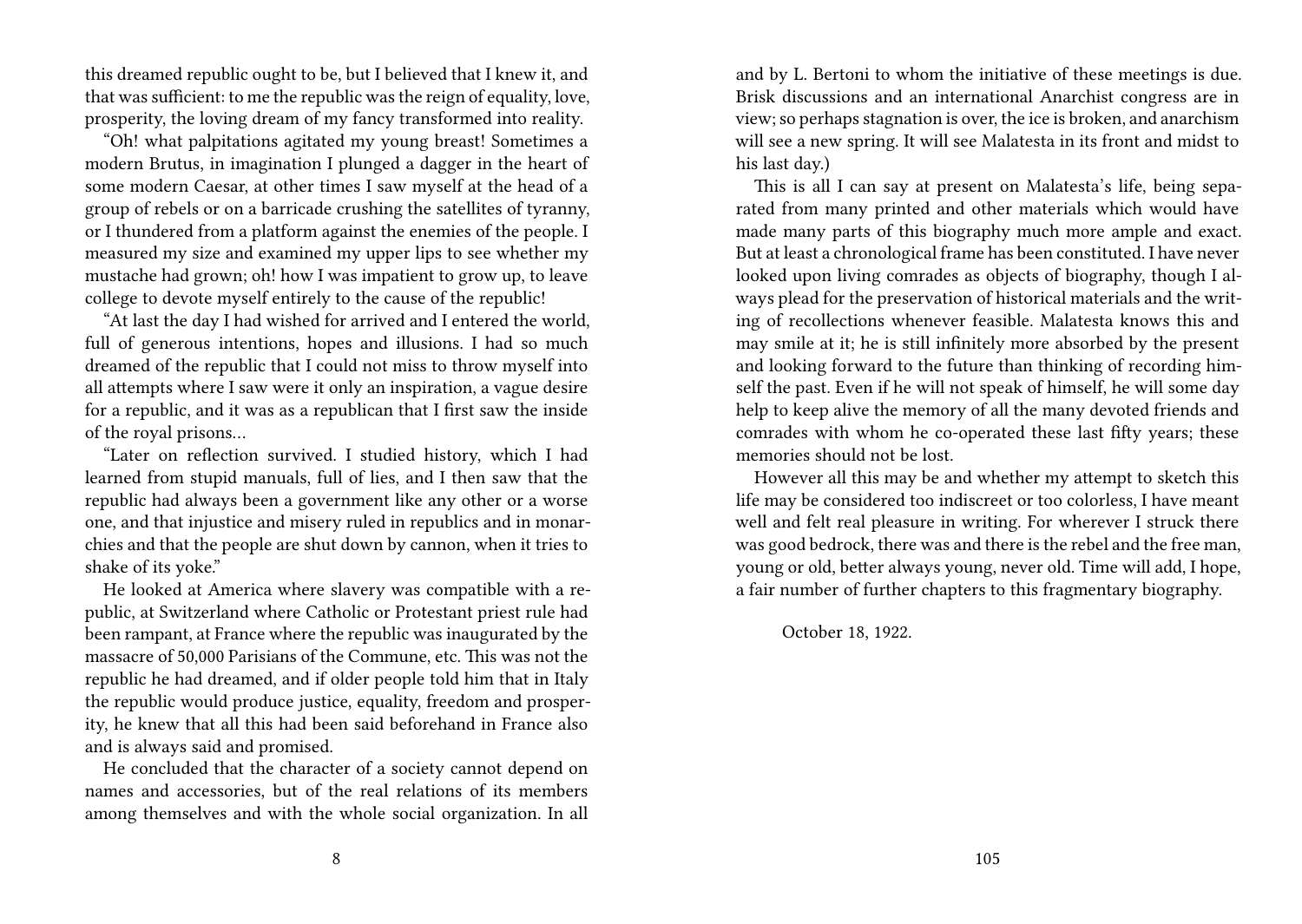and enemies of the present system, but whom the voice of freedom, strangled in these years, has not yet reached! Many of these energies have been absorbed by communism, there either to become brutalized or to leave again disappointed and hopeless; others, too far away from actual experience, accept it light hearted as artists or as pessimists in whom the submission of mankind to the exigencies of war destroyed the belief in freedom altogether.

The voices of Elisee Reclus, of Tolstoi and of Kropotkin are silent now; they might have told mankind in these unhappy years to remember freedom again and many would have listened to them. I have never been a hero-worshipper, but I may say that Malatesta as their equal should step in their place and at last oftener speak to the world at large; there is no other one alive in whom over fifty years of revolutionary and altruist thought and close contact with the people have accumulated this mass of experience, united with energy and devotion to mankind and freedom. I can imagine that his old hope lives as strong in him as ever, and that he wishes first to see to this still though in the end both roads may meet; if his voice was heard addressing itself to the largest possible audience, what good might it not do. And more practical discussions might also be extended to a larger sphere of comrades to establish our mental International on this European continent of caged peoples where after ages of talk of direct action no one has the pluck to stand up even against passport slavery which excluded also Malatesta from the International Anarchist Congress of December, 1921.

(Since these lines were written Malatesta set an example even in this respect by crossing the Alps somehow and appearing in the middle of September at Biel and at St. Imier in Switzerland among the Swiss and international comrades gathered there to discuss the future of Anarchism and to commemorate the St. Imier Congress of 1872, of which Malatesta now is the only surviving member, while then he was its youngest participant. Important questions, the real role of syndication and the attitude of anarchists in the case not of remote but of possibly very near revolutions were broached by him

this there was no essential difference between a republic and a monarchy. This is shown by the identity of their economic structure, private property being the basis of the economic system of either. History showed that popular rights (in republics) were unable to alter this. A radical transformation of the economic system, the abolition of the fact of individual property must be the starting point for a change. So he felt horror from the republic, which is only one of the forms of government which all maintain and defend existing privilege, and he became a Socialist.

These clear statements can be supplemented by the following impressions written after Garibaldi's death (Garibaldi, signed E.M., in the "Revolte" of June 10, 1882):

… "I have combatted for a long time Garibaldi and Garibaldinism and always remained their decided adversary. Since I entered the Socialist movement I met on the road of the International in Italy this man, I will rather say this name, relying upon all his formidable glory, his immense popularity and uncontested greatness of character. Since he was more dangerous than other great adversaries by his unconscientiously equivocal attitude, his adherences quickly withdrawn or adulterated — I was soon persuaded that as long as Garibaldi was not eliminated, Socialism in Italy would remain an empty humanitarian phraseology, an adulteration of true Socialism — and I fought him with the conscience of fulfilling a duty, perhaps even with the exaggeration of a neophyte, and a man from the South in the bargain. Well, when I heard of his death, I felt my heart contract; I felt once more the same pangs of pain which befell me, quite young then, when the death of that other great Italian figure, Guiseppe Mazzini, was announced, though I was engaged in polemics against his program."

From the rest of this article I extract only this: … "22 years after the Marsala expedition a pope and a king are still in Rome! I believe that Garibaldi could have crushed papacy in 1860 and made the Italian republic; and if this had led to civil and foreign invasion, so much the better! The movement of 1860 could have become a real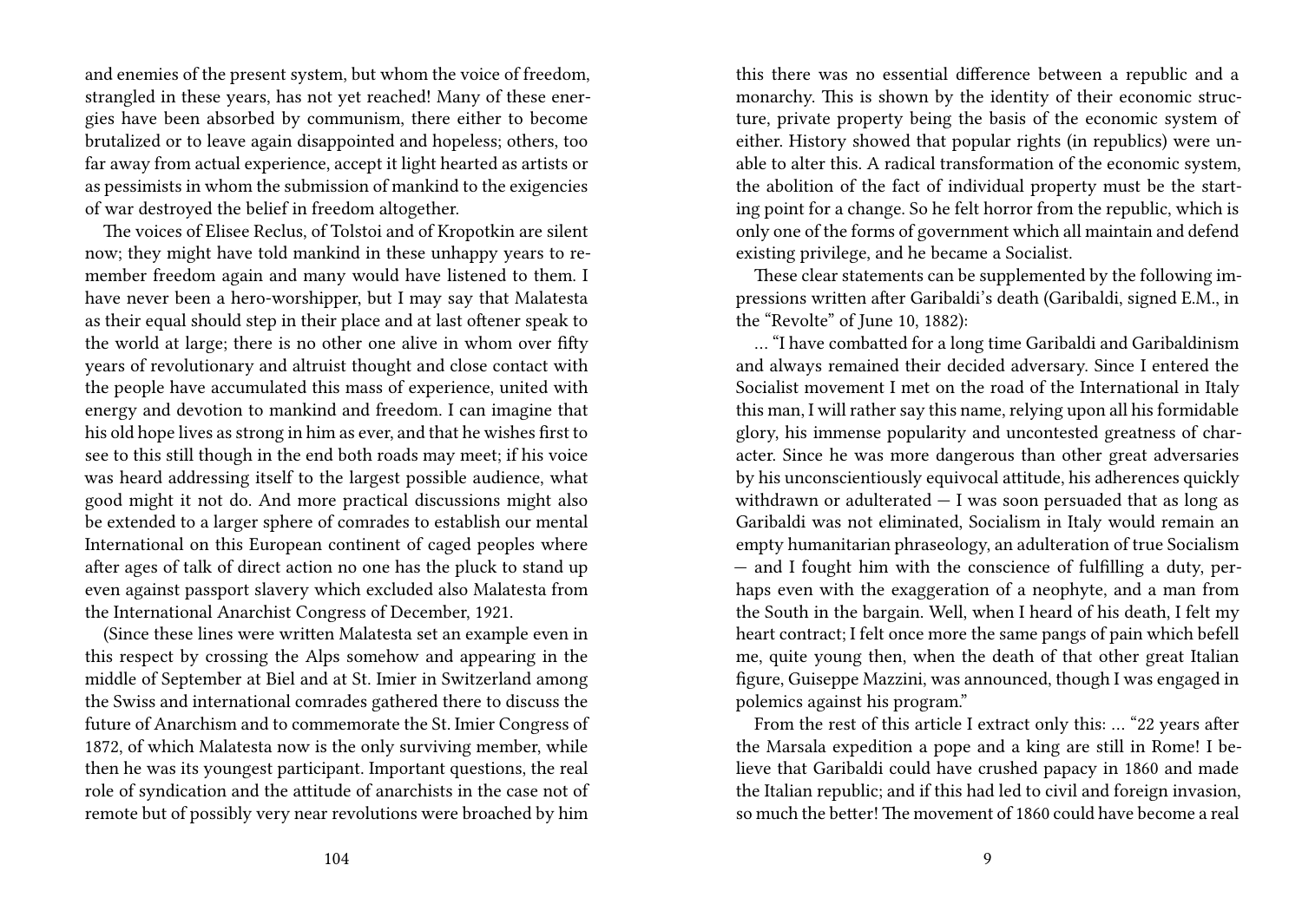revolution and Italy would have renewed the miracles of France in '92. I believe that since that time Garibaldi could have several times liberated Italy from monarchy, and that not only he has not done this, but he served for a long time as the safety valve of the monarchy." (The reason is because, however audacious in war, he was timid in politics, etc.)

From these occasional statements we may perhaps infer that young Malatesta never fell under the full influence of one of the advanced parties as such, that he rather conceived a republicanism of his own, comprehending from the beginning also the desire for social justice, and that when he first compared this Socialist republicanism with the existing republican parties, the result was unsatisfactory, and only the heroic revolutionary Socialism of the Paris Commune appealed to him: he found there what he had seen before in his dreams. In short, he was one of those in whom love for freedom and altruism were greatly and equally developed and who thereby are enabled sooner than others to arrive at Anarchist and Socialist conceptions, since these ideas in dim outlines already germ in their conscience.

In Angiolini's History of Socialism in Italy (1900), an indifferent compilation from reliable or questionable sources, we read that Malatesta, in 1870, a student of medicine and a Mazzinian like all young people then, was arrested in a tumult at Naples, underwent his first condemnation and was suspended from the university for one year, and the accidents of his life from this time hindered him to resume his studies.

In those years, I am told, meetings of students who had some reason for discontent, would often lead to the formation of street processions, demonstrating before government or university buildings, etc., and students whom the police would arrest repeatedly were finally suspended from their studies for certain periods of time.

This may have been Malatesta's case, and when we shall see in what events he took part during the six years following his entrance into the movement (spring 1871 to spring 1877), there will be no

"This accord must be concluded by the masses themselves, passing over the ambitions, rivalries, interests and malice of the leaders."

The problems before the present Italian movement are numerous. The international economic situation will neither permit that capitalism restores its unchallenged domination as before the war, nor that it enjoys all the benefits which it meant to reap through the war and after. The fiasco of official communism in Russia, based on dictatorship, must very soon either open the eyes of their blind imitators in Italy or isolate them completely. Syndicalism will also have to choose between those who organized its surrender in 1920 and those who the Unione Sindacale Italiana, are determined that such things shall never happen again and who throw off the fetters both of Moscow and of Amsterdam. The most bestial form of militarism, fascism, is still rampant and is nourished by capitalism and by governmental nationalism greedy of Fiume, Dalmatia and what not. There is some resistance shown by the workers, but not what one would expect, not that bold sweeping action which would once for all banish that pest from the midst of a civilized people. Finally, there are the socialists, inefficient and equally powerless whether one of them, Bonomi, is prime minister for a time, or another, Serrati, is or is not, I really forget which, with the second and half or third International.

All this cannot fail (at least I always think so) to make numbers of sensible and well-meaning people who are found everywhere, disgusted of politics, of nationalism, of authority and the present system altogether, and Anarchism ought to spread as never before. It is a to see it constantly losing time over minor matters, the precise quantity of individualism and organization which this or that comrade thinks essential in all possible cases of conscience or so, and to see Malatesta constantly employed in giving elementary lessons of common sense to doctrinaires of all types. How much better his energy, spirit, devotion and experience would be employed by making a supreme effort to gather in all those whom hell on earth, as created since 1914 and made more hopeless since 1918 made victims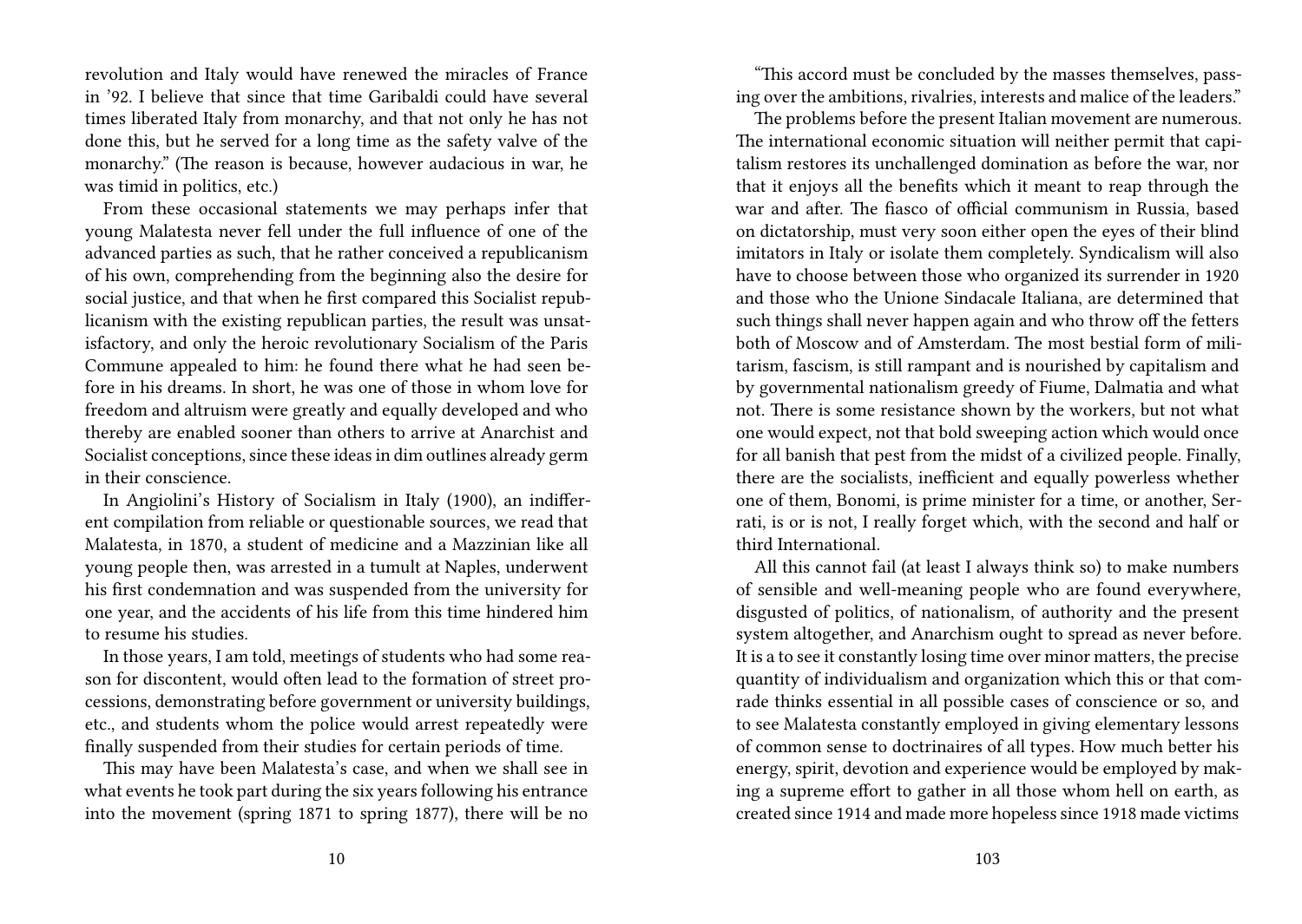"Umanita Nova," and by the police who made wholesale arrests. Under these circumstances public attention was likely to be diverted from the hunger strike and the prisoners decided to give it up. It became obvious also that under the immediate impression of the local catastrophe a jury might bring in a ferocious verdict, which it would cost protracted efforts to upset again.

The next months brought continuous orgies of Fascist barbarism, but Giolitti's regime fell all the same, and now the bubble of the monster "plot" was pricked and the prosecution took the new cue to lay a very tame case before the jury at the Milan assizes (July 27–29, 1921).

The acquittal of the prisoners was a foregone conclusion, to that extent the prosecution had broken down. Nevertheless our old comrade and his friends had to stand for three days behind the bars of their iron cage (the Italian form of the dock), to defend themselves. Malatesta did this with his usual keen spirit, practical common sense and close reasoning. His declarations analyze the revolutionary situation past and present in all its bearings, a document worth of further study. All this will be seen from the book containing the shorthand report Processo E. Malatesta e Compagni. The trial led to no further incident and ended with a general acquittal.

"Umanita Nova," after several months' interruption, at great sacrifice was restarted in Rome, published for some time in large size. then reduced and temporarily becoming a weekly. Malatesta, living also in Rome, gives his daily attention to the paper, but appears, I believe, a little less often in print than in the Milan days of 1920. I will abstain from gathering extracts, these few lines excepted, published March 31, 1922, which show his unbroken determination and tenacity of purpose now as ever:

… "Today more than ever is necessary concord between all proletarians, all revolutionists for their common defense, from which, can and must arise concord for attacking and demolishing that obstacle, the present institutions, which deprives us, one and all, of the means to put our own ideas to the experiment.

wonder that a quiet interval to resume these studies never occurred, and less so in the years following of prison and exile. I have never inquired how his family faced this situation; I can only say that his private affairs never occupied the public. I believe that material matters were quite indifferent to him, not in the sense of this being distracted, spiritualized or what not  $-$  he is the most sensible, practical man — but because real wealth, a career, leisure even, had no attractions for him, and he was always sufficiently handy and skilled, to work when necessary to get the cost of his frugal living. In 1877 the act of accusation, if correct, describes him as a chemist; he is also a mechanic, an electrician and has put his hand to other kinds of work. Three things he never would exert: paid politics, paid journalism, and paid labor officialism; but he had unloaded ships, looked out for the most unskilled work in the building trade, and so on. Thus the loss of a formal university career was nothing to him, his intellectual progress went on without that. Henceforth he gave all his energy to the cause, never retained by any ties, and his unpretentious private life need not occupy us further.

During the time of the Commune of Paris, March to May, 1871, Malatesta, the young republican student, in a cafe at Naples made the acquaintance of Carmelo Palladino, of the International section, a young lawyer who, seeing his inclination towards Socialism, took him aside and further initiated him into the ideas. Malatesta then joined the workers' group which continued the former section, other students of his friends also joined; the section took to life again, a school was formed, public agitation was resumed.

Of Palladino little is known, except that he settled sometime later in his native place of Cagnano Varano, in the secluded Monte Gargano region, where he died many years later in a tragic manner. He visited Bakunin with Afiero at the end of 1872 and is also mentioned by him as being in Locarno in 1874, after the failure of the Italian insurrection of that year. Malatesta speaks of him with sympathy and esteem; between themselves they evidently secured Naples (the section) for the advanced cause, and even won the sup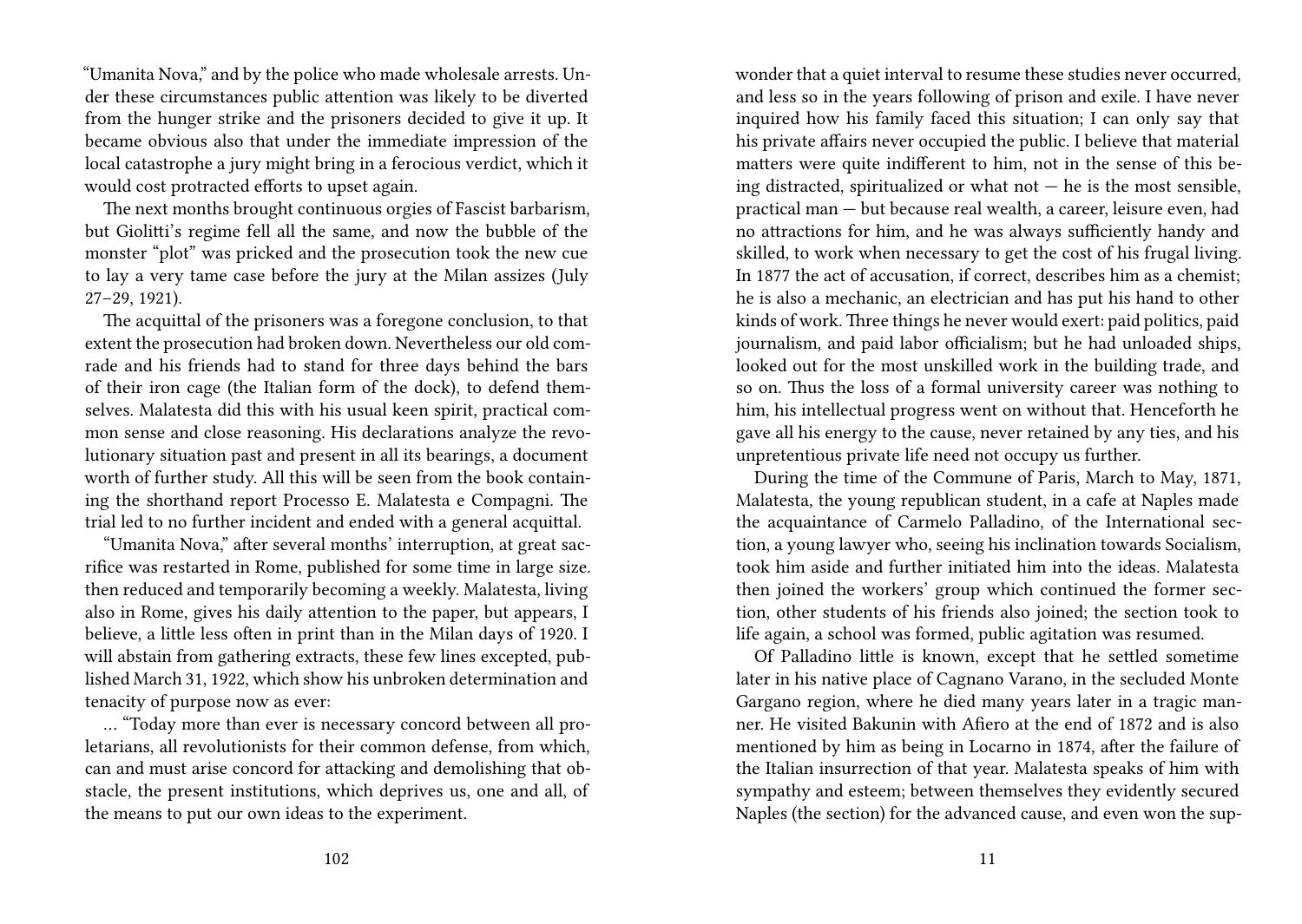port of Carlo Cafiero, an acquisition of the greatest value to their ranks.

For some time later (Malatesta tells) Cafiero returned to Naples from London as a London member of the International with certain powers given by him by the General Council; in fact, he was to found a section at Naples and was astonished to find that the section at Naples and was astonished to find that the section existed already. From these reasons his reception was rather cool, but in one or two months' time he saw for himself that the section was right and wrote to London in that sense.

Carlo Cafiero, born in Barletta (Apulia), 1846, of a rich and reactionary local family, after a clerical education and a beginning training for the diplomatic service, threw up this career, yet retained some mystical leanings which covered a deep yearning for altruist, even ascetic practice. Under these circumstances his casual presence at a large labor meeting in London called his attention to the International, and Marx, and specially Engels, who then took into his head to convert Italy and Spain to Marxism by means of Bignami, Cafiero, Lafargue, later on Mesa and a few others, did all they could to make him the man who would stamp out Bakunin's influence in Italy. Cafiero, boundlessly devoted to any cause which he once embraced, had a somewhat capricious mentality and was difficult to handle; Fanelli, Gambuzzi and Tucci agreed with him, but most is said to have been achieved by Malatesta, young as he was, perhaps because Cafiero found in him more than in any other a man who would really resort to action, as the events of 1874 and 1877 proved. The final touch was given by Bakunin in 1872.

It results then that Malatesta entered the movement by a way of his own, impressioned by the Parisian revolution and meeting an intelligent propagandist, Palladino, grown up in the Naples Socialist milieu first implanted by Bakunin's efforts. Most other Italian Internationalists of that time entered the movement also in 1871, but a little later, moved by the horrible repression which followed the fall of the Commune of Paris and full of indignation over Mazzini's at"moral responsibility" and moreover the responsibility for articles in papers is strictly limited to the responsible editor and, if signed, to the author also; but here everybody connected with the paper was involved, and to make this abnormity more plausible, the books were examined for "foreign gold," and the subscriptions of comrades all over the globe. (See "U. N" Nov. 6; also Nov. 25. where the legal standpoint is closely examined.)

On Nov. 30 even the examining judge (giudice istruttore avvocato Carbone) had to write in his ordinanza that the charge of conspiracy cannot be maintained, though it had, presented itself, in its beginning "afrioristicamente attendibile" ("as something to be expected a priori") … Virgilia D'Andrea, the accused syndicalist after quoting this extract says: "In this way every revolutionist can be arrested, because since he is a revogainst the Anarchists and Syndicalists, as the State at bay does everywhere. The White Guards and Black and Tan of Italy, there called Fascisci, received carte blanche for murder, arson, vandalism and every form of bestial cruelty against the organized workers and their families, their homes and those of their societies and their papers. The police precedes them, removing the means of defense by the seizure of weapons and arrests. The moderate socialist parties stand by and "keep their temper," just content to escape notice, though gradually in many parts their own turn comes and they are at the mercy of officially tolerated ruffianism and dare not show their heads.

Malatesta, Borghi and Quaglino, disgusted to be made to linger in prison, because the magistrates dared not to confess that there never had been any "plot," on March 18, 1921, began a hunger strike, claiming to be tried at last, and old Malatesta for nearly a week risked a complete breakdown of his health impaired already by five months of close confinement. Then a tragic incident occurred — the nerves of some comrades were unable to further stand by and passively witness this agony and an explosion, causing loss of lives, took place before the Diana theater at Milan. Upon this (March 23) hell was let loose by the Fascisti, who wrecked the offices of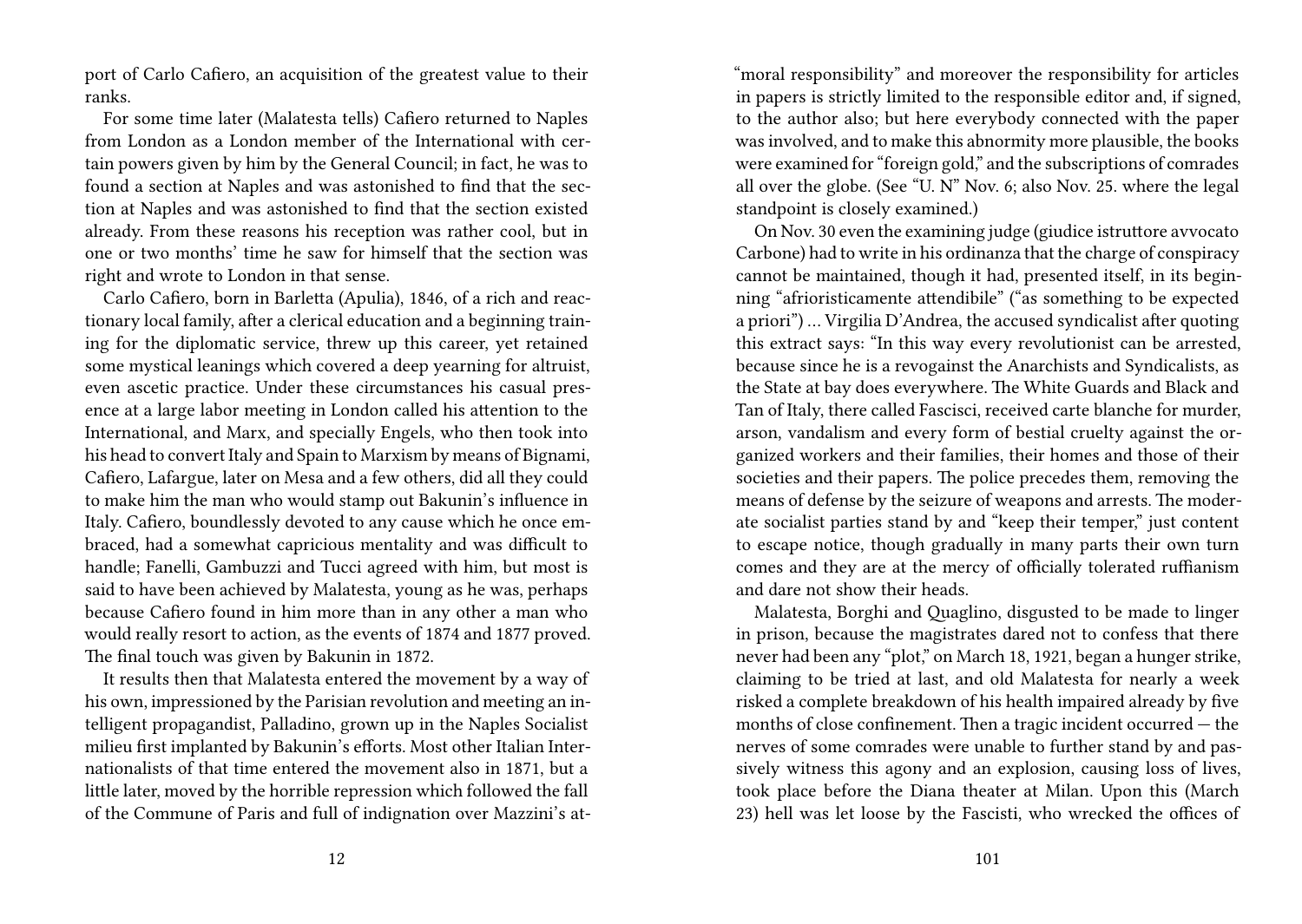The Unione Anarchica offices at Bologna were raided (Oct. 17), and the books of the "Umanita Nova" were seized (Oct. 25; s. "U. N." Oct. 26), the manager arrested for some time, etc.

As a prisoner Malatesta was treated with shabby cruelty. He is no longer young and everything seems to have been done to depress him physically. He had fever and bronchitis and would get no proper treatment. Warm food sent in from outside, as is his right as an untried prisoner, was left to get cold and heat-preserving appliances permitted to all others, were refused to him. It took a long time before visits were permitted and then under the most unfavorable conditions possible. The only words sent out by him for many weeks occur in a letter of Nov.  $16: -I$  am ill and there are no means to get cured in a rational way. But be not alarmed, let us hope that it will pass." He is not the man to utter complaints, so these few words say much, remarks "U. N." (Nov. 28).

From all one reads about the preparation of the accusation, it becomes evident that the legal officials of the government, upon orders from Rome, started with nothing in hand but what the local police might have told them, no facts — because nothing had happened — no definite charges therefore, and that, by laying hold on all men and all documents they could find, they tried to connect the prisoners by hook and by crook with about everything that had happened in Italy in 1920 or before (since the amnesty). They would operate with what was a priori to be expected and with "moral responsibilities," expecting a priori everything from men like the accused and connecting them by "moral responsibility" every word they spoke or wrote with any material fact of their own selection. The accused could not but wish that these things should happen, therefore they plotted to have them done or therefore they must have done them. This is about the justice that Giolitti meant to mete out to these victims whose case the whole country watched; what about others who are little known? Some terrorist acts had occurred at Milan and the first interrogations were directed to inquire for the opinions of the prisoners on these terrorist acts. The Italian code recognizes no

titude who not only condemned the Commune, but considered this the right movement to attack, nay to excommunicate and insult the International and Socialism in general. Many of those who up till then almost made a divinity of Mazzini now left him with disgust. Garibaldi maintained a correct attitude and wrote generous words, declaring the International to be the sun of the future, etc. But his insufficiency in political and social matters was more and more felt and many of his adherents left him in a friendly way, turning their efforts henceforth towards the rising International.

The situation within the International and within all these local movements was rather complicated and can but briefly be resumed here. The General Council, directed by Marx and Engels, had already begun to introduce an arbitrary regime by replacing the public congress by a private conference (1871) and by trying to impose in this way certain ideas peculiar to the Socialism of Marx, notably the necessity of political action, which in practice meant electioneering and parliamentary tactics, the reduction of Socialism to Social Democracy. Against this the Jurassians protested at Sonvillier and issued their appeal, the so-called Circular of Sonvillier (November, 1871), Bakunin wrote in all directions to explain this protest which e.g. the section of Naples seconded by a letter of Palladino to the General Council. It was difficult to make these interior dissensions understood by the new sections who were sometimes older societies whom a few enthusiasts had been able to induce to join the International and who had now practically to inaugurate their work by protesting against the inner dealings of a society, the exterior prestige of which they did not wish to impair and of which they were as yet not even formal members. And all of course felt that propaganda, organization, federation and action were required and not squabbles with persons in London, who had no practical experience whatever of the Italian situation. There was the strongest inclination on the part of all these young revolutionists, many of whom had seen fighting and conspirations before, to throw all formalities overboard, to do without the General Council of London,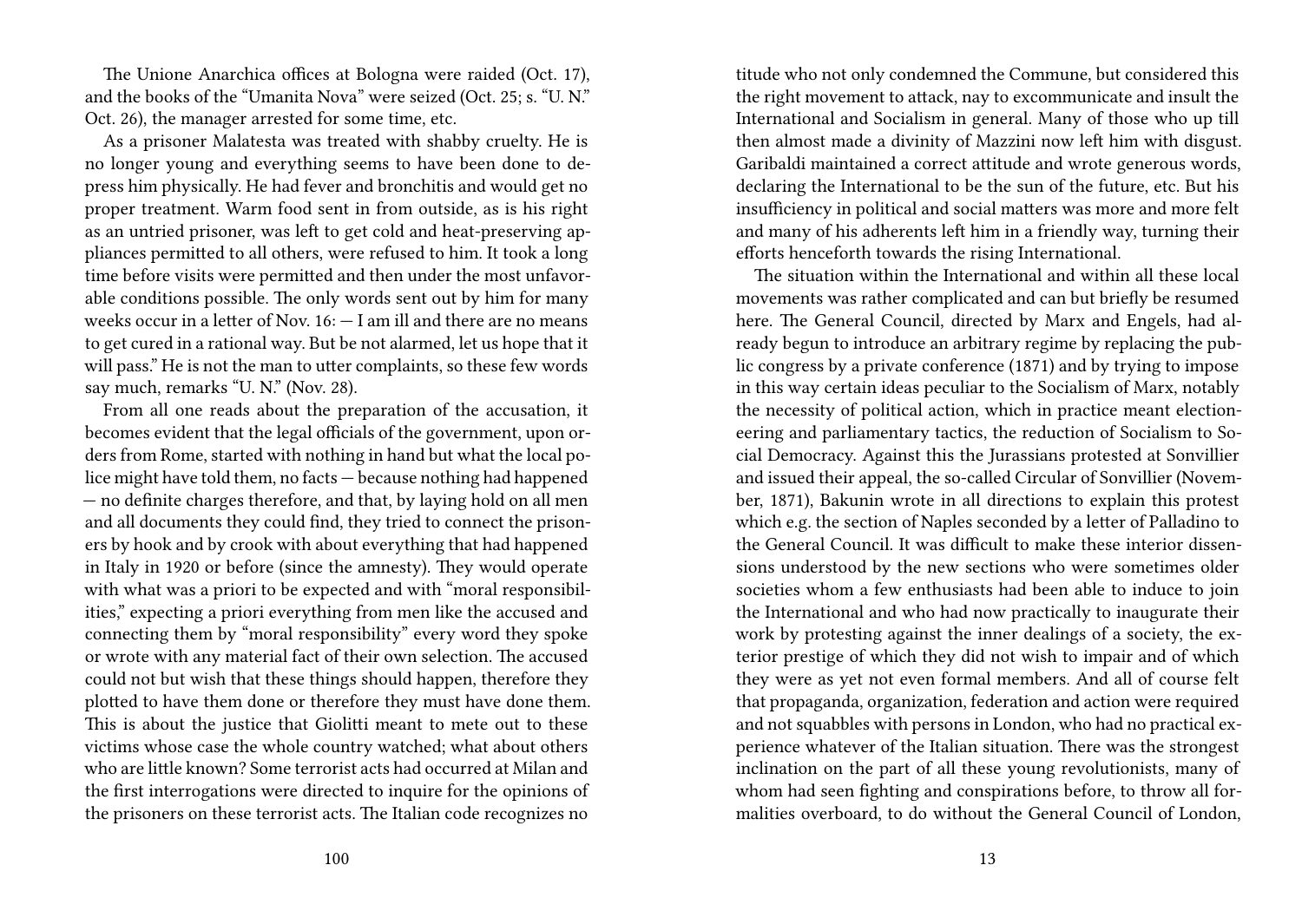to declare themselves Internationalists of their own right and to go to real work. Bakunin, whom the Marxists still denounce as the man who undermined the International, in reality almost wrote his fingers off in these months, wrote that monument of patience, the letter of forty pages in 4° to the Romagna sections (al Rubicone [L. Nabruzzi in Ravenna] e tutti gli altri amici), Jan. 23, 1872, and very many other letters and manuscripts, to induce the sections to comply with the formalities required and to join in a regular way. He did so, of course, because he still believed in regular congress and a fair and open discussion with Marx on principles and considered it important, in the presence of reaction and persecution all around, that all shades of Socialist opinion should live side by side in the International, with mutual toleration from the "unique front," as the present term calls it.

Sometimes sections were formed or local republican societies declared themselves in favor of the International and a third way was found when in the Romagna, the Emlia, Tuscany mixed labor unions were created, all adopting the name of a local Fascio operaio; they might contain Garibaldians and Socialists at the beginning and would rapidly develop towards the International; moreover their leading spirits would, by conferences, inaugurate a movement of federation of always larger proportion.

No detailed report exists of the Rimini Conference (August 1872), only an oblong sheet, Associazione Internatoinale dei Lavoratori. 1a Conferenza delle Sezzioni Italiane (rimini, 1p.), containing the resolutions which were also printed in the Bollettino dei Lavoratori (August 31), then secretly issued at Naples.

For the conference in a well remembered resolution had protested against attempts by the General Council to impose upon the International a special authoritarian theory, namely that of the German communist party; it declared to break all solidarity with the London General Council, while affirming its economic solidarity with all workers, and it convened a general anti-authoritarian congress to meet in Switzerland on the very day of the proposed

The staff of the paper sent telegram after telegram for him to come back, and at the Bologna congress Malatesta himself had wanted to get rid of one or the other of these two burdens, the editorship or these permanent meetings.

He stayed at Bologna in the house of a friend to take a rest and to finish a work (un suo scritto) on the social question which he had interrupted in 1913 or 1914 [perhaps the book at which he worked in 1912?] He could not refuse to be a speaker on the  $14<sup>th</sup>$ , when he was the third of six or seven speakers who addressed tens of thousands on a large square, but who could not make their voices heard to the immense crowd. He made the usual sedate and precise speech without rhetorical flourish and incitements, the least violent in terms of all the speeches and yet the accusation brings forward a pretended version of his speech which is invented in all parts. It is remarked that if any violence had been intended that day in Bologna, there would have been other points of attack and not stone walls well defended in old narrow streets. Malatesta immediately after the meeting went to the Labor Exchange (Camera del Lavoro) close by and wrote a polemical letter on free masonry to the local capitalist paper, the "Resto del Carlino," which had charged him in the morning to be a "fratello dormiente" (on this see "U. N." Dec. 5); while being there he heard the news of the tragedy near the prison. He stayed at Bologna the two following days (15, 16) and was not interfered with.

No general effort to liberate him by popular demonstrations was made. We read of the local general strike at Carrara, immediately proclaimed by the Camera del Lavoro Sindicale ("U. N." Oct. 21; see also Oct. 24, 27); but such scattered efforts excepted the protest was limited to speeches or resolutions and a socialist manifesto (Florence; "U. N." Oct. 22). This permitted Giolitti to boast to the "Manchester Guardian" (Dec. 1 ) that no protests were made and a rectification of the "Umanita Nova" was refused insertion ("U. N." December 19).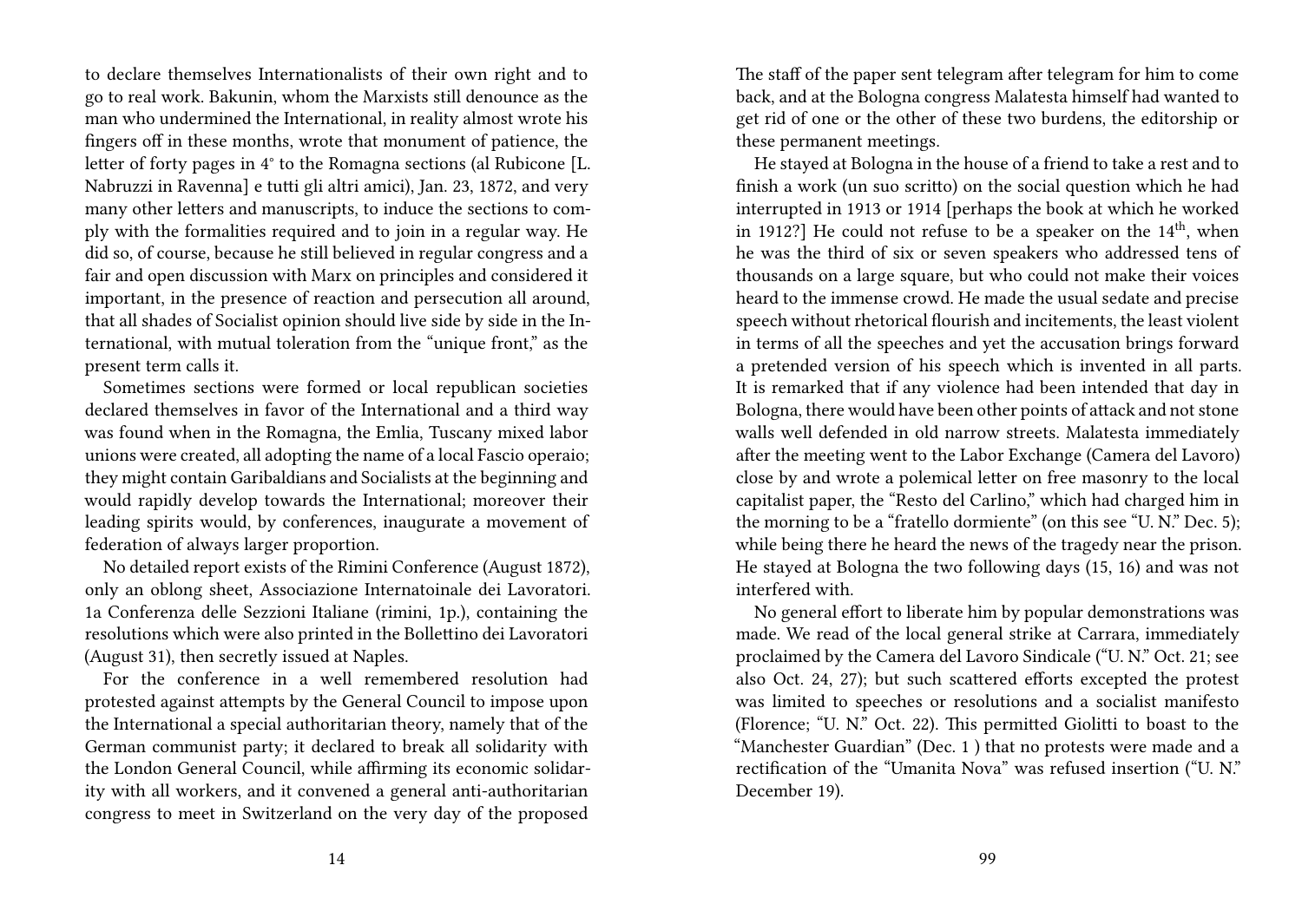italist rule in Russia. Two hours cessation of work (from 3 to 5 P. M.) formed part of this demonstration which passed of peacefully everywhere, some local incidents excepted. At Bologna, when the meeting was over, a procession paraded the streets which, when after a time no definite purpose was in view, was induced by the cries of some to march to the prison, situated in an old and narrow quarter of the city. Here, while most expected that after listening to a short speech they would dissolve, firing began from the prison or some barracks or by unknown persons; a policeman and a detective were killed, etc. (See I Fatti del Casermone del 14 Ottobre a Bologna, "U. N" Nov. 21, a detailed description showing that these incidents were quite disconnected with the meeting).

This gave at last the desired pretext for general arrests at Milan, where on the 15<sup>th</sup> the office of "Umanita Nova" was raided, the editorial staff arrested, everything searched, also the rooms of Malatesta who was absent at Bologna ("U. N" Oct. 16). More than 80 arrests were made at Milan, and Oct. 17 in the morning Malatesta was arrested also. He had just arrived from Bologna, visited the office of the paper and then went home where groups of police agents waited for him. After an interrogatory at San Fedele he was led to the prison of San Vittore where a cannon flanked by machine guns was then disposed at the entrance ("U. N" Oct. 19).

It will be of interest to recall his last few days of freedom as told by a comrade at Bologna ("U. N." Nov. 21 and Feb. 13, 1921). His activity as a public speaker was turned into a charge against him by the accusation. Against this it is explained that nine-tenths of his meetings were held by the initiative of others, without previously consulting him, sometimes to his displeasure, as he had to neglect other obligations. But what could he do? If he went anywhere, the announcements of meetings were ready, the halls taken, a motor car at the door to take him from place to place in the neighborhood to an infinite number of meetings. He protested, but he would not let the costs be lost and so many people disappointed. When he left Milan for a day or two, they kept him for one or two weeks. Hague congress of the International. While Marx considered this as Bakunin's supreme move to supersede the International, it was in reality an independent, headstrong act of the young Italians which Bakunin and his friends in other countries never endorsed and which was not acted upon. The Italians did not take part in the Hague Congress where only Cafiero assisted as a spectator, and they met their comrades from other countries only when they returned from the Hague and all met in Switzerland, Malatesta included.

It is not feasible to explain here the story of the inner dissensions of the International, nor even the echo they found in Italy with anything near to completeness. These are not old forgotten party squabbles, but debates, moves and countermoves which bear great resemblance to those of our very time, and it is regrettable that some only, Malatesta among them, have this past chapter of Socialist history and experience before their mind, while to others it remains unknown or worse than that, distorted by partial accounts (to use a mild term), which have been disproved long since but which are always carelessly revived.

\* \* \*

Malatesta of foreign places saw first Zurich, where the Russian students' Socialist movement flourished that year, and he saw the Jurassian Internationalists, refugees of the Commune and the Spanish Anarchist delegates, etc. I ignore at what time he began to read Spanish; but I have myself seen some few rests of the Spanish papers sent to Italy at that time, the Barcelona Federacion, a Mallorca paper, etc., and I am convinced that Malatesta by such readings and the acquaintance of the delegates — of whom T.G. Morago may have struck him most — early conceived a lasting interest in the Spanish movement.

Of these pleasant days in the Swiss Jura, when all co-operated to obliterate by strengthened solidarity the miserable impression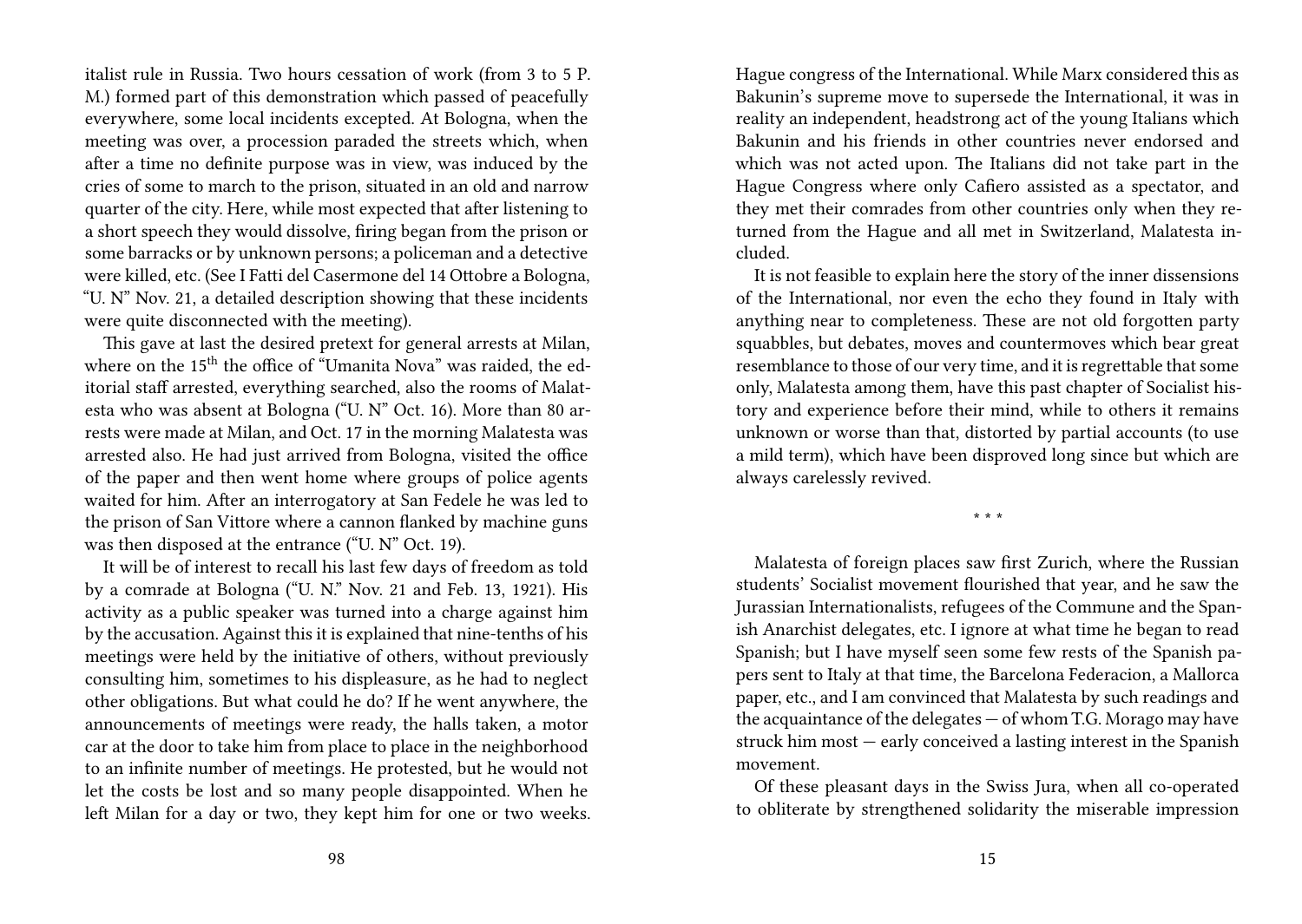of the Hague Congress, Malatesta remembers the little detail, that children of the locality took Bakunin to be Garibaldi. Of Malatesta himself the sober Jurassians had the best impression; he always was for determined, straight attack, not for any roundabout ways.

In this way, under friendly and happy auspices, Malatesta entered the inmost circle of the most advanced movement of the time, the youngest of all and well liked, if the name Banjamin, by which Bakunin's diary designs him, had any such meaning.

The Italian Congress was convened on January 10, 1873, to meet on March 15 at Mirandola, where Cleso and Arturo Cerretti lived. But the local section was dissolved, C. Cerretti arrested and the corresponding commission invited the delegates to meet at Bologna where a first meeting took place on March 15 in a factory. On March 16 Andrea Costa, Malatesta, Alcesto Faggioli, A. Negri and other delegates were arrested, but the congress succeeded to meet in yet another place; 53 delegates of 50 sections. Local federations of Naples, Florence, Ravenna, Rimini, Turin, Mirandola, Modena, Ancona, Siena, Pisa, Rome; sections of Forli, Faenza, Lugo, S. Potito, Fusignano, Fermo e circondario, Menfi, Sciacca (Sicily), Osmimo and other small localities.

As this is not a history of the Italian International, I may not record the resolutions modifying the organization, nor the very interesting theoretical and general resolutions, some of which show either Bakunin's own hand or the largest possible influence of his ideas. In any case it was resolved not to take part in an international congress unless convened to propose the following reforms: (1) Integral restoration of the old introduction to the platform of the International; (2) solidarity in the economic struggle to be declared the unique tie between the associates, leaving to each federation, section, group or individual full freedom to adopt the political program which they prefer and to organize themselves in conformity with it publicly or secretly, always provided the program be not opposed to the object of the association, the complete and direct emancipation of the proletarians by the proletarians themselves. (3)

"that what you and I say are things which were known over again at the prehistoric time (as 'Simplico' [a comrade on the paper] says to make me rage) when I was a little boy." And then, less than a week after, his voice is silenced behind prison bars and remained so for many months.

He had also welcomed these last weeks the re-opening of the Modern School at Clivio (October 3), since closed by a government official ("U. N." Feb. 17, 1921), and he met his comrades of the General Council of the Unione Anarchica Italiana, 22 out of 30, at their first six-monthly meeting at Bologna, Oct 10, where he responded on the action for the political prisoners and where it was resolved to enter in contact with the Socialist-Anarchist Federation of Holland, which proposed to organize an International Anarchist Congress ("U. N." Oct. 14. 1920).

When the moderate leaders stabbed in the back the wonderful metal workers' movement arresting that advance towards collective property of the means of production, they gave implicitly full power to reaction to try to crush the advanced parties. I need not record the first steps taken; every day was marked by some act which but a few weeks ago they would not have dared to do. On October I2 Armondo Borghi, the general secretary of the Unione Sindicale Italiana, was arrested at Milan by some order dating from July 20, but which had never been executed before. It was meant to strike at the organization; his wife, Virgilia St. Andrea, who continued his work, was arrested also, and on the 21<sup>st</sup> about 25 delegates of the society, meeting at Bologna, were all arrested in a body. This is not an anarchist organization, but a strictly syndicalist body of about 300,000 workers. (See — "U. N" Oct. 14, 23, Nov. 28 and Feb. 5. 1921; "Vie Ouvriere," Nov. 28. 1919.) Borghi is still in prison, to represent the syndicalist part of the great "plot."

On October 14 meetings were held all over Italy to demand the release of the political prisoners and to express solidarity with Revolutionary Russia, to prevent the government from lending a hand to all that is constantly done by all capitalist States to restore cap-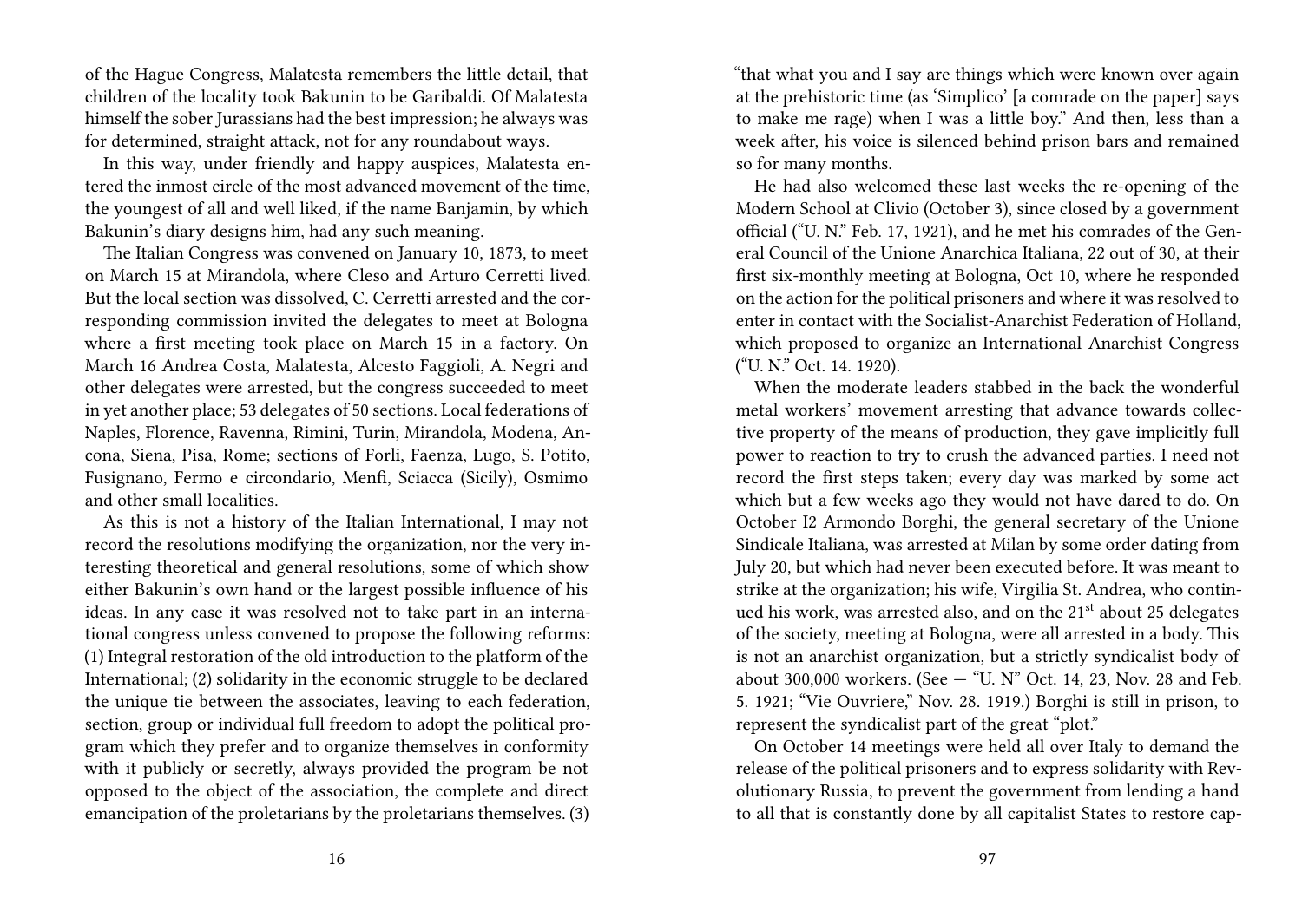"To speak of victory when the Roman agreement throws you back under bourgeois exploitation which you could have got rid of is a lie. If you give up the factories, do this with the conviction to have lost a great battle and with the firm intention to resume the struggle on the first occasion and to carry it on in a thorough way. You will expel the employers from the factories and you will only let them come back as workers, your equals, ready to work for themselves and all others. Nothing is lost if you have no illusion on the deceiving character of the victory. The famous decree on the control of factories is a mockery, because it tends to create a new host of officials, coming from your ranks, who will no longer defend your interests but their new situation, and because it tends to harmonize your interests and those of the bourgeois which is like harmonizing the interests of the wolf and the sheep. Don't believe those of your leaders who make fools of you by adjourning the revolution from day to day. You yourselves must make the revolution when an occasion will offer itself, without waiting for orders which never, come or which come only to enjoin you to abandon action. Have confidence in yourselves, have faith in your future and you will win."

Reaction then of course came on fast. Before describing how it struck at Malatesta, I may mention a few of his last articles or doings not yet mentioned, for he worked on, unceasingly and was never in better disposition than when he was struck.

La pricosi autoritaria del Partido Socialista ("U. N. … Oct. 3). Anche questa! A proposito di massoneria (Oct. 7), and La dittatura di … Malatesta‼ (Oct. 12) are the three last articles I know. He compares Marx's and Lenin's authoritarian doings in their respective Internationals; Lenin will ruin his as Marx did in his time. In the next article he is led by the assertion of socialists that he is a freemason to tell of his short masonic experience of 1875–76, a welcome addition to this biography (see above). The last article shows him in a humorous vein dealing with a young opponent who seems to think himself very much up to date. "But the truth is" — Malatesta ends —

Abolition of all authority and central power within the society and consequently full freedom of organization and complete autonomy of the sections and federations.

The congress, from given considerations, declared itself atheist and materialist (ateo e materialiste) and anarchist and federalist (anarchico e federalista) and recognized no political action except such which, in unison with all the workers of the world, directly leads to the realization of the principles exposed, rejecting all co-operation and complicity with the political intrigues of the bourgeois, may they call themselves democrats and revolutionists. It was further declared that, if the workers of other countries differ from these ideas unanimously accepted by the present congress, this is their full right and will not prevent our solidarity with them, provided they abstain from wishing to impose their ideas upon others.

The publication and circulation of these resolutions were delayed by the arrests; finally the Belgian Federal Council proposed to invite the Jurassian Federation to convene the general congress — hence the Geneva Congress held in September, 1873.

Andrea Costa wrote in 1900 (Bagliroi di socialismo. Cenni storici, Florence) that, though the Socialists of Naples had already been molested, the present arrests were the signal of stupid and vile persecutions which lasted for seven years [and which, if they then ceased for Costa who entered politics, for anarchists continue until this day]. Then for the first time the International was charged to be a criminal body (associacione di malfattori), but the tribunal not yet endorsed these governmental views and the arrested were all discharged after two months of prison, but other arrests followed, at Lodi, Parma, Rome, etc.

Cafiero and Malatesta passed 54 days in prison, which lead up to the beginning of May; Cafiero then went home, to Barletta (Apulia), to realize his fortune of considerable size but impaired by such hurried sales of land and the bitter animosity of his family, etc. He foresaw that he might be altogether deprived of the use of it, when the revolutionary destination to which he had devoted it in his mind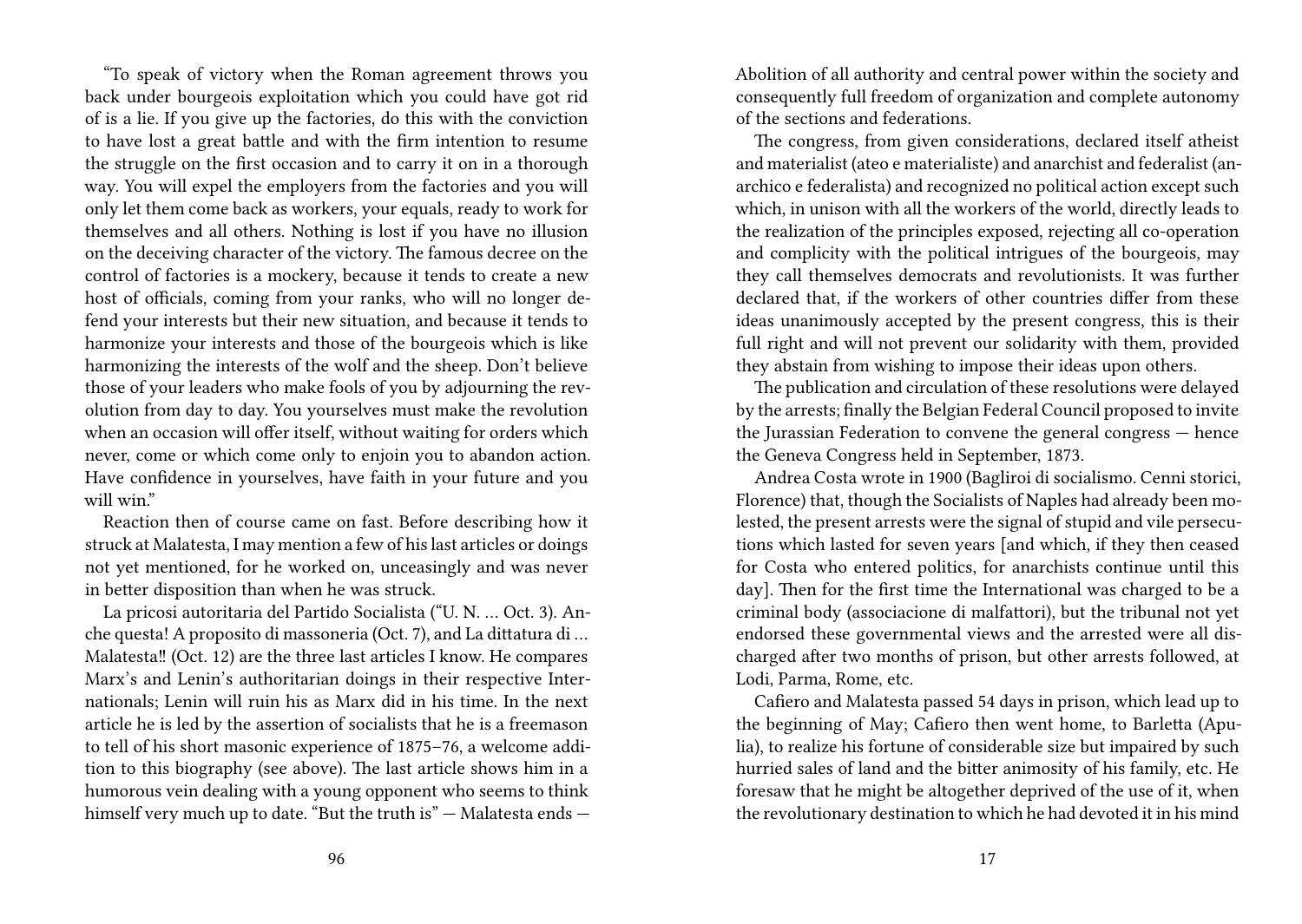became known. Of Malatesta we know nothing for five or six week, but then he went to Locarno and passed some time, some weeks perhaps, with Bakunin.

During the summer of 1873 a Spanish revolution seemed imminent, and finally, urged on by his Spanish friends, Bakunin resolved to go there himself. But only Cafiero could give the necessary money and his affairs at Barletta were not yet terminated. So Bakunin and Malatesta decided to impress the importance of the matter further upon him, and since this could hardly be done by letter, Malatesta traveled to Barletta, where he was arrested three days after his arrival  $-$  and kept in prison for six months, to be discharged afterwards, of course without any trial. This may cover the time from the middle of July, 1873, to January, 1874, since he remembers that news from Alcoy — where a movement took place on July 9 — precipitated his journey.

At that time — as Z. Ralli (Zamfir C. Arbure, a Roumanian, then in the Russian movement) remembers — he and Malatesta copied a very long theoretical letter by Bakunin to Spain, full of references to anti-statish, federalist tendencies and events in Spanish history. But they, Bakunin and Malatesta (who would have gone to Spain with Bakunin), also keenly watched the present Spanish events which were disappointing in a high degree. Bakunin, writing in July, 1874, in a private document, bitterly speaks of the lack of energy and revolutionary passion in the leaders and in the masses. Malatesta, who in 1875 in a Spanish prison and elsewhere saw men of these movements, gives some criticism of events in San Lucar de Barrameda and Cordova in an article in the New York "Grido degli Oppressi" (Spanish translation in the Brooklyn "Despertar" of April 1, 1894). P. Kropotkin heard other accounts of the failure from P. Brousse and Vinas. It is not possible to enter here upon this subject to which the report given by the Spanish Federation to the Geneva congress (1873) gives a first introduction; other information is found in an often translated short history of the Spanish movement by Arnold Roller (1907).

their horror-stricken leaders who wanted but to come to some arrangement with the capitalists and to escape from a revolutionary situation, and that he and his friends who saw clear were still to weak to make their influence generally felt, these visits might have been the happiest moment of his life, and perhaps they were, for he must have seen that both lessons, the power of the workers, if they only choose to act, and the treachery of their leaders would never be forgotten.

He was then for a few hours on free soil, on territory in midst of the largest industrial city of Italy where the capitalist had been shown the door and where the workers arranged their own affairs in a frank, brotherly way as they will do everywhere when they choose to wish to be free. That voluntary submission, la servitude volontaire of La Boetie is the greatest mainstay of tyranny and exploitation, was never so clear as then. And the treachery of the leaders who led back these free workers to slavery will discredit leadership far more than they profited by their momentary success.

I translate from "La Vie Ouvriere" (Oct. 8) an address by Malatesta to the workers of one of the factories at Milan, taken from "Umanita Nova":

"Those who celebrate the agreement signed at Rome [between the Confederazione and the capitalists] as a great victory of yours are deceiving you. The victory in reality belongs to Giolitti, to the government and the bourgeoisie who are saved from the precipice over which they were hanging.

"Never in Italy revolution was nearer with so many chances of success. The bourgeoisie trembled, the government was powerless to face the situation. Force and violence were not used because you understood to oppose a superior force to that of the government, because by conquering the factories, by garnishing them with the means for attack and defense which war has taught you, you have demonstrated that you would have replied to violence by violence, and that not you but your enemies were this time in a state of inferiority. "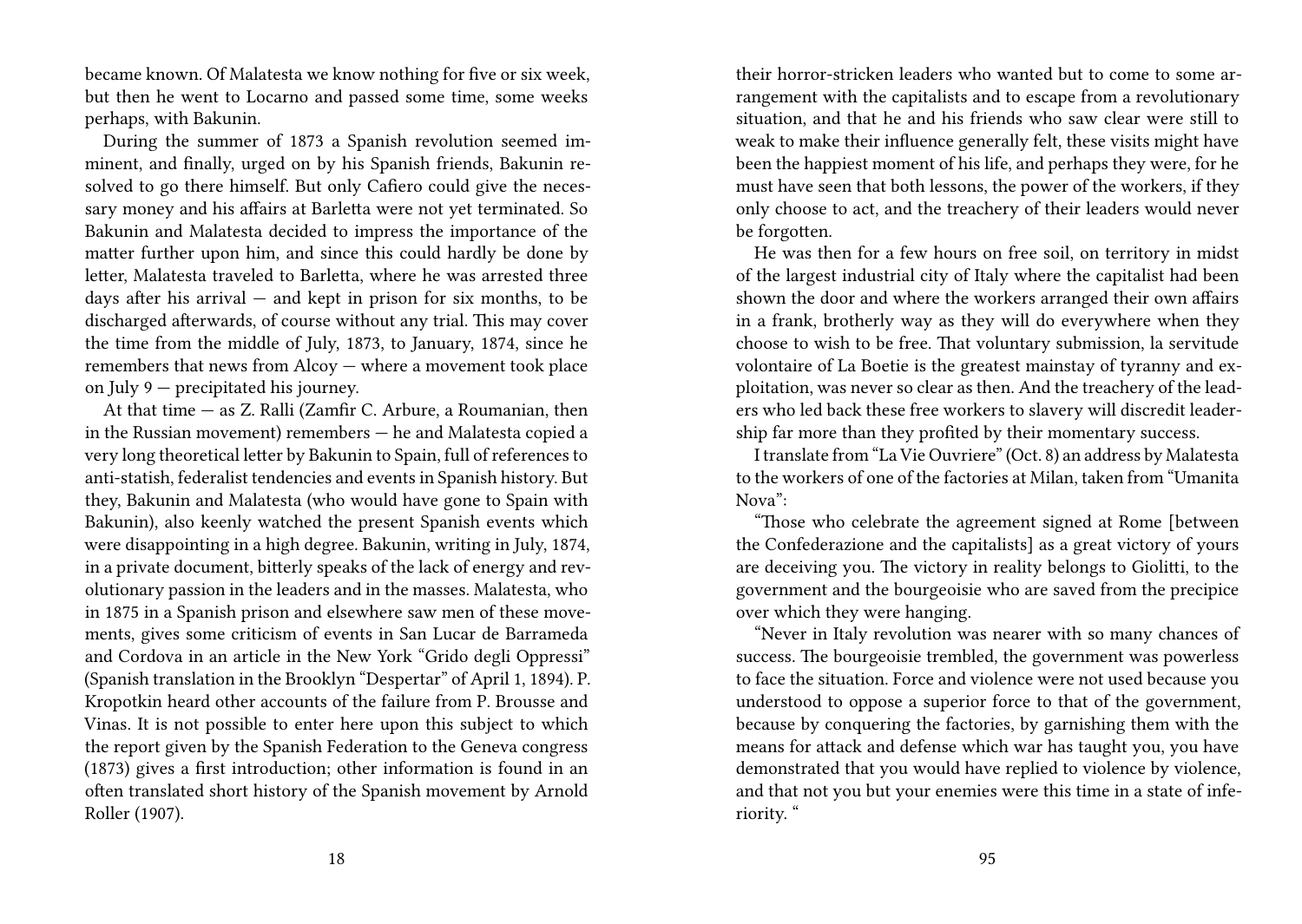extension; from the factories to the producers, extractors, carriers and importers of raw materials; again from the factories to the agriculturists who use machinery, and from the co-operative and other associations who collect agricultural produce to the factory workers who wanted food and could give tools and machinery in return; from the factories also to the Russian peasants who want tools and would send wheat, if the seamen and transport workers would insist to work at this kind of traffic instead of handling continuously war materials to transport these and soldiers to every part of the globe where capitalist wars and the repression of revolutions are carried on. Nothing of all this was done, but the lesson is not forgotten and the machinery of expropriation cannot he perfect at the first attempt.

The point was also raised by all enemies and waverers that a revolutionary Italy would be boycotted and blockaded by the all powerful capitalist States who control the present destinies of men, by England and America. I think that if an Italian revolution had really happened then, even these last strongholds of capitalism would have had some local work on their hands and, besides, to mention a precedence, their interference with Revolutionary Russia was not an unmitigated success. The question was seriously examined in articles of "Umanita Nova," reprinted as Fattori economici pel successo della rivoluzone sociale [Economic Factors for the Success of the Social Revolution] by "Epifane" (Milano, 1920), showing how the resources; of Italy could be used by the workers and peasants to hold their own against boycott and blockade.

Malatesta (who towards the end of August had given a crowded lecture at Greco near Milan, "U. N.," Aug. 28) sometimes visited the factories under occupation. This is graphically described in "U. N.," Sept. 12; useless to say that he was enthusiastically received everywhere, "in the red trenches" (trincee rosse), as the paper says, where the united front really existed. He urged the men to continue to stay there, not to leave, or they would come back again as slaves. If he must not have felt that all this time the workers were betrayed by

Malatesta thus missed this experience and missed also half a year of development in the Italian movement. During this time a number of provincial congresses were held to found ten regional federations, those of the Romagna, Umbria and the Marches, Naples, Piemont, Liguria, Venetia, Lombardy, Tuscany, Sicily and Sardinia. Not all of these federations had a formal existence, nor did some of them, and their papers, last very long. For whatever the International began to build up, the government very soon demolished, not by bringing any legal charges against the societies and their members, but simply by administrative measures, dissolution and arbitrary arrests of known propagandists, as that arrest of Malatesta in Barletta, where certainly not a soul but Cafiero ever knew or heard anything of the Spanish plans. But these dissolutions etc. had no lasting effect, since the active members kept together and soon found another way to organize a local society. This outlawry by the government necessarily led to that state of mind which considered further patient propaganda quite impossible or useless and which pressed for revolutionary action. In this way the events of 1874 were brought under way.

\* \* \*

The insurrectionary movement of August, 1874, large in conception, small in actual execution, were the necessary outcome of ever increasing tension and expectancy on the part of most of those who since 1871 had so frankly accepted the social revolution as their ultimate aim. Propaganda was almost made impossible by persecutions and we must not forget that all the complicated labor questions of later years, involving reforms and legislation, had not arisen in Italy at that time, large industries were only beginning and hardly did exist in the more revolutionary parts, middle and southern Italy. There were mainly numbers of intelligent skilled workers, more or less isolated, and masses of very poor and ignorant workers, laborers, small farmers, and peasants. A movement would be quicker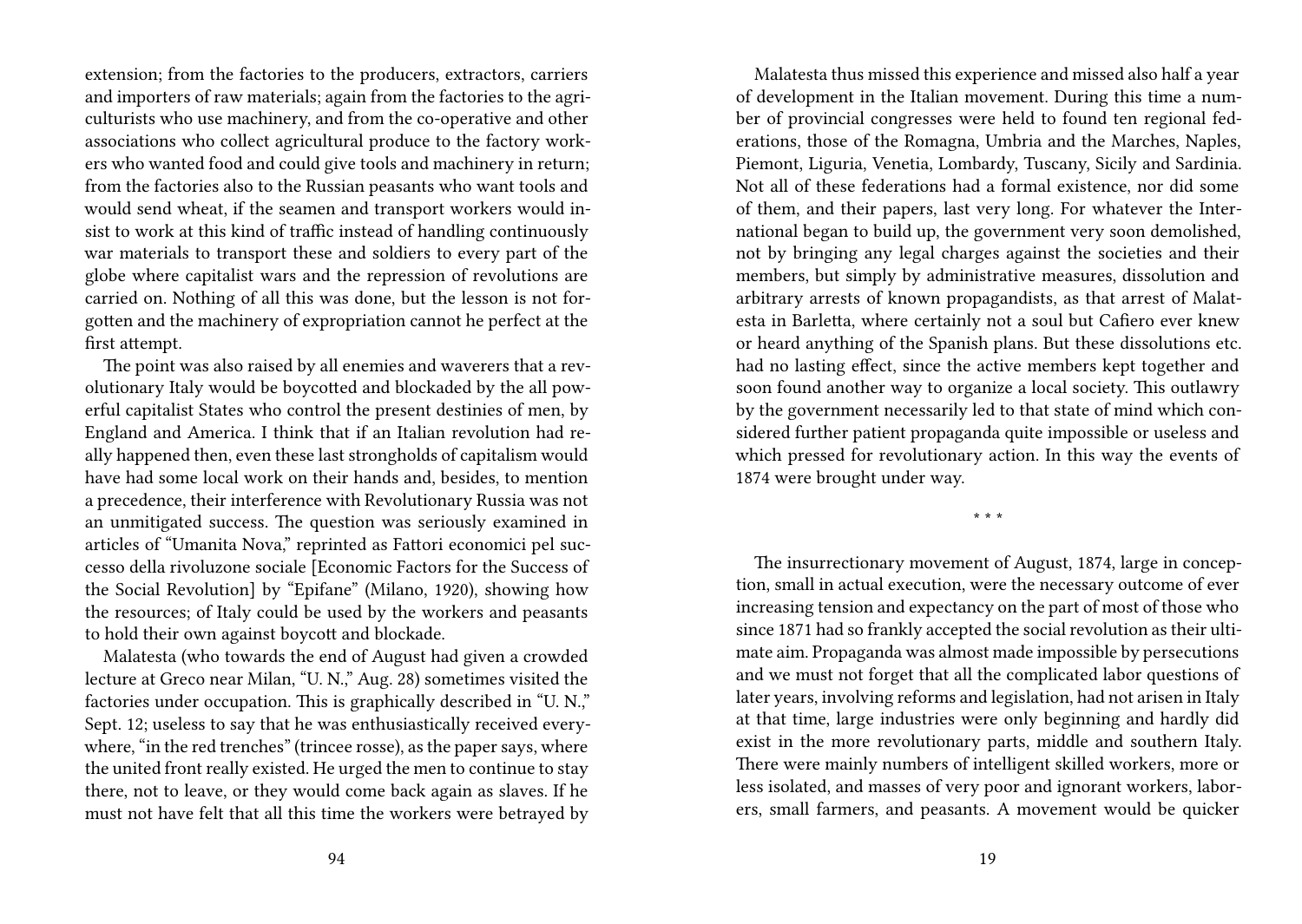decided upon and prepared then than in years later and the failure of the Paris Commune and of the Spanish movements of 1873 was rather an incentive for the Italians to try to do better. After putting aside Mazzini and Garibaldi as insufficient and ineffective to deal with the social problem, the International was or felt under a moral obligation to make a revolutionary effort by itself, and so this was prepared since the end of 1873.

The movement of 1874 had probably some very vital defects; it depended on a multiplicity of prearrangements, appointments, a given order of initiatives, etc., and a few arrests or accidents obstructed this complicate mechanism. It could not have been ready for action when the popular riots took place, for the rifles (as the trials shows) appear only to have been acquired in the latter part of July; whether Cafiero's journeys — for he contributed most of the money — caused any delay, I cannot say. It is extremely likely that the example of Bologna would have been followed in many other localities where preparations had been made; as it is, all was probably done in most places to undo these preparations and to destroy their traces. Some say that Costa was too optimistic and too superficial in reckoning upon support promised. The initial ferment, an immediate question attracting the people and rousing the indifferent was evidently wanting and everything fell flat. But the attitude of the prisoners during their many months of arrest and the trials contributed greatly to rebuild the prestige of the International.

Among those who kept faith and did the best they could was Malatesta in the South.

On August 20<sup>th</sup> Cunilia Belleria, Bakunin's young Ticinese friend, writes from Locarno to Bakunin at Splington: A friend from Naples arrived here [Carmelo Palladino]. He says that nothing can be done. Those whose address you want are hiding or in prison. Malatesta is expected here; if he does not arrive today, this would be a bad sign. At the Naples post office for twelve days a police officer is waiting for people who would call for letters addressed to D. Pasqualio, care

Bonazzi representing the U. A. T. It is not worth while to record the tergiversations of the moderate parties and their leaders to frustrate all united efforts and to shelve the question. This conference refused to enter into any contact with the republican leaders because of their attitude during the war, while not refusing solidarity with individual republican workers; Malatesta explained this attitude in several articles. In the discussion the inefficiency of simple strikes was maintained and new methods of efficient action were to be studied. This question came soon to the front in a way that by a single stroke became world wide known, by the occupation of the factories by the metal workers. The questions of political prisoners and that of expressing solidarity with Revolutionary Russia were once more discussed at the Bologna conference, Aug. 28, Malatesta and Bonazzi being present as before. This time moderate leaders assisted also and a manifesto was signed by the Partito Socialista Italiano side by side with the Unione Anarchica Italiana, the moderate Confederazione Generale del Lavoro, and the Unione Syndicale Italiana, the Socialist "Avanti" and the "Umanita Nova" etc. ("U. N.," Aug. 31).

The metal workers had then already begun obstructionist tactics (ostrazionismo operaio) in the factories, about Aug. 20, and at the close of August and during the first days of September that wonderful and hitherto unique phenomenon, the occupation of the factories by the workers began, a grim, determined, efficient and complete occupation, ready for armed defense, if necessary, and meanwhile carrying on the usual work in a competent way, as if capitalism had never existed.

The facts and features of these three weeks are too wellremembered everywhere that further description might be necessary. They were commented on in "U. N." day by day in articles of eminent interest, in which the lessons of every day's new experience and sound new advice based on this experience are put forward with exceptional intelligence. It became soon evident that the movement, large as it was, to remain a success required active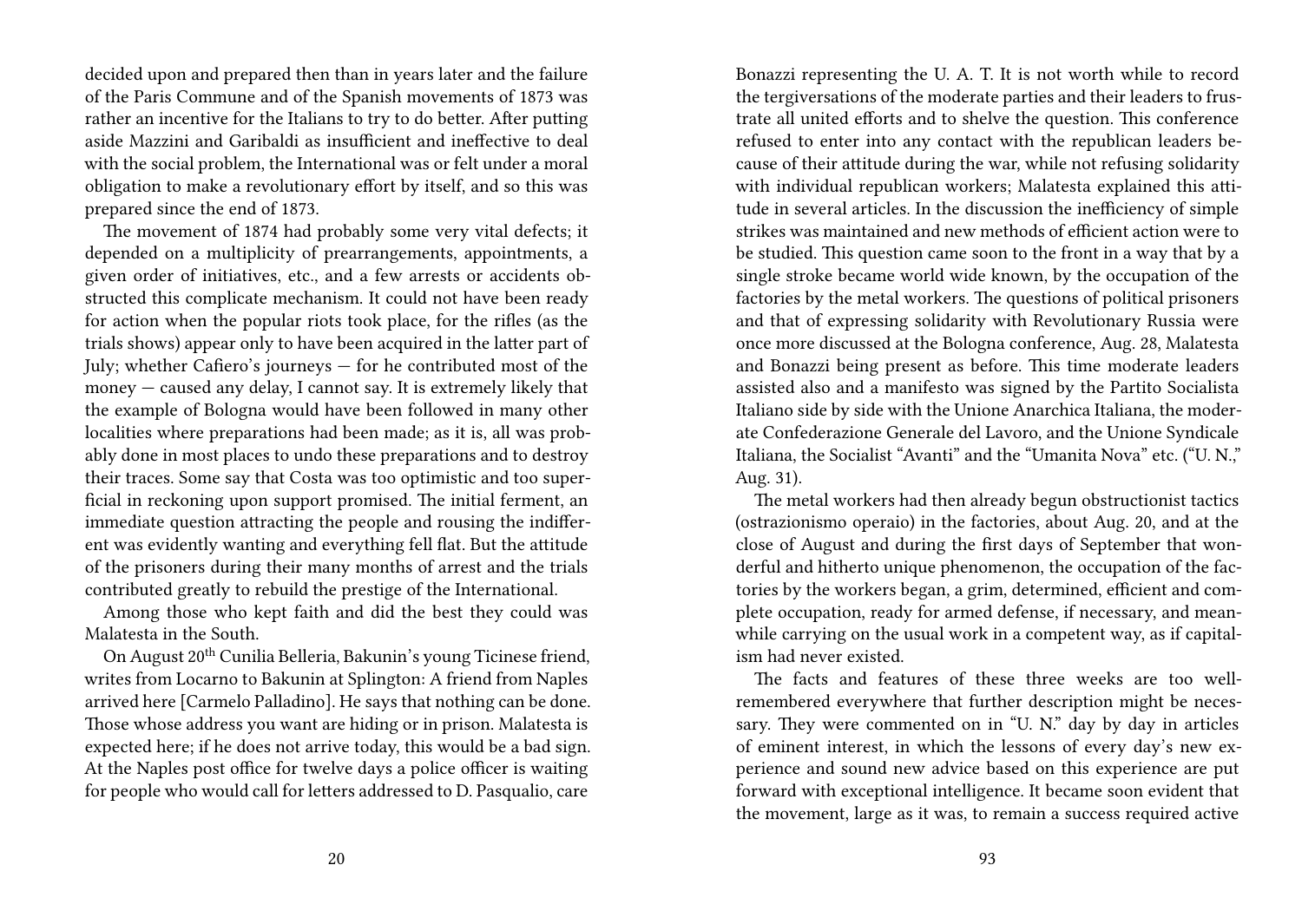organizations — local groups (nuclei) of action be formed among all elements who pledge themselves on the first occasion that may be seen or foreseen to descend in the arena of facts to overthrow with all means the present institutions."

This approval to enter into local contact with others, as local vigilance committees and similar institutions did at all times, later on served as a charge against the arrested comrades. The idea of international anarchist relations like those formed at the Amsterdam Congress (1907) was approved and the question of an anarchist international national congress for the institution of an Internazionale Anarchica was proposed by Binazzi and Boldrin for examination. A resolution, by Boldrini and Malatesta, protests against what is done in certain localities, namely, that workers are forced to join organizations under the threat of not being permitted to work. This takes all idealistic conceptions and spirit of struggle from such organizations and permeates them with the germs of dissolution.

I must omit a discussion on syndicalist organizations in which Malatesta said that it was not true that the Anarchists were on cold terms with the Unione Sindicale Italiana; the contrary was the case. He personally was to a great part indebted to the action of the U. S. I., if he had been able to come to Italy. etc. (see "U. W' July 10). This is the large organization, dating from the Modena Congress of 1912, of which Armando Borghi, soon his fellow prisoner, was the secretary.

The corresponding commission of the Unione Anarchica Italiana resided at Bologna; the declaration of principles. etc., will be found in the pamphlet "Programma anarchico accettato al Congresso dell'  $\overline{U} \overline{C} \overline{I} A$ "

On July 12 the offices of the paper, Malatesta's rooms and the premises of the Unione Anarchica Milanese, of which he is a member, were searched under pretext of a lottery — which they had never in any form promoted "U. N.," July 15).

The conference of delegates from large organizations to liberate the political prisoners me at Florence, Aug. 15. Malatesta and

of Nicolo Bellerio [Malatesta's address, the same which Bakunin's diary of 1872 contains, as mentioned above].

He was expected in vain; for traveling north he was arrested at Pesaro, between Ancaria and Rimini, being perhaps (as he thought) already betrayed or recognized when leaving Naples. He then passed long months of preventive imprisonment at Trani in Apulia.

The smallness and almost idyllic character of the few real events of August 1874 did not impair the popularity of the International. Success was not the only god worshipped then and in magnis voluisse sat est was still recognized  $-$  a generous intention ranks before success. Had not Mazzini's practical attempts all failed and was Garibaldi ever less beloved on account of the failures of Aspromante and of Mentana? And the government treated the matter as the Bourbons themselves would have treated an ancient political conspiracy; endless months of preliminary arrest were followed by monster trials, the Bologna trial terminating only on June 17, 1876 after three months' duration. This and the cheerful and plucky attitude of the accused created interest and sympathies and these trials are the most impressive and thereby the most important feature of the whole movement of those years. By implicating on the shallowest pretenses republicans and democrats, occasion was given to call Garibaldi and the old Mazzinian leaders like Aurelio Saffi as witnesses for the defense (at Florence); all this and the shabby police evidence and before all the youth, unblemished character, courage, defiance and yet altruist gentleness of the accused and able critical and rhetorical efforts of the defending lawyers — all this created an atmosphere of general sympathy and all the official evidence and the prosecutions' denunciations of socialism met with contempt.

The series of trials had an ugly beginning however. At Rome (May 4–8, 1875) sentences of ten years penal servitude and similar terms of simple prison were pronounced; but another trial had to be ordered — May 11–18, 1876, only a year later — which ended by acquittals. The Florence trial (June 30-August 30, 1875) — of which the republicans published a long report, Dibattimenti; Rome, 1875,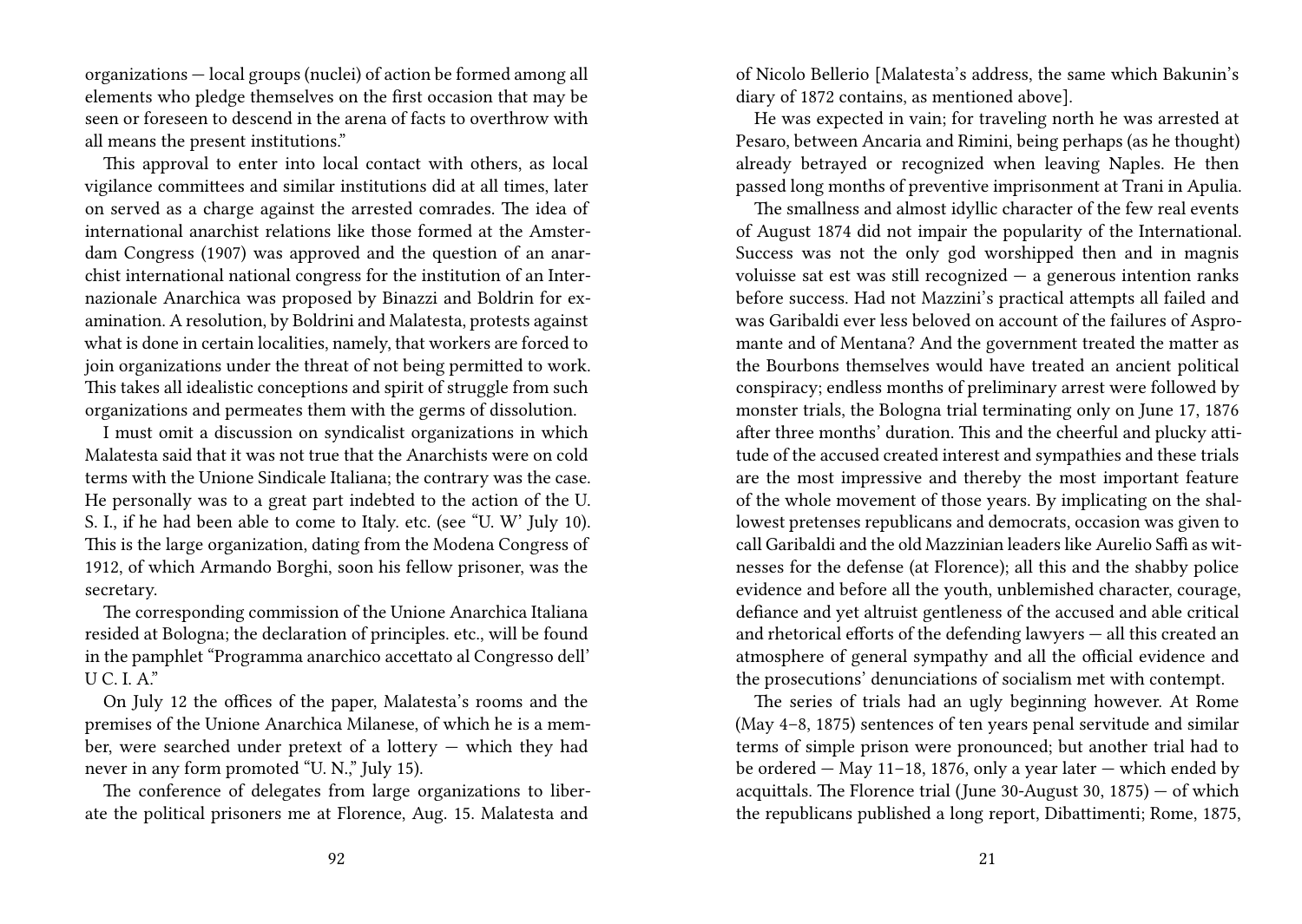529 pp. — was simultaneous with Malatesta's trial at Trani (Apulia) early in August, seven accused; acquittal August 5. The good news from Trani thus cheered up everybody at Florence and though a poor man was sentenced to nine years hard labor for an alleged act of violence, and two received a nominal sentence for the possession of arms, all the others were acquitted. A trial of 33 Umbrian internationalists, at Perguia, ended similarly (September 24), also later trials of Leghorn and at Massa Carrara. The prisoners from the Marches and the Abruzzi (Aquila) were tried with the Bolognese and Romagnols in the largest of all trials, that of Bologna — March 15 to June 17, 1876 — where Costa was the leading spirit.

On August 29 Cafiero wrote to Bakunin; "the effect of the trial of Malatesta and Co. in the three Apulias is incredible. The jury the richest men of the province even — immediately after the verdict shook hands with the accused who were received in triumph". These news from Malatesta or from local friends — for Trani is the town next to his native Barletta — were also sent by Cafiero the "Plebe" (Lodi) and reproduced in the Jura "Bulletin" (September 5). The trial lasted five days [August 1–5], the whole population was interested in it, not only the educated classes. The jury was composed of the richest landowners and there was military display. The public prosecutor told the jury verbatim: if you do not find these men guilty, they will come some day to abduct your wives, violate your daughters, steal your property, destroy the fruits of the sweat of your brows, and you will be left ruined, miserable and branded with dishonor. The jury after the verdict mixed with the cheering crowd and publicly and privately in Trani the acquitted met with the most cordial expressions of sympathy. If only the government would multiply the trials, Cafiero concludes, they may cost years of prison to some of us, but they will do our cause immense good.

About this time Malatesta made a few days visit at Locarno, discussing with Cafiero the reorganization of the Alliance. Cafiero and his Russian wife with whom was also S. Mazzotti, lived then at

action nor did they meet with proper response from all the socialist and labor organizations which had to be consulted. Their leaders used procrastination and helped thus the government to overcome the difficult situation. They were far from responding to Malatesta's generous appeal for co-operation against the common enemy; their policy was to gain time, to let the local enthusiasm burn itself out, to isolate the Anarchists. In all this they acted fully in the interest of the government and the capitalist class, since they, the leaders naturally preferred the present system which values them so high as the born middlemen between capital and labor, to a revolutionary system which would find them out, sweep them away, nay, which might even have the audacity to expect them to work! So this aristocracy of labor made itself quite small when face to face with Malatesta and the people or the rank and file, but their obstruction and sabotage never ceased, and Giolitti, the new prime minister, was the man for whom their hearts were beating.

In this situation the second congress of the Unione Anarchica Italiana was held at Bologna, July 1–4, 1920, Malatesta being present. I must refer to "Umanita Nova" or other papers for detailed information. Malatesta reported on a declaration of principles, culminating in "expropriation of the possessors of the land and capital for the benefit of all and abolition of government" and until this can be brought about "propaganda of the ideal; organization of the popular forces; continuous struggle, pacific or violent, according to circumstances, against the government and the possessors to conquer as much possible of freedom and well-being for all."

In the discussion on a Patto d'alleanza fra gli anarchici, Malatesta finds the formula: "Individual autonomy limited by the obligation to hold given promises." On the fronte unico he says that, if we want the revolution, we must look for the help of all who want the revolution, because Anarchism cannot be realized unless the ground is first cleared; we must seek to come nearer to the rank and file, not to the chiefs. In this connection it is resolved: "The congress approves and advises that — outside of existing parties and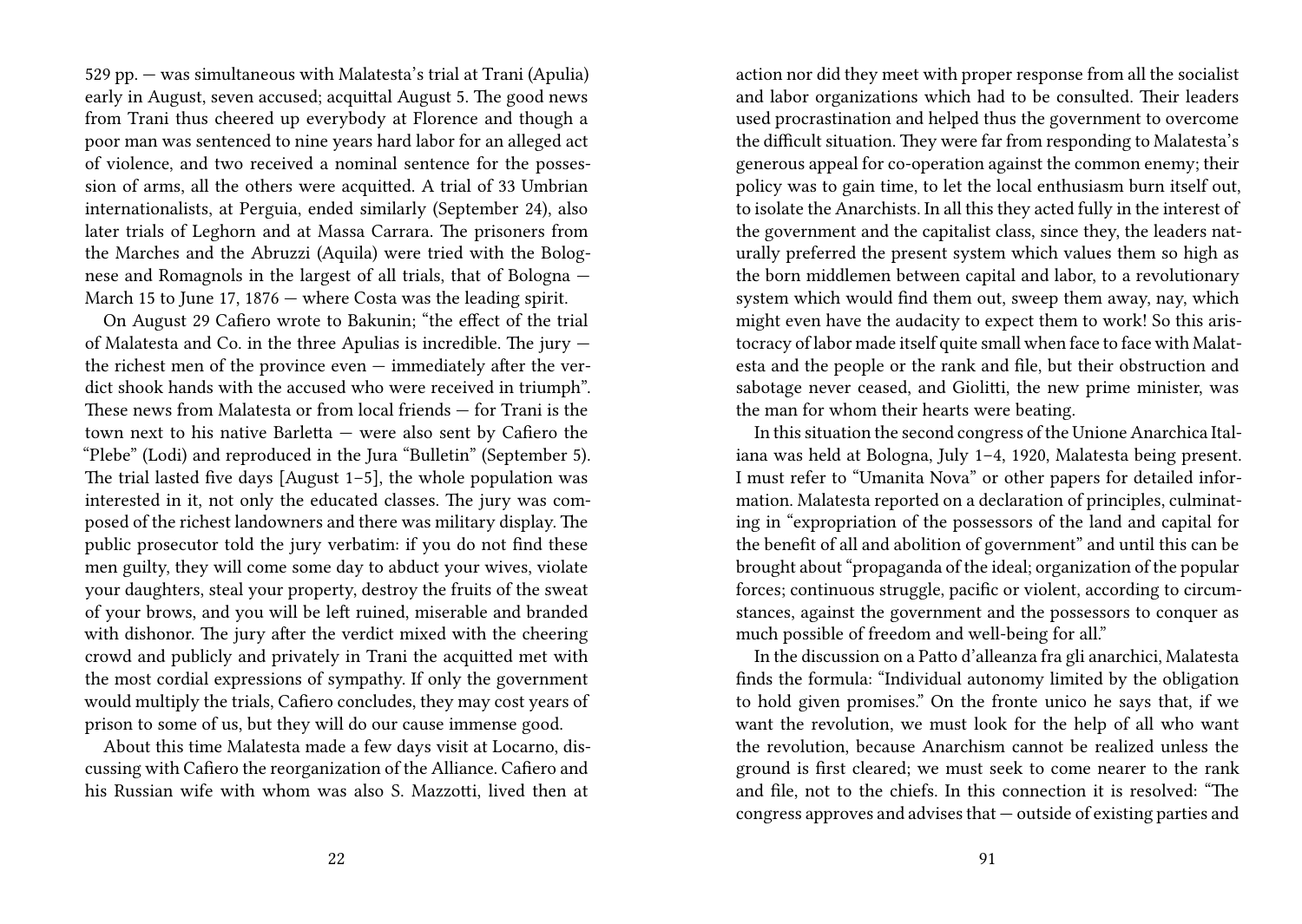gendarmes fire at them, they do not question to which organization they belong; let this serve as a lesson (resumed from "Le Libertaire," April 18).

When an immense open air meeting, held at Milan, June 22, had expressed sympathy with the local railwayman on strike (Malatesta offering the solidarity of the general strike, if the railwaymen wished it), the people returning home were assaulted and fired at by gendarmes, aided by nationalists, five young workers were shot and many wounded. Malatesta (as he wrote himself, "U. N." June 25) "returning to the center of the city was suddenly confronted by a dispersing crowd, heard the hissing sound of bullets and took under a doorway. What ought he to have done? Get killed to give pleasure to these gentlemen? … The day when we shall think to be able to begin the fight  $-$  we, not they  $-$  we will be on our post and all do our duty. This does not mean that we will stay in the middle of the street with open breast to be killed stupidly to the satisfaction of those who from safe shelter behind their windows will shoot at us [as the nationalists had done]. We will get killed, if necessary, but we will not commit suicide. We want to win… and win we shall."

This was written in reply to nationalist denunciations which grudged him the shelter he had found under the doorway, while other "ex-combattenti" circulated threats of death (see "U. N.," July 3) At the funeral of the victims he said: "Our high ideal is not violence but peace, a society of people who are free and equal, in which conflicts and massacres will be impossible. Violence is not ours, but theirs, of the governing class which oppresses, tramples on the ground and murders the weaker. There is nothing left to the proletariate but to, react violently against their violence and to put lead against lead to crush violence.  $-$  ("U. N.," June 26)

About this time a military revolt  $-$  of soldiers refusing to be sent to Albania — occurred at Ancona. It seemed rather that local energy was worn out and frittered away by isolated movements, but the effort to work collectively by demanding an amnesty, the liberation of the political and military prisoners were neither seconded by direct

the Baronata in the very poorest way, caused by Cafiero's financial ruin.

It may have been at that time (about September 1875) that Malatesta's journey to Spain was discussed or arranged, for the purpose of rescuing Charles Alerini from the Cadix prison. Alerini, a Corsican, had entered Bakunin's intimate circle when the latter was at Marseille, October, November, 1870, trying to reorganize the movement that had failed at Lyons in September. when Bakunin was in great danger of arrest, Alerini helped him to escape from Marseille and now Bakunin seems to have been anxious to repay his action. For Alerni since April 1871 was a refugee in Spain; he was one of the Hague delegates of 1872 where Malatesta knew him as a brisk lively Southerner. With Paul Brousse and Camille Camet he also was of that small French group in Barcelona which in 1873 published the "Solidarite Revolutionaire". Whilst Brousse made his way to Switzerland, the revolutionary events of that summer sent Alerini and so many other Spanish internationalists and other rebels to prison for a number of years.

Of this journey which took place that autumn or a little later Malatesta speaks in a humorous spirit. The local comrades at Cadix considered the rescue easy. He was immediately admitted at the prison as if he had entered a hotel and passed the whole day with Alerini and 30 or 40 comrades, prisoners from Cartagena, Alcay and Cadix (1873). Finally, Malatesta boldly asked the chief warder to let Alerini walk out with him to see the town. Some pieces of gold jingling in his hand disappeared in the other's palm and next day Alerini, in company of two warders, was permitted to join him. The local comrades had arranged for a ship, the warders were made drunk, but — Alerini hesitated and would not go. There was nothing left that night but the considerable trouble for Malatesta and Alerini — to restore their drunken warders to their prison home. On the day following Alerini seemed more disposed to go away, this time a single coin of gold and one warder were sufficient, a sober man this time, but upon whom a sleeping draught appeared in the evening.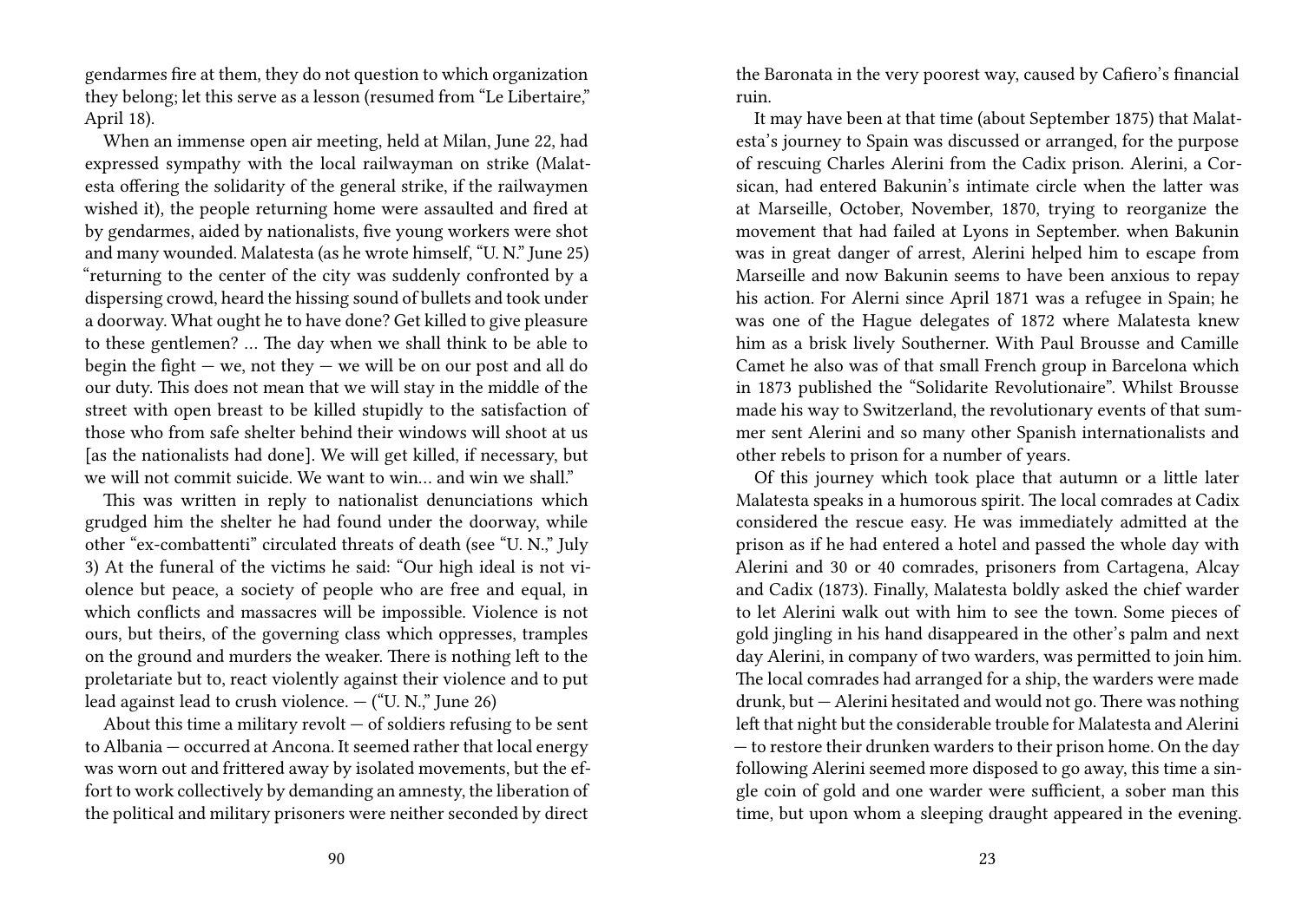Alerini was free to go and seemed determined to leave, but was found lingering in a room outside and simply would not  $\mathfrak{g}_0 - \mathfrak{so}$ Malatesta gave it up. Alerini may have had a local sweetheart or was disinclined to re-enter revolutionary life; his time was over in fact.

I am almost sure that in this journey Malatesta also visited Morago at Madrid, possibly also in prison, if not in hiding, a much more serious man than Alerini. The Spanish International kept together through all these years as a secret association, yet meeting at many conferences, printing secret papers etc.; a Barcelona paper, Revista Social, edited by Vinas, was for years the only outward sign of the movement. P. Kropotkin took great interest in the Spanish International in 1877 when he intended to go there to join a proposed movement. He went there in fact in July, 1878, under somewhat different circumstances and received lasting impressions. All this would have interested Malatesta also, had not new action and new prisons retained him in Italy.

The inner history of the Italian movement since the repression in 1874 is usually repeated from F. Pezzi's book (1872) who was in the position to know diverse plans or proposals reanimated in 1875 chiefly among the Swiss exiles. Malatesta thinks very small of these matters which came to nothing. That a Comitato Italiano per la Rivoluzione Sociale continued to exist or was reconstituted in Cafiero's circle becomes evident from a letter from Cafiero to Bakunin of August 27, 1875. When however Malatesta, the prisoners of Florence and others were gradually liberated since the latter part of 1875, a reconstruction of the International, if possibly by a public congress, was of course the move under preparation, though the large Bologna trial was still outstanding and regard for the prisoners, I take it, demanded discrete action until the trial was over.

\* \* \*

due to the pressure brought against the State by the threat of the general strike. As far as I can make it out, he spent more than 5 years in Italian prisons and on penal islands and seven months of this only by virtue of a sentence, the rest  $-$  much over 4 years  $$ in preliminary prison or under arrest without being tried at all. The number of years he passed in exile, by the way, is 36, and another year of prison among them; thus the Italian State deprived him for over forty years of the right to live in his native country. By the way, these 41 years range between Bakunin's 32 and Kropotkin's 45 years of prison and exile. free Italy holding well her own against tsarist Russia.

In February "Umanita Nova" began to be published; the fact that communist and individualist Anarchists take part in it is another welcome example of mutual toleration; Anarchism is so broad and large an idea that it covers more possibilities as to its economic basis than one alone; besides anarchist individualism, as expressed today by C. Molaschi and others in Italy, is in greater harmony and contact with the general movement than earlier doctrinary and other varieties of individualism used to be. Malatesta's ideas, as set forth on March 13, are the co-operation with all advanced parties to crush the bourgeois system and afterwards the defense, even by force, of "our right of complete freedom of autonomous organization and experimentation of our methods. The rest will follow in proportion to the speeding of our ideas." He thinks that it is not even desirable that Anarchists should accomplish the Revolution by themselves alone, because this would fatally place them in the position of a governing class and put them in contradiction with their ideas and aims (resumed from "Le Libertaire," March 28). The occupation of the factories, the idea to stay in and not to come out or be locked out is already discussed in the paper in March or April; see extracts in "La Vie Ouvriere," April 16. Malatesta always appeals to the rank and file in all labor organizations; it is from these the common cause will receive support, not from their leaders. If the capitalists exploit them, they make no distinction of party and exploit them all; if the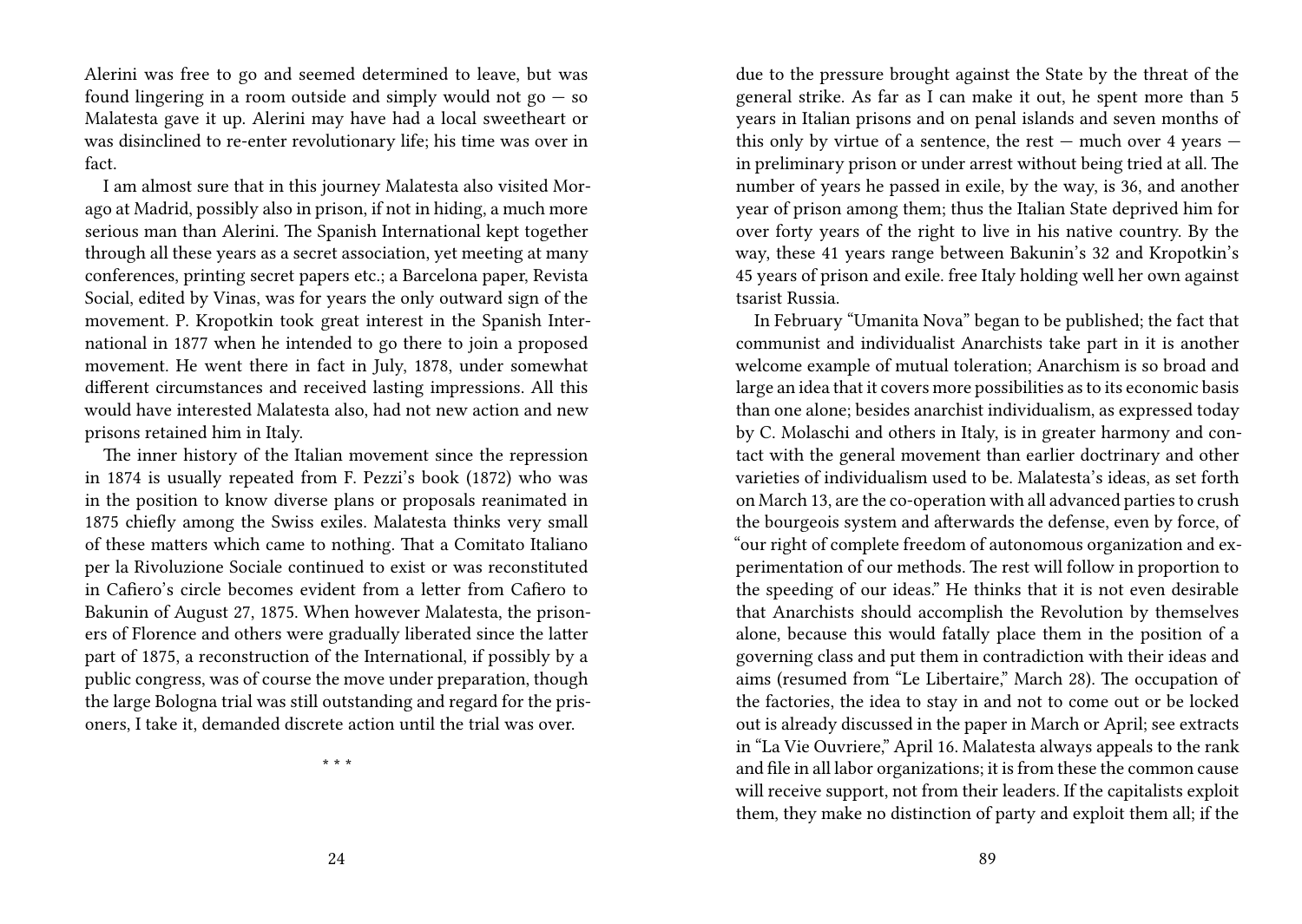was one of the methods to govern Italy during this time and local energies were too often crushed prematurely.

At the paper there is a continuous inrush of such news, news of the wide-spread propaganda work, and plenty of discussions and polemics, notably with those whom Russian communism fascinates. Malatesta must leave all this work to others and limit himself to articles and notes here and there in which he principally deals with opponents in whom he recognizes good faith. The quiet, plainspoken, shrewd and scrupulously honest form of these polemics where bits of sly humor are not wanting and old and general experience pierces everywhere, really preserve for future times something of the living matured man who thus with utmost fairness argues with all opponents in whom he finds a particle of good faith. At other times he resumes his own ideas, mainly in their bearing upon the present situation, which is the same which Anarchists, when they grow as strong an they are in Italy, will have to face everywhere. Le Due Vie (The Two Ways) , published Aug. 5–15, 1920, is reprinted as a pamphlet (15 pp.); Fra Contadini is issued by tens of thousands of copies; In tempo di elezioni and are also reprinted.

At the end of January, 1920, a first move was made against Malatesta by the authorities at Florence who ordered his arrest for a speech made at a meeting. They dared not lay hands on him when he was in large towns and took him from the train between Leghorn and Florence at Jombolo, precisely one of the smallest and most outof-the-way stations on the line. From there he was hurried to Florence. handcuffed, in an auto. Meanwhile the comrades who were with him returned to Leghorn, and wherever the news spread, the general strike was instantly resolved upon, and this would really have taken place all over Italy within a few hours. This made the tribunal set him free a few hours after the arrest and he was to be sent before the assises for that speech. He had a legal right to be liberated immediately, but so he had with respect to the charges raised against him in October, 1920, and yet he remained in prison for ten months. This shows that his liberation in January was really

Malatesta passed this winter at Naples (1875–1876); in an occasional article, A proposito di Massoneria ("Umanite," Oct. 7, 1920), he tells of this period of his life:

I was a freemason when I was a little younger than now — from October 19, 1875 to March or April 1876.

I returned to Naples… [after the acquittal at Trani]… we were acquitted in spite of our most explicit declarations for Anarchism, collectivism (this term was then used) and revolutionarism, because at that time the bourgeoisie, especially in the South, did not yet feel the socialist peril and it was often sufficient to be an enemy of the government to have the sympathy of the jury.

I returned under the spell of a certain popularity and the Mason wanted to have me among them. A proposition was made to me. I objected my socialist and anarchist principles and was told that masonry was for infinite progress and that anarchism could very well enter within its program. I said that I could not have accepted the traditional form of the oath and was told that it would be sufficient for me to promise to struggle for the good of humanity. I also said that I was not willing to submit to the ridiculous "probations" of the initiation and was told that they should be disposed with in my case. Briefly put, they wanted me at any cost and I ended by accepting — from this reason also that I was struck by the idea to repeat Bakunin's attempt which had failed, to lead back Freemasonry to its ideal origins and to make a really revolutionary society of it.

So I entered Freemasonry … and became quietly aware that it served only to advance the interests of those brethren who were the greatest frauds. But since I met there with enthusiastic young men who were accessible to socialist ideas, I stayed there to make propaganda among them and I did so to the great scandal and rage of the big heads.

But when Nicotera became Premier and the Lodge decided to meet him with band and banners, Malatesta could but, as he says, "protest and leave". (From that time their relations were only hostile).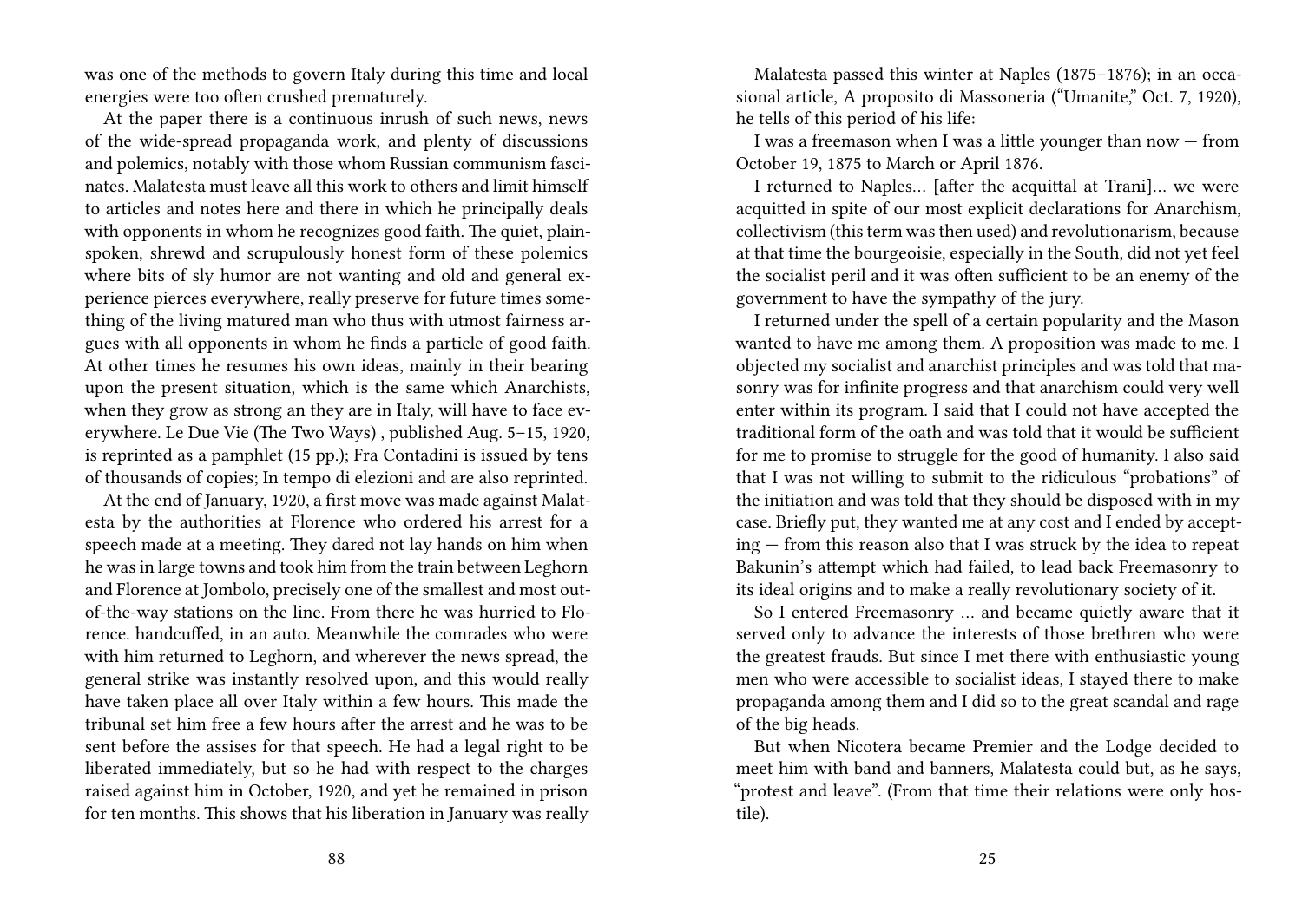About that time Malatesta for the only time in his life went out of his way to serve another cause, that of the Herzogovina insurrection against the Turks. He spoke of this movement with Bakunin in 1875 and remembers that Bakunin recalled the strong attitude of former British statesmen on such occasion, maybe of Lord Pamerston and others. Bakunin must have known of his idea to go there himself and had Mazzotti tell him of the good people in England who make socks for the heathen negroes and have no eyes for the half naked poor at home; Mazzotti remembered as Malatesta's reply that whenever Carthago was attacked, Rome was defended.

This movement had the strong support of Garibaldi; Celso Cerretti was there, also Alcesto Faggioli (after the Bologna trial). In July 1875 Stepniak, D. Klemens and Ross went there of which the last returned soon, completely disenchanted; as he soon met Cafiero in Rome, it is just possible that Malatesta then heard this side of the question which was also alluded to in the Jura "Bulletin". But there was no help for it and some rivalry with the Garibaldians and the desire to do some harder fighting than in 1874 may also have had their effect. In those years the Mazzinists and Garibaldians were already completely drifting away from inner action with republican arms and were cleverly made to spend their enthusiasm and sometimes give up their lives in the service of Italy's unofficial foreign policy. Already in 1870 Garibaldi had balanced the blow struck at the prestige of France by the occupation of Rome, when he immediately afterwards assisted France in the war and since then the rough and ready Garibaldians fought for Italy in the Balkans and in Greece, whilst the more cultivated Mazzinians undertook the more literary and educational propaganda in the Italian-speaking districts of Austria.

However, all this was veiled, as usual, by clouds of fine words and generous feeling knows no reasoning and so, between Gladstone and Garibaldi, Malatesta also went to Trieste, but was sent back to Italy. He tried again and arrived at Newsatz (Croatia), on the way to Belgrad. He was sent back forcibly again from place to place and

When the steamer arrived at Genoa, all ships in the port saluted; all work reposed and the whole working population saluted Malatesta on his passage; Turin, Milan and Bologna gave him similar receptions, and for months there was no place where he might go to where all advanced sections would not turn out to welcome him. When these days were remembered a year after ("Um. Nova." Dec. 28, 1920, article Ora e un anno! ), it was well exposed that many had believed or hoped that a chief, a savior and a liberator would return in his person, and I may perhaps express this in this way that the old Garibaldi legend and the recent cult of Lenin had mixed in popular, conscience and expected to find in Malatesta the socialist Garibaldi or the Italian Lenin. This misunderstanding, the fruit of the worship of authority by all advanced parties, Anarchists excepted, is tragical indeed. Malatesta was ready for any sacrifice, only he would not grasp at power; dictatorship might lay at his feet and he would not pick it up  $-$  and the people, waiting for a signal, an order that would and could not come, are thus doing nothing but cheer and go home again. The slightest popular initiative would have begun. It was not to be. The "Umanita Nova," being a daily paper, differs necessarily from the weeklies in which Malatesta took such great part since 1883; this time the movement has grown so large that he can no longer do most things himself, arrange and digest the thousands of facts which every day brings and of which a quick and yet careful selection has to be made. Never perhaps so many acts of popular discontent occurred in any country. Ireland excepted, than Italy witnessed during the first 9 or 10 months of 1920 and acts of solidarity, temporary general strikes on one side, bloody repression on the other side followed in endless variation, interspersed with acts of growing brutality, arson and murder committed against the friends of the people by raving nationalists (fascisti). From all these sparks and small fires the great conflagration. might have arisen; it did not. and these scattered outbreaks of 1920 and the years before for a time even may have helped to keep up the present system; to spread terror in one locality after the other by ferocious repression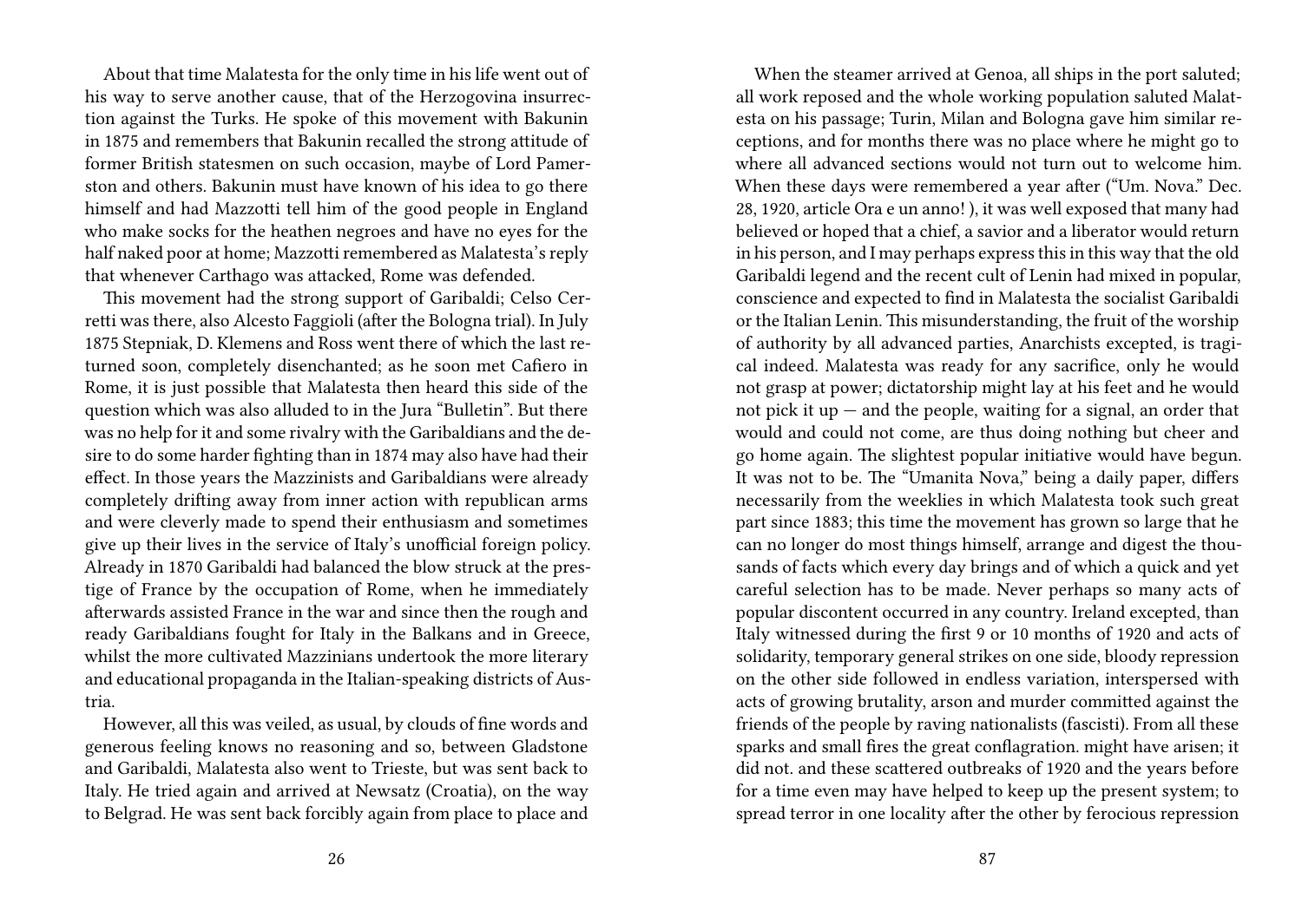nite coal, if "Umanita Nova" was suspended for want of paper; the next day, by urgent telegram, the paper was forthcoming. This is the organ which Malatesta was invited to edit.

But traveling, even in the West Europe, is a State affair in our mediaeval war and post-war times, and though after an amnesty in Italy he was perfectly free to return, three governments put their heads together to make impossible his journey from London to Milan. Only when in the autumn of 1919, at the time of the elections, many meetings called for his return, the passport was graciously granted by the Italian functionaries in London, but now France put in her veto and refused to let him pass. He wrote to the "Avanti" (see "Vie Ouvriere," Dec. 12): "The French authorities refuse to let me pass by France, because I have been expelled from that country — only 40 years ago [1879] because I had unmasked, at a public meeting held in Paris. a spy of the Italian consulate an a provocator who had excited young people to throw bombs."

After this (see "Cronaca Sovversiva"), Turin, as resumed in "Vie Ouvriere" of Feb. 13. 1920), the British Government did not permit any captain to take him on board. Thus he was refused admission to a Greek ship on which he was to embark on Dec. 11. Then Captain Alfredo Giulietti, the secretary of the Federazione Italiana dei Lavoratori del Mare (Italian Seamen's Federation) of Genoa came to London and placed Malatesta with false seaman's papers at Cardiff on board of a coaling vessel of the Italian railways. Seven hours after leaving this ship was told by a wireless message that Malatesta was on board. But he was safe now, and in this way proceeded to the port of Genoa.

The Seamen's Federation is a very moderate organization, and the secretary is a republican in whom the memory of Garibaldi, a seaman also, is alive and who felt sympathy with a courageous man like Malatesta whom all governments combined to keep away from his country. See - Urn. Nova" of Oct. 29 (the statement of this organization on Malatesta's present arrest), also Sept. 16 and Oct. 22.

took 30 days to reach Udine where the Italians kept him in prison for a forthnight, mistaking him for an absconding custom officer. Then he had to return to Naples by administrative order and on the way there stayed a short time in Florence.

During the next three months at Naples (between July and October 1876) Malatesta, Cafiero and Emilia Covelli constantly met; Covelli, a friend of Cafiero from childhood, an ardent internationalist, was a gifted writer who had given particular thought and study to economic questions; he edited 'L'Anarchia' (Naples, August 25- October 6, 1877), one of the best papers of the International which, by the way, in 1876–77 had a good organ in the 'Martello' of Fabriano and Tesi (end of July, 1877). Was it Covelli's influence that led them to consider the economic side of their ideals? In any case Malatesta tells that in their walks along the seashore they then arrived by themselves at the idea of communist anarchism.

This was a new step forward, for until then the economic description applied to anarchism was collectivist. This meant: collective property and that the worker should receive the full product of his labor. But — they now asked themselves — how to determine this? A general standard would have to be established to which all must sub $mit - this$  implies authority  $-$  and moreover since physical force, skill, etc., are different, the weaker and the less able would be the victims of such a system — which means inequality and a new form of exploitation, the creation of new economic privilege. Hence the products of labor should also be collective property and accessible to all in the measure of their wants. This is designated communism, only the word had then been discredited by the authoritarian character of Cabet's and other systems.

It is remarkable that in the beginning of 1876 the same idea (accepted by the Florence congress in October) was incidentally mentioned in a diminutive pamphlet published in Geneva by Francois Dumartheray, a refugee from Lyon. Dumartheray, Perral and others had for years belonged to a small and very advanced Geneva section called "L'Avenir" where those ideas had matured and Du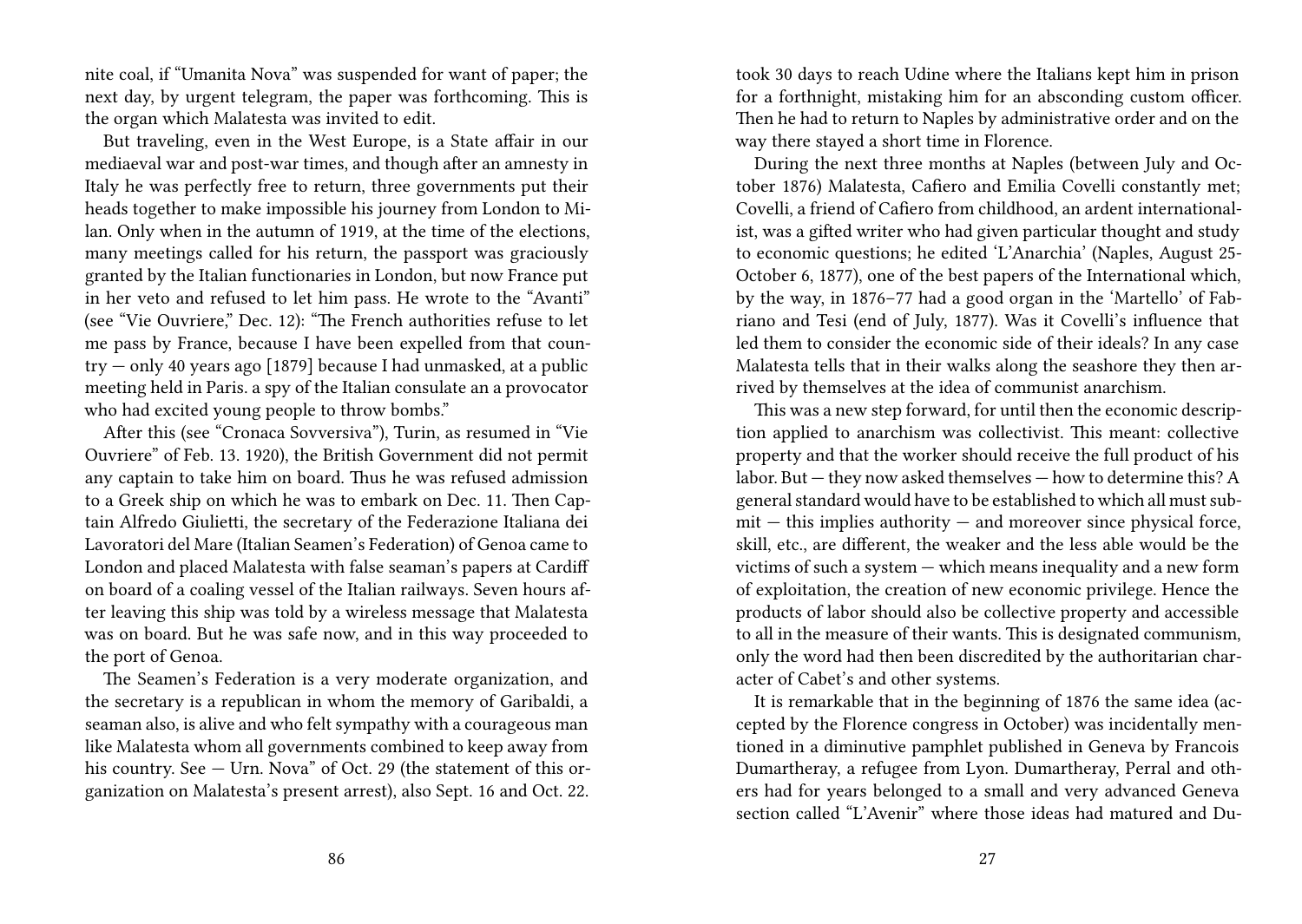martheray was in 1879 one of Kropotkin's comrades and helpmate on the 'Revolte'.

These ideas originated for yet another time in Kropotkin's mind when he was working for anarchist propaganda in Switzerland. They are formulated in his Idee anarchiste au point de vue de sa realisation pratique, read before the Jurassian sections October 12, 1879, whilst Cafiero resumed then in Anarchie et Communisme, laid before the Jurassian congress of October 9–19, 1880. from that time they were generally accepted except in Spain.

Even among the Icarians themselves in those years a free communist tendency sprang up (represented by the paper 'La Jeune Icarie,' etc.); there the young generation denied to the earlier Icarian settlers the exclusive right to the fruits of their gardens and from trees which they claimed as individual property.

Leaving the Icarian episode apart, these parallel developments may be described as the first important new steps of anarchism since Bakunin's retirement; the adoption of the tactical principle of propaganda by deed was a second step, and the replacing of formal organizations by free groups will soon mark a third one. The desire to eliminate all possibilities of authority and to realize the most complete freedom, inspired all these developments; also, I believe, the feeling that action on a very large scale (like the Commune of Paris) was less near at hand than expected some years ago and that extension and intensification of the propaganda was necessary before all. These modifications were not always accepted and appreciated by the older comrades, but there was no ill feeling. Only traces of the old ideas remained, so in Malatesta's case an adherence to the earlier ideas on organization and a belief in the near (and not only the remote) possibility of collective action.

\* \* \*

The insurrectionary movements of 1874 and 1877 differed fundamentally. In 1874 a general rising was expected, by some at least, ad

Pietro Gori and others about thirty years ago. Since then the political center of Italy, Rome, became his abode.

Excellent papers had been published at Milan, the "Grido delta Folla" and "Protesta Umana" (between 1902 and 1911 or later) and a small group of comrades conceived the idea of a daily Anarchist paper; the Anarchist Congress held at Florence, March 1919, approved of this; practical preparations began by a meeting on June 1. As told in "Umanita Nova" of Aug. 28, 1920, at the end of January, 1920, 200,000 lire were in hand, and within one year nearly half a million lire were subscribed. This represents small and mostly individual contributions from very great numbers of comrades, many of whom live in America and wherever there are Italians abroad. There are labor movements with funds accumulated by old and large organizations whose delegates might vote such sums with no trouble to anybody, but there is no movement today where such a sum would he subscribed spontaneously by individual contributors organized in the loosest way possible or not at all and kept together only by two things, the Anarchist idea and the knowledge that Malatesta would again put his shoulders to the wheel and that efficient work would be done. That is the famous "oro straniero" (foreign gold) of the "Umanita Nova" and idle judges are disposed today to keep Malatesta in prison until they have examined at leisure the origin of every farthing of it  $-$  while, as has been remarked, the endless millions which nourished a part of the Italian press and shaped that country's policy and action since 1915, this real foreign gold is intangible.

The publication of "Umanita Nova," proposed for Jan. 24, 1920, began only Feb. 27; 262 numbers were issued until Dec. 31, and it is regularly published since. The price of paper is an enormous difficulty; up to 550 lire were paid for quantities which formerly cost 30 lire. Besides, this seemed a convenient way for the government to strangle the paper by cutting off the supply of paper altogether. Here the miners of Valdarno helped, who on March 27 telegraphed to the government that they would suspend the extraction of lig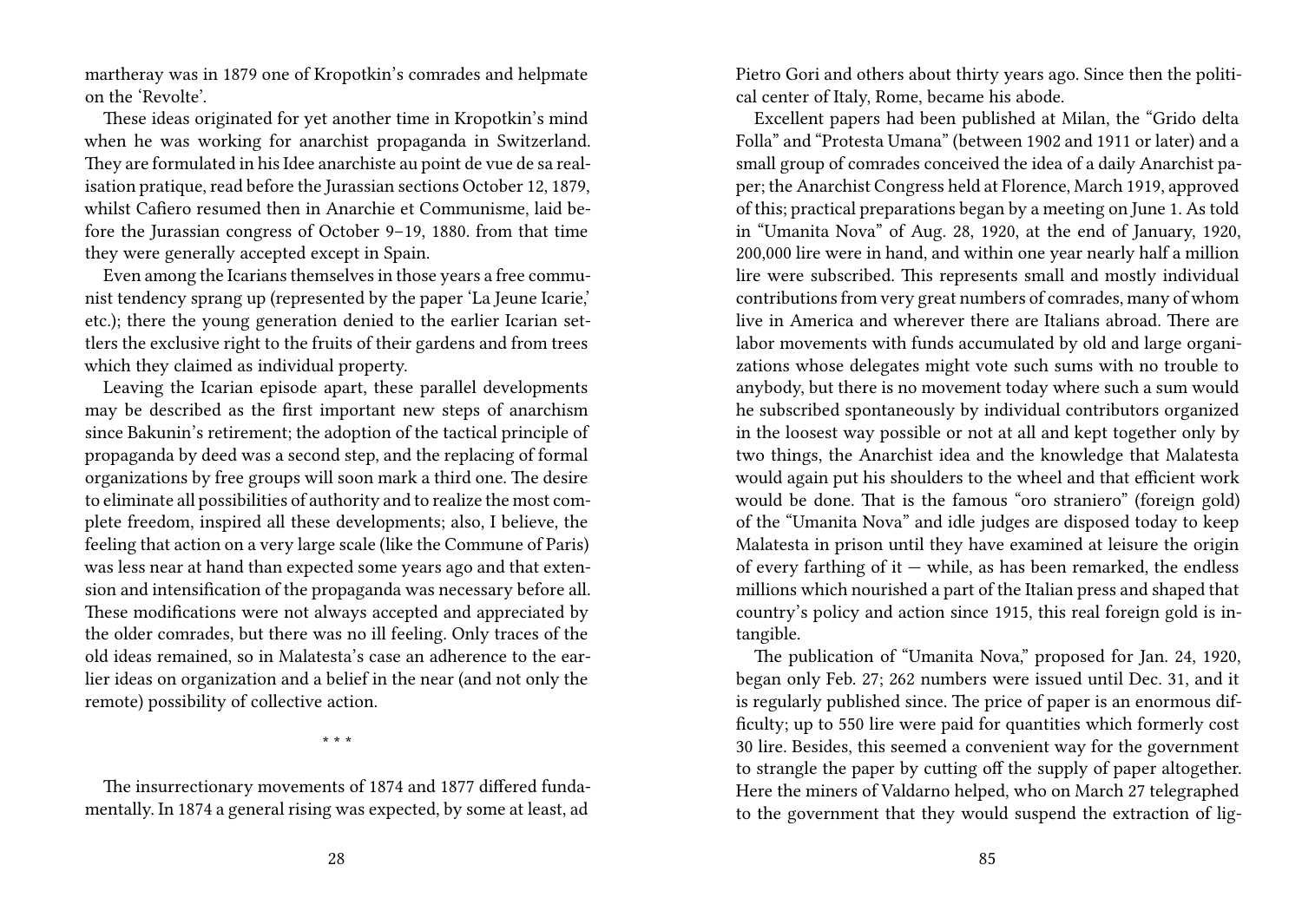should have refused to assist at a meeting for the celebration of a victory at an election; but today the questions which unite us are more numerous and more important than those which divide us.

"I wish in this critical hour, when all the forces of reaction strive to suppress the revolution, that all revolutionary forces should march united and solid against the common enemy." … Anarchism means freedom; the Anarchist idea cannot be realized by violence. Anarchists only demand freedom for the people to select the system they prefer. (These ideas will be found fuller elaborated in the articles of the "Umanita Nova," 1920, on which see Ch. XVIII.)

It was in this spirit he returned to Italy. The Russian experience since 1917 had, it appears to me, emphasized before his mind two facts — that considerable numbers of people are determined to realize authoritarian communism and thereby would strike a blow at capitalism but could not create anything efficient, permanent, capable of generalization, and that Anarchists could co-operate with them for the initial overthrow of capitalism, but must then be left absolutely free to realize their own ideal. He foresaw that the socialist leaders would never sincerely adhere to this, but the enthusiasm of the rank and file forced them at that time to stand aloof and let things pass. Whatever his personal evaluation of the situation may have been, he could not but respond to calls of overwhelming intensity and enthusiasm, and so he returned to Italy to try to do his best as so often before.

Fifty years' steady progress of Anarchism in Italy can symbolically be expressed by the advance from South to North of Malatesta's centers of activity. As I have noticed already the romantic Castel del Monte of 1874 is followed by the more realistic villages of the Matese Mountain 1877, this by a historic capital, Florence, 1883; this by the lively commercial port Ancona, 1897, 1913; and this at last by the industrial capital of Italy, Milan, 1919, the very city where legalitarian socialism had originated and is still strong, but where Anarchism is firmly implanted since the young days of

the example of Garibaldi in Sicily and Naples, of the Spanish political revolution of 1868 and of the Commune of Paris was still before all. In 1876–77 the purpose was before all effective Socialist propaganda by an example set to the country population which could not be reached by other means. The idea was further that the local movement, if it could expand and hold out a certain time, would be seconded by similar outbreaks in town and country and thus lead to a general movement.

By accident Stepniak (Sergei Kravtchinski), returned from Montenegro, then lived at Naples and was already known to the internationalists. He was interested in the proposed insurrection and, having been an officer of artillery, he composed a manual of military instructions for the band. Stepniak, a Russian lady and Malatesta took a house at San Lupo, near Cerreto (Benevento Province), nominally for an invalid lady, but it was to serve for storing weapons (April 2). On the  $3<sup>rd</sup>$  the weapons arrived there in large cases. The house was, however, watched by gendarmes (April 5), and when some internationalists approached it, firing began; of two wounded gendarmes one died later; some arrests took place, and the others, hardly the fourth part of those expected, took to the mountains at night time, being joined afterwards by a few more who were unarmed.

According to the report written by Angiolini, the 27, conducted by guides, led by Malatesta and Ceccarelli (35 years, merchant born at Savignano, died 1886 in Cairo), always conversing with Cafiero, feeding and sheltered in farms, between April 6 and 8 marched by the mountains of the Monte Matese Chain, by Pietrarvia, the Monte Mutri, Filetti and Buco to Letino, entering in silence, with the red flag and invading the municipal building where the council was sitting. They declared the king deposed in the name of the social revolution and demanded to hand over the official papers, weapons, etc., and cash. The clerk, demanding some authorization, received a document, signed by Cafiero, Malatesta and Ceccarelli, saying: "We the undersigned declare to have occupied, arms in hand, the municipal building of Letino in the name of the social revolution." Then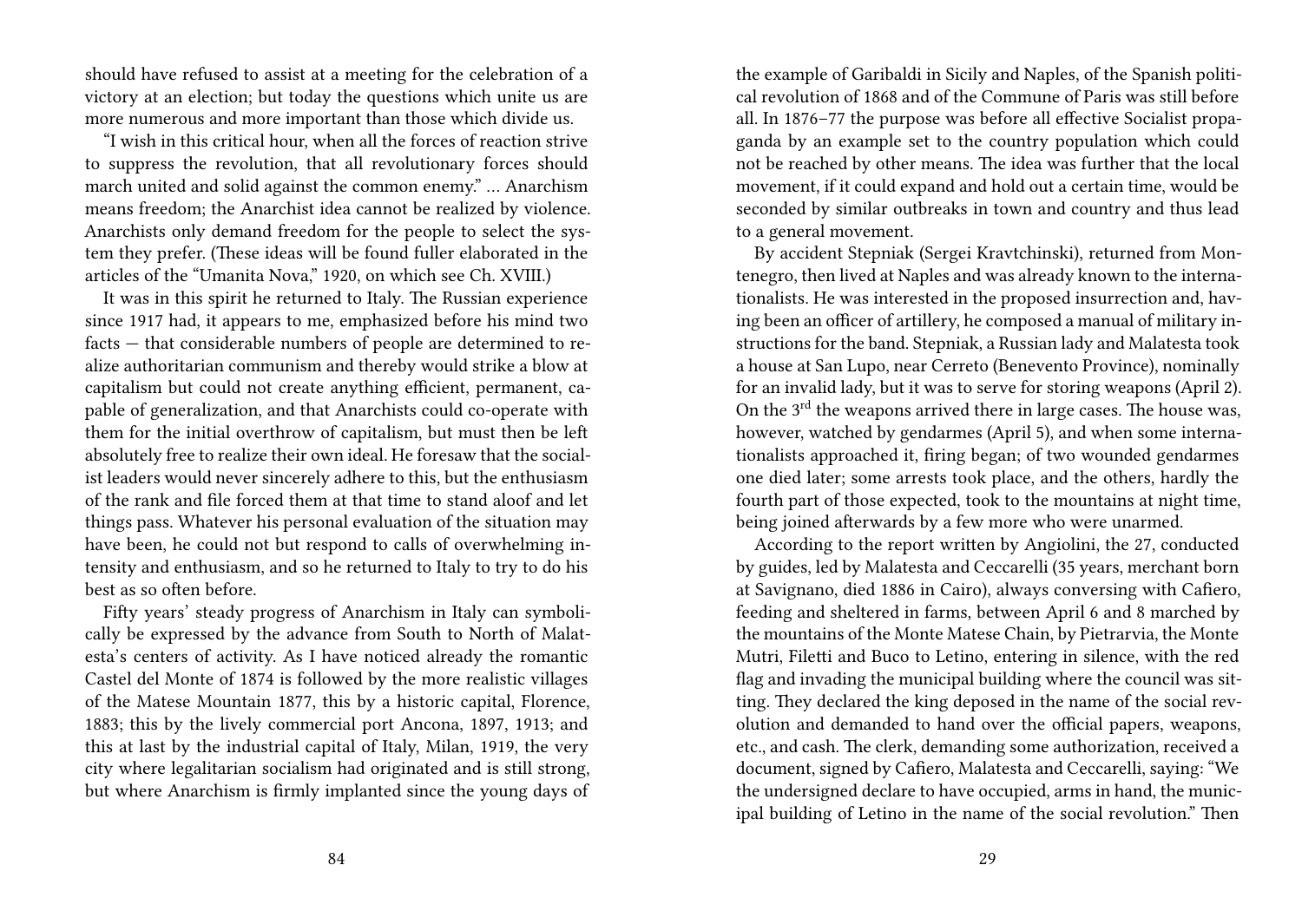rifles, confiscated tools and the little cash were distributed among the village people, an apparatus to calculate the flour grinding tax was broken, and the whole of the papers, those concerning charity excepted, were burned. After this speeches were made, which the inhabitants, says Malatesta's letter of 1877, received with full sympathy.

Then the local priest, Raphaele Fortini (60 years) made a nice speech, calling them the true apostles sent by the Lord to preach his divine laws.

Then they left for the neighboring village of Gallo, meeting on the way the parish priest Vincenzo Tamburi (40 years) who returns preceding them and tells the people to fear nothing. Here the municipal building is opened by force and the same measures are taken at Letino.

But troops began to surround them and they got no support in the two localities mentioned, though the letter of 1877 tells of demands of peasants for bread and money — which were promptly satisfied — in another village, etc. However, the band on the 9 and 10 was always confronted by soldiers in other villages. On one of these nights Malatesta entered the little town of Venafrom, to buy food. He was surrounded by soldiers who then gave an alarm, but the darkness of night saved them; they entered a forest. The rest of the time rain or higher up snow made them miserable, they could not cross a high mountain for another district further east (Campobasso). Their weapons are useless, the powder all wet, and they deliberate whether to disperse or to keep together. Dispersed, nearly all would be helpless, not knowing the local dialect and topography. Two leave, but are arrested also. The 26 return to a farm, the Nasseria Caccetta, three miles from Letino and a peasant denounced them to the soldiers who arrive by surprise (night of 11 and 12) and arrest 23 in a defenseless state, 2 others near by and one at Naples.

When writing the letter in 1877 Malatesta expected a quick trial, the occasion of good propaganda work. But sixteen long months of tween these articles of 1914–16 and those in "Umanita Nova," 1920, and all his previous expressions of his idea that their contents can be inferred from these materials. He must have welcomed the Russian Revolution of 1917 and more so the socialist character it adopted by the triumph of what is called Bolshevism in November, 1917, but while claiming liberty for Russians to elaborate their own type of socialism and protecting against western capitalist interference, he would of course not be fascinated by triumphing authoritarian communism, another red herring trailed across the advance of the European proletariate which just began to recover a little from the hot fever of nationalism

This partial recovery from nationalism was perhaps most felt in Italy where some of the advanced parties notably certain leaders, had undergone the strongest patriotic psychose but where most others, the rank and file before all, had withstood it to a remarkable degree. This fact and the Russian events favored the idea of the fronte unico rivoluzionario the "one revolutionary front," an idea which Anarchists always held, but which had lost all realistic foundation during the many years when scientific socialists cautiously "proved" the childish absurdity of revolutions and preached the belief in obtaining everything by parliamentary methods. The Russian example had just opened their eyes and made them aware of the fact that revolutions are possible after all. To speak more plainly, the socialist leaders could no longer hide from their adherents the possibility of revolutions and could not prevent them from comparing their shilly shally attitude to Malatesta's and others' lifelong work for the revolution, and a real rally to Malatesta began to which he responded by placing what he had left of strength — he was 66 years of age in 1919 — at the disposal of a united effort in the right direction.

In this sense he spoke at a meeting of the London section of the Italian Socialist Party convened to celebrate socialist victories at the elections of November 16. 1919; the "Avanti" (as reproduced by the "Vie Ouvriere" of Jan. 2, 1920) makes him say: "Some years ago I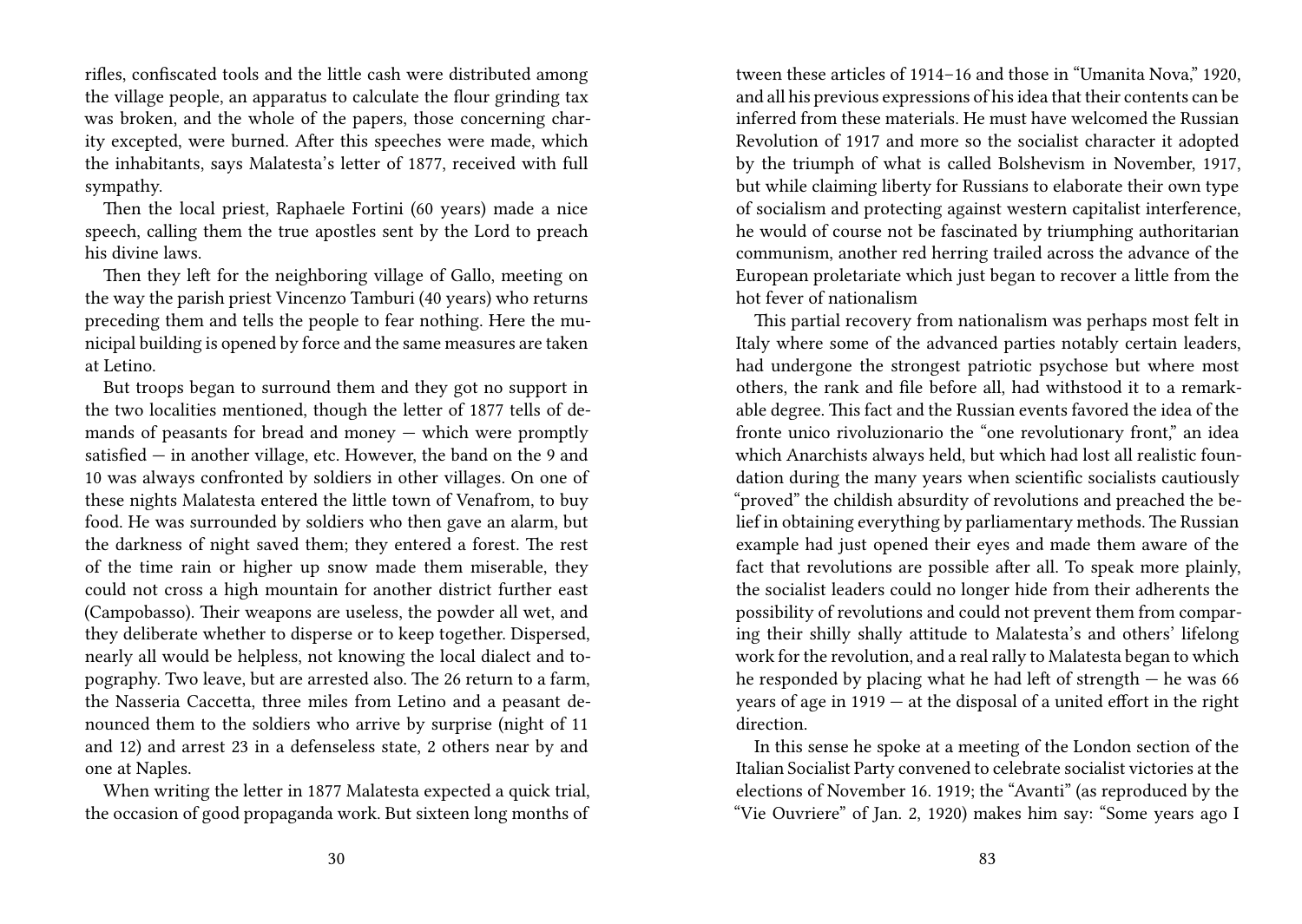and the crushing of Germany, they take their stand against any idea of "premature peace." …

"Anarchists"  $-$  Malatesta. says  $-$  "owe it to themselves to protest against this attempt to implicate Anarchism in the continuance of a ferocious slaughter that has never held promise of any benefit to the cause of justice and liberty. and which now shows itself to be absolutely barren and resultless even from the standpoint of the rulers on either side"

But I will only reproduce a part of the conclusions:

… "The line of conduct for Anarchists is clearly marked out by the very logic of their aspirations.

"The war ought to have been prevented by bringing about the revolution, or at least by making the governments afraid of the revolution. Either the strength or the skill, necessary for this has been lacking.

"Peace ought to be imposed by bringing about the revolution or at least by threatening to do so. To the present time, the strength or skill is wanting.

"Well, there is only one remedy: to do better in future. More than ever we must avoid compromise; deepen the chasm between capitalists and wage-slaves, between rulers and ruled; preach expropriation of private property and the destruction of the States as the only means of guaranteeing fraternity between the peoples and justice and liberty for all; and we must prepare to accomplish these things.

"Meanwhile it seems to me that it is criminal to do anything that tends to prolong the war, that slaughters men, destroys wealth, and hinders all resumption of the struggle for emancipation. It appears to me that preaching "war to the end" is really playing the game of the German rulers, who are deceiving their subjects and inflaming their ardor for fighting by persuading them that their opponents desire to crush and enslave the German people." … "Long live the people, all the people!"

Although Malatesta's publications during the years 1917, 1918, 1919 are still inaccessible to me, there is such a homogeneity beprison were before them. 26 internationalists were in the Carceri giudiziarie of Santa Maria Capua Vetere. Malatesta's only chance from that time hence to pass some time in his native town. 8 were kept at Benevento, later Caserta. Stepniak from this group was transferred to Santo Maria and at the end of the year was expelled from Italy; he had Marx, Comte and Ferrari's books sent to him. The band was cheerful and on August 25 sent credentials to Costa for the Verviers Congress of the International signed by all their names as sections of Mount Matese (published in "La Anarchia," Naples 22, 1877).

The act of accusation is dated September 21, the court pronounced upon it on December 30. Then the king died and a general political amnesty was granted by the Crispi ministry in February, 1878. But since a gendarme had died of wounds received from the shots exchanged on April 5 near Stepniak's house on the outskirts of San Lupo, the opinion of the court was divided as to whether the amnesty covered this homicide. Just the reactionaries among the judges who still adhered to the Bourbons, expressed the opinion that this homicide was a political act and not an ordinary crime otherwise Garibaldi would also be a murderer, since facts like these occur in every political movement. It was resolved that the jury was to decide; they would first be asked: guilty or not of killing the gendarme; if guilty, second question: whether this act was connected or not with the insurrection; if connected, the amnesty would cover it.

In April 1878 they were removed to the prison of Benevento and tried there in August. The general feeling was one of indignation against this tampering with the amnesty and though the firing at the gendarme was admitted, the jury brought in a verdict of not guilty. This finished the whole case.

Among the lawyers arrayed for the defense we find Dr. S. Merlino who was from about that time for many years one of the most active comrades, sharing Malatesta's London exile.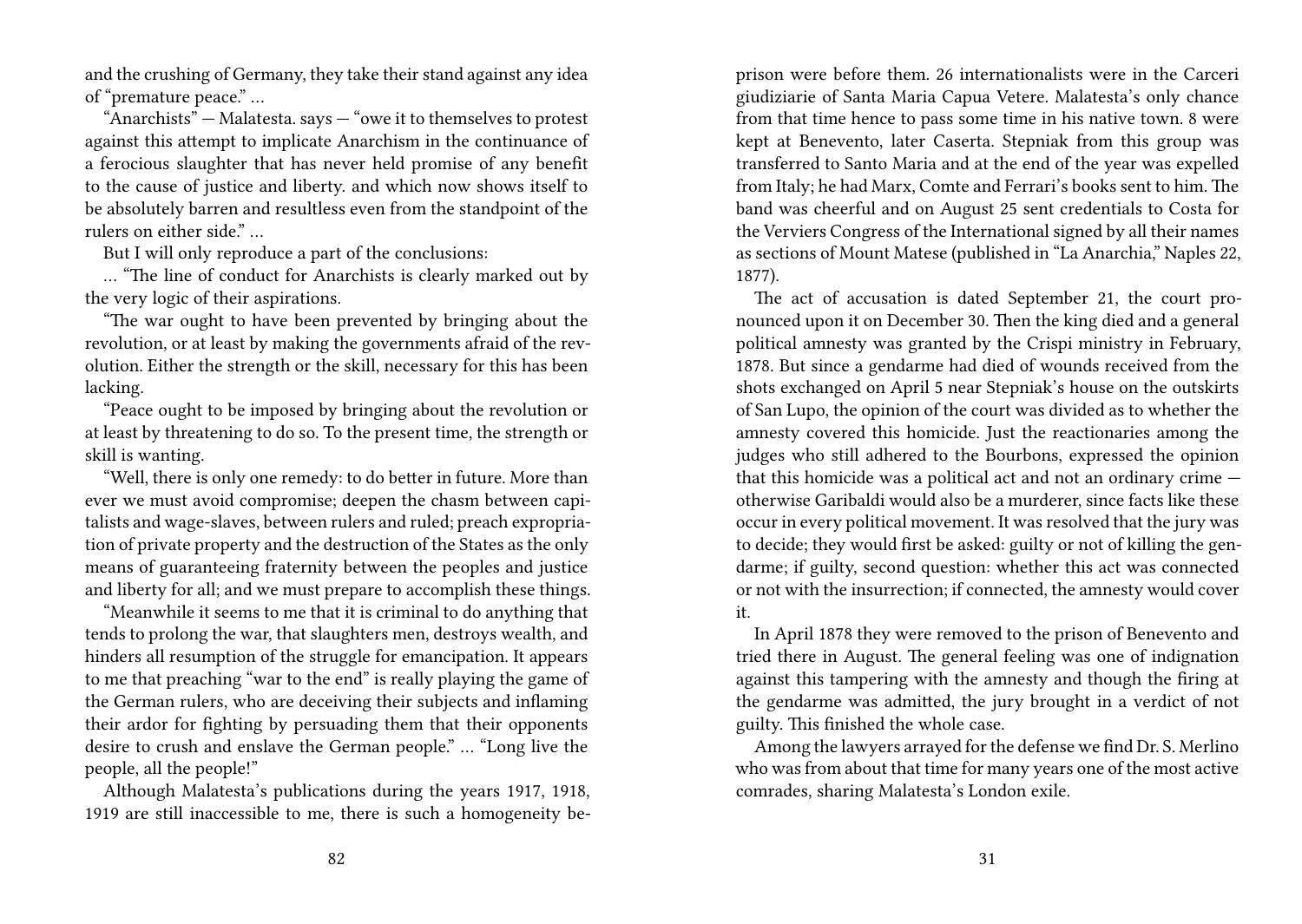After his liberation (an old comrade tells me) Malatesta came to Santo Maria where his parents had left some property, houses where poor people dwelled. These were quite happy and astonished when he signed cessions of his property without claiming any money for them.

He stayed for about a month at Naples and then left Italy for Egypt (about September 1878?). I ignore whether it was to take some rest, for life in Italy was made more unbearable to Internationalists than ever and he would have been exposed to arbitrary arrest upon any occasion and perhaps to domicilio coatto (internment). He had some experience of all this abroad also and it took nearly five years before he could enter Naples again.

Malatesta was only a short time in Alexandria, Egypt, where a very large Italian colony exists, when in Italy Passamante made an attempt on the life of King Umberto which led to a recrudescence of persecutions all over Italy from which he would not have escaped, if he had continued to stay there. As it was it drove him even from Egypt. A patriotic meeting of protest was called and a manifestation before the consular office to cheer Passamante was under preparation. But before this already Malatesta, Alvina and Parini were arrested. Parini, from Leghorn, was an old Egyptian resident and managed to remain there. Malatesta (and it appears also Alvina) were placed on a ship and sent to Beyrouth, Syria.

He did not wish to leave the ship, but the captain had orders to leave him there. What next? He ought to go to the consul who knew nothing and later on was furious that such people were sent to him from Alexandria; he had then received the order to keep him there. Malatesta refused to stay voluntarily and demanded arrest or to be sent to Italy, though he knew that he would be arrested there. The consul had also orders to prevent him from returning to Italy. Malatesta, suggested Cypress. No, there are the English who would at once set you free; that's impossible. Finally Smyrna was agreed upon. This will annoy the consul there, Malatesta says; never mind that, replies the Beyrouth consul.

portant, that the government fears their influence on the masses"; he concludes:

"This gives us the assurance that as soon as the war fever has calmed down we will be able to begin again our own war  $-$  the war for human liberty, equality and brotherhood — and in better conditions than before, because the people will have had another experience, and what a terrible one! That from the government can be expected only injustice, misery and oppression, and then, as a change, slaughterings on a colossal scale; that patriotism, nationalism and racial rivalry are only means for enslaving the workers, and that their salvation lies in the abolition of government and capitalism."

Malatesta had also signed the International Anarchist Manifesto on the War (1915), reproduced in "Freedom," March 1915, and signed by Leonard D. Abbott, Alexander Berkman, L. Bertoni, L. Bersani, G. Bernard, G. Barrett, A. Bernardo, E. Boudot, A. Calzitta, Joseph J. Cohen, Henry Combes, Nestor Ciele von Diepen, F. W. Dunn, Ch. Frigerio, Emma Goldman, V. Garcia, Hippolyte Havel, M H. Keell, Harry Kelly, J. Lemaire, E. Malatesta, H. Marques. F. Domela Nieuwenhuis, Noel Panovich. E. Recchioni, G. Rinjders, 1. Rochtchine, A. Savioli, A. Schapiro, William Shatoff, V. J. C. Schermerhorn, C. Trombetti, P. Vallina, G. Vignati, Lillian G. Woolf and S. Yanowsky.

When the "Manifeste des Seize," the so-called "Manifesto of the Sixteen," had been published (Feb. 28, 1916; a reprint, Lausanne, "Libre Federation," May 1916, 8 pp., in 16° gives additional adhesions), Malatesta wrote the article "Pro-Government Anarchists" ("Freedom." April 1916), of which a French edition was secretly issued, bearing the title: Reponse de Malatesta au Manifeste de Seize. Anarchistes de Gouvernement (7 pp. in 16°); it is also referred to in "Umanito Nova," Aug. 26, Sept. 8, 1920. It begins by the words: "A manifesto has just appeared, signed by Kropotkin, Grave, Malato and a dozen other old comrades, in which, echoing the supporters of the Entente Governments who are demanding a fight to a finish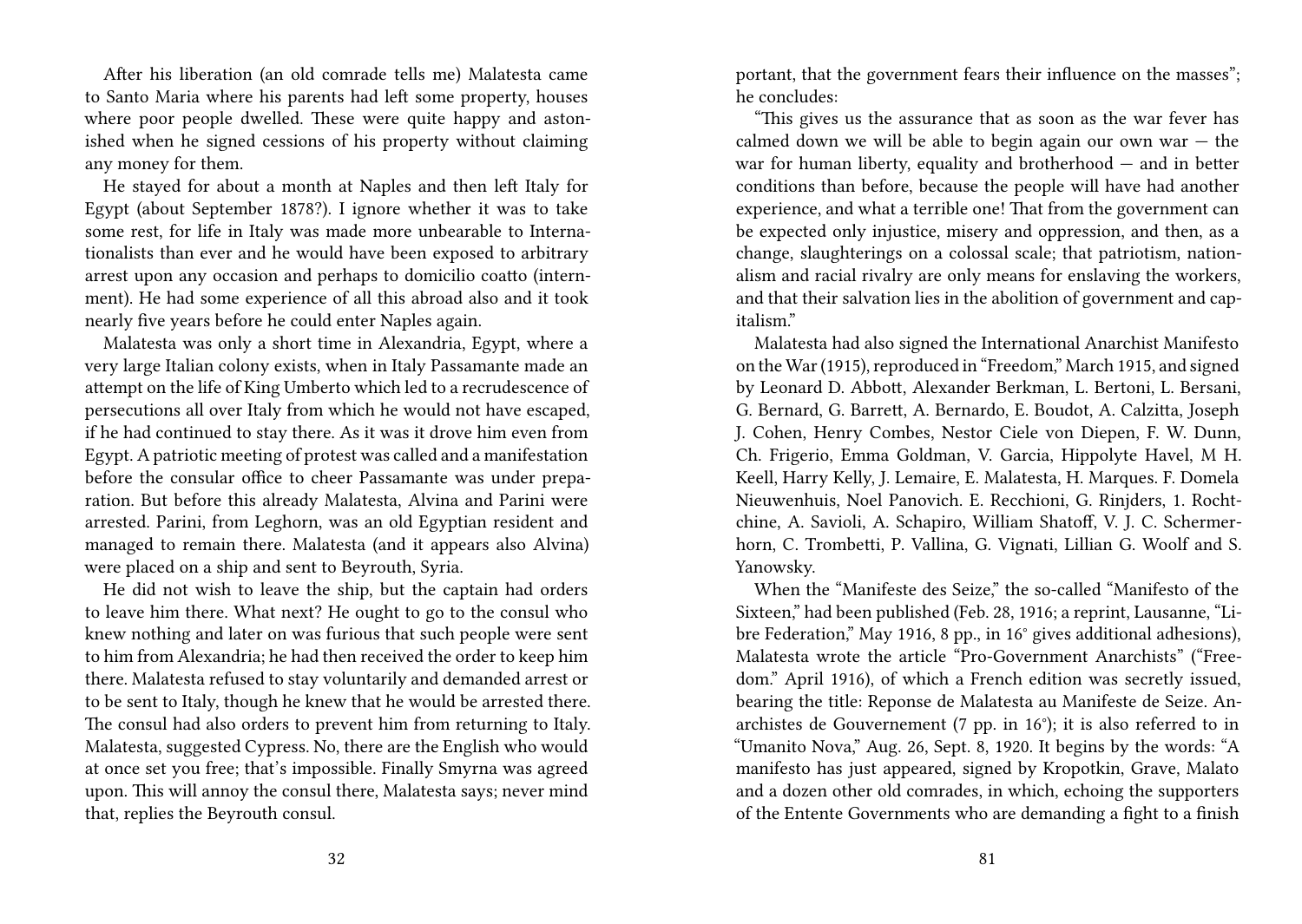in far-off lands; the same Italians who tomorrow will be famished, and compelled to emigrate again are now killed and being killed in defense of the interests and ambitions of those who deny them the right to work and live a decent life.

It is astonishing and humiliating to see how easily the masses can be deceived by the coarsest lies!

"All these dreary months the Italian capitalists have been enriching themselves by selling at enhanced prices to Germany and Austria an immense quantity of things useful for the war. The Italian Government has been trying to sell to the Central Empires neutrality in exchange for more additions to the dominions of the Savoyan King. And now, because they could not obtain all they wanted, and have found it more advantageous to cast in their lot with the Allies, they speak with brazen face, as if they were disinterested knightserrants of the defense of civilization and the vindication of poor Belgium. Yet their mask is very transparent. They say that they go to war for the liberation of the peoples from foreign domination, and they try to inflame the young men with the glories of the Italian struggle against the Austrian tyranny; but they try to crush into submission the Arabs of Tripoli, they want to keep the Greek islands provisionally occupied at the time of the war with Turkey, they ask for territories and privileges in Asia Minor, they occupy a part of Albania, which certainly is not Italian in any sense of the word, and pretend to annex Dalmatia, where the Italians are only a small percentage of the population. Really, they pretend to have a claim on every country they have, or think they have, the power to take and keep. One place ought to belong to Italy because it was once conquered by the Romans of yore; another because there was a Venitian counting house here; another because it is necessary for military security; and every other place in the world because it may be useful to the development of Italian commerce …"

From the arrests of many anarchists Malatesta concludes that they "remain loyal to their ideal to the last, and, what in more im-

Meanwhile Malatesta and Alvino (who had joined him from Jaffa) met the captain of a French ship "La Provence," an honest man who agreed to land them in France; the ship called in many ports and they would help to unload.

In this ship they arrived at Smyrna where the consular agent demanded the two Italians to be given up and the captain refused. He made only a short stay at Castellamare, near Naples, and sent the local police away. At Leghorn when unloading a spy tried to induce Malatesta to enter the town to visit the local comrades, but was exposed and confessed to have acted by order. Then the police demanded of the captain to give him up, alleging complicity with Passamante's affair. The captain said, this seems to be a political matter and he should only act by order of his ambassador. Meanwhile Malatesta was visited by comrades. Next day the captain received the French instruction that he might deliver them if he liked and upon his own responsibility, but that he could not be forced to give them up. After showing this to Malatesta he tore it up and sent the police away on the spot under the applause of the comrades present. They debarked at Marseille where Alvino remained whilst Malatesta proceeded to Geneva.

Here his long lie in exile really begins (end of 1878 or beginning of 1879). Up til then we see him less than others attracted by a roving internationalist life; from all travels he soon returns to Naples and is busy there and he would have continued to work in Italy, if it had been possible at all. In fact he does so whenever he can, in 1883, 1887, 1913, 1919. The Egyptian and Syrian episode shows that from the very first, when he returns to life again after sixteen months of prison and an acquittal — up till then, as far as I can see, he had spent three years in prison and had never been condemned by the sentence of any court of law  $-$  he is haunted down and exile is forced upon him.

\* \* \*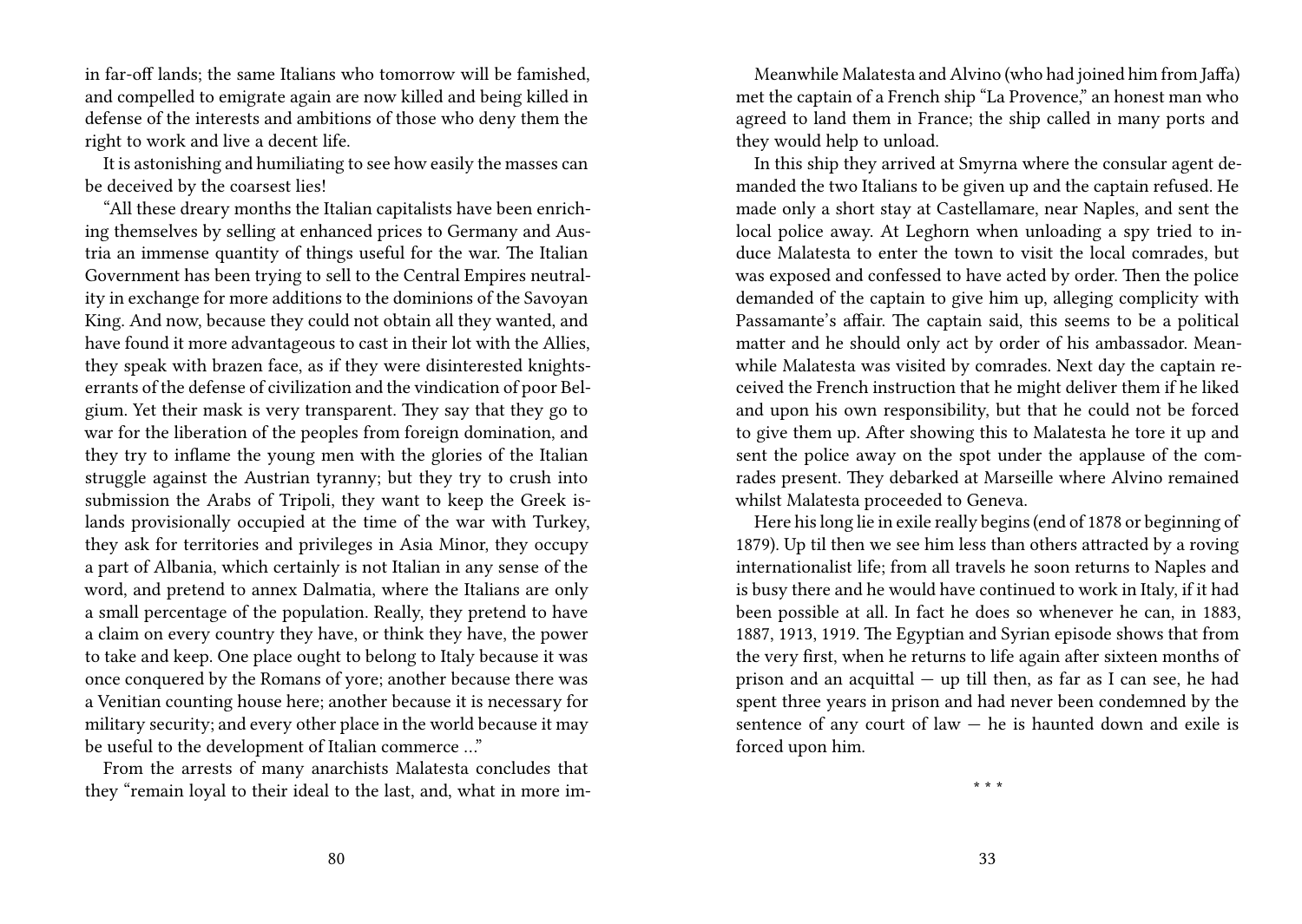At the time of Malatesta's arrival in Geneva the movement abroad which he had last seen at the Berne congress (1876) had also undergone various changes. But I will only mention the decline of the Jura as an international center. Here James Guillaume had retired to Paris (spring of 1878), after the "Bulletin" also the "Avant-Guarde" had disappeared and Brousse was expelled from Switzerland (autumn 1878). The local active members were singled out by the employers and given no work, nor could their co-operative association stand against this pressure. In Geneva another group, mainly Russians and French worked during these years, publishing the Rabotnik and the Travailleur; Elisee Reclus was with them. Then there was the small advanced French group of Perrare, Dumartheray and others and some local Swiss comrades like G. Herzig. From all these materials, some fresh, some exhausted, Kropotkin indefatigably built up the "Revolte" and the publishing centre called Imprimerie jurassienne. The "Revolte" was first published on Feb. 22, 1879, when Malatesta was in Geneva and the latter remembers having assisted at preparatory meetings.

Kropotkin himself tells how he and the comrades of the Geneva section met in a small cafe when the first number of the 'Revolte' had come out [2,000 copies]. "Tcherkesov and Malatesta lent us a hand and Tcherkesov instructed us in the art of folding a paper" (Temps nouveaux, February, 1904).

Cafiero was in Paris since his liberation after the Benevento trial; after his expulsion in the latter part of 1879 or in 1880 he went to Geneva and of course met Kropotkin there.

If their relations were always friendly, it is absurd to expect that they should agree upon everything and there is no reason to glide over nuances by smooth uniformity of description. Kropotkin used to tell that he felt that the 'Revolte' was not considered then a sufficiently advanced paper by Cafiero and Covelli and he remarked that with one exception neither these nor Malatesta then wrote in that paper. The single exception was a very strong article which Cafiero handed to him, as he fancied, as a kind of challenge, queswill be patched up, leaving all questions open, thus preparing for a new war more murderous than the present."

"The only hope is revolution; and as I think that it is from vanquished Germany that in all probability, owing to the present state of things, the revolution would break out, it is for this reason — and for this reason only — that I wish the defeat of Germany."

This article may be identical with an article published by the "Avanti" (Milan) which was followed by a letter (December, 1914), which Malatesta reprinted in "Umanita Nova" Sept. 8, 1920; here he explains why, while desiring the defeat of Germany, it is not the affair of revolutionists to help the capitalist governments to bring it about. He says once more:

"But for those who place above everything the cause of freedom, justice and fraternity among men. there can no longer be any doubt: when the most ferocious passions are unchained, when the unconscious masses are seduced by the perverse suggestions of the privileged classes to cut the throats of their brethren, they must more than ever call for peace among the oppressed and for war against the oppressors, and against all transactions, all surrender to their proper enemies."

When Italy declared war against Austria-Hungary (May. 1915) the article "Italy Also!" appeared in "Freedom" (June). "We had hoped that the Italian workers would be able to resist the governing classes and affirm to the last their brotherhood with the workers of all countries, and their resolution to persevere in the struggle against the exploiters and oppressors, for the real emancipation of mankind. The fact that the great majority of Socialists and Syndicalists, and all the Anarchists (except a very few) were solid against war, added to the evident disposition of the masses, gave us this hope that Italy would escape the massacre and keep all her forces for the works of peace and civilization.

"But, alas! no. Italy, too, has been dragged into the slaughter. The same Italians who were oppressed and famished in the country of their birth and were compelled very often to, go and earn their bread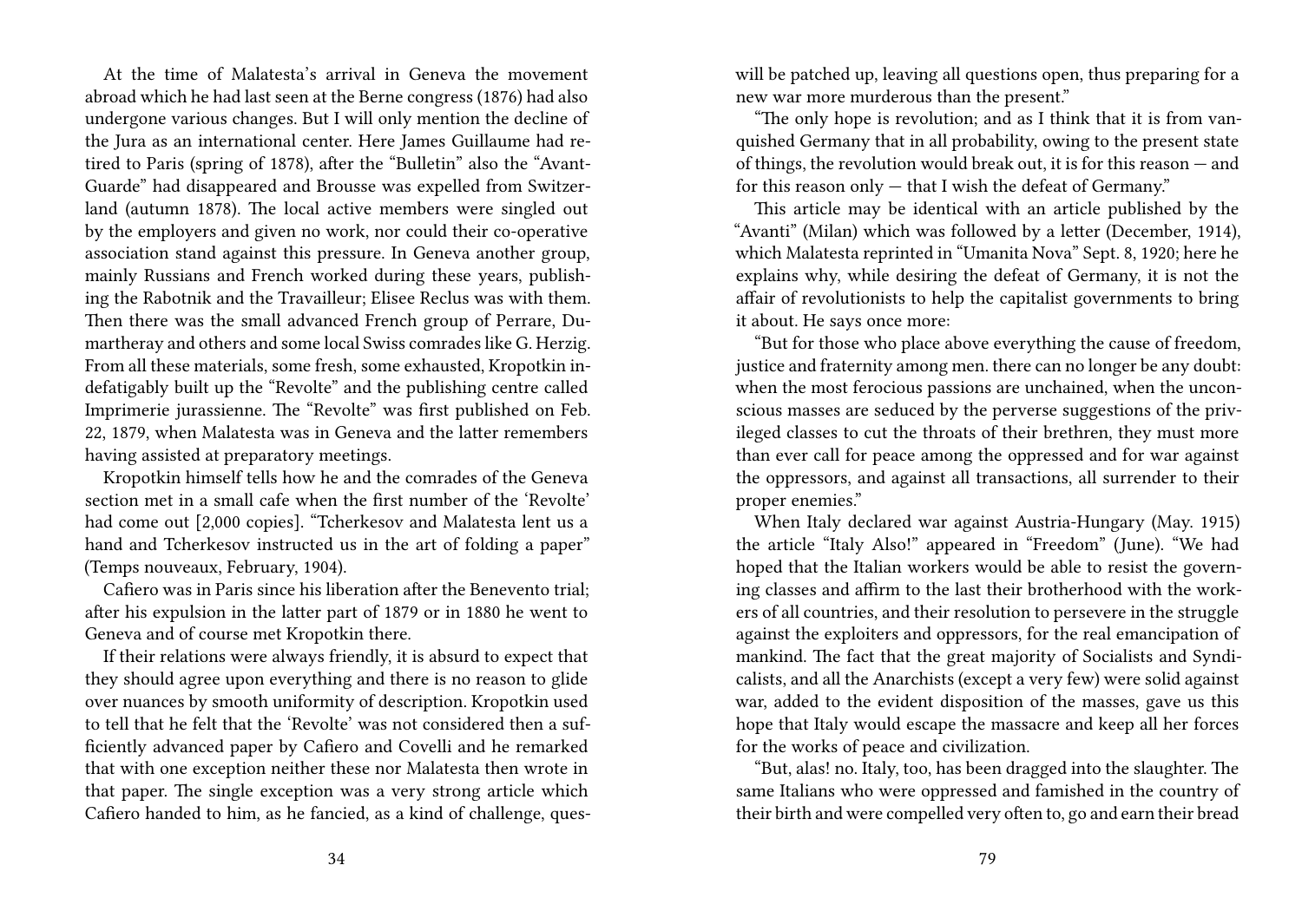the war is being prepared. Sometimes the subject in referred to in "Umanita Nova"; the attitude of the republicans is discussed August 29, September 1 (not signed), September 8 (signed); see also Aug. 26.

"Anarchists Have Forgotten Their Principles" is the title of an article in "Freedom," November, 1914 beginning: "At the risk of passing as a simpleton, I confess that I would never have believed it possible that Socialists — even Social Democrats — would applaud and voluntarily take part, either on the side of the Germans or on that of the Allies, in a war like the one that is at present devastating Europe. But what is there to say when the same is done by Anarchists — not numerous, it is true, but having among them comrades whom we love and respect most?"

I will not try to resume his arguments, as in this account of the facts of his life I have no room to describe his ideas in detail, but the following extract will show his appreciation of the situation at the end of October 1914:

…. "Personally. judging at their true value the 'mad dog' of Berlin and the 'old hangman' of Vienna, I have no greater confidence in the bloody Tsar. nor in the English diplomatists who oppress India, who betrayed Persia, who crushed the Boer Republics; nor in the French bourgeoisie, who massacred the natives of Morocco; nor in those of Belgium, who have allowed the Congo atrocities and have largely profited by them — and I only recall some of their misdeeds, taken at random, not to mention what all governments and all capitalist classes do against the workers and the rebels in their own country."

"In my opinion, the victory of Germany could certainly mean the triumph of militarism and of reaction; but the triumph of the Allies could mean a Russo-English (i. e., a knouto-capitalist) domination in Europe and Asia, conscription and the development of the Militarist spirit in England and a clerical and perhaps monarchist reaction in France"

"Besides, in my opinion, it is most probable that there will be no definite victory on either side. After a long war, an enormous loss of life and wealth, both sides being exhausted, some kind of peace tioning whether he would dare to print it. He published it and later found that precisely this article, attributed to himself, was given as one of the reasons for his expulsion from Switzerland. Cafiero was not aware of this and Kropotkin never mentioned the fact.

Malatesta together with Ginnasi, Mercatelle, Solieri and Cajadio, was soon expelled from the canton of Geneva; the 'Revolte' of April 8, 1879, reporting this, stated that no reasons were given to them by cantonal authorities but that the Italian government had described them as "criminals" (malfattori). Francesco Conte Ginnasi (18 years from Imola) is thus described in the act of accusation against the Benevento band (September 1877), Vito Solieri (from Trasinetto, Imola, born in 1858) was among the arrested from Imola in August 1874; he is in London in 1881 and later one of the editors of the American Grido degli Oppressi of 1892.

The Geneva authorities devised these cantonal expulsions (see Revolte, March 5, 1881), but the Federal Council expelled Danessi as the printer of a poster, dated Italia, 14 marzo 1879, protesting against Passamante's execution and in connection with this affair ordered the police to look for Cercatelli, Malatesta, Ginnesi, Solieri and Cavino who were to be expelled from Switzerland when met with. They were never found, at least Malatesta had no idea then that he was actually expelled and was assured upon his question in 1881 by a Geneva comrade that he was not.

He went to Roumania, to a commercial town, Braila or Galatz, I believe, either with comrades or meeting friends there.

This journey may have had quite private reasons, simply to use an occasion to make his living there. If he had stayed there longer, he could have helped the beginning Socialist movement which was being built up just then mainly by men with Anarchist or Russian revolutionary ideas or sympathies. But these small beginnings may have altogether escaped from his attention. He told me that he was ill of fever there and left for Paris, where he met Cafiero (1879).

He worked there as a mechanic. After some time he and Cafiero were expelled; Cafiero went to Switzerland. Malatesta used the five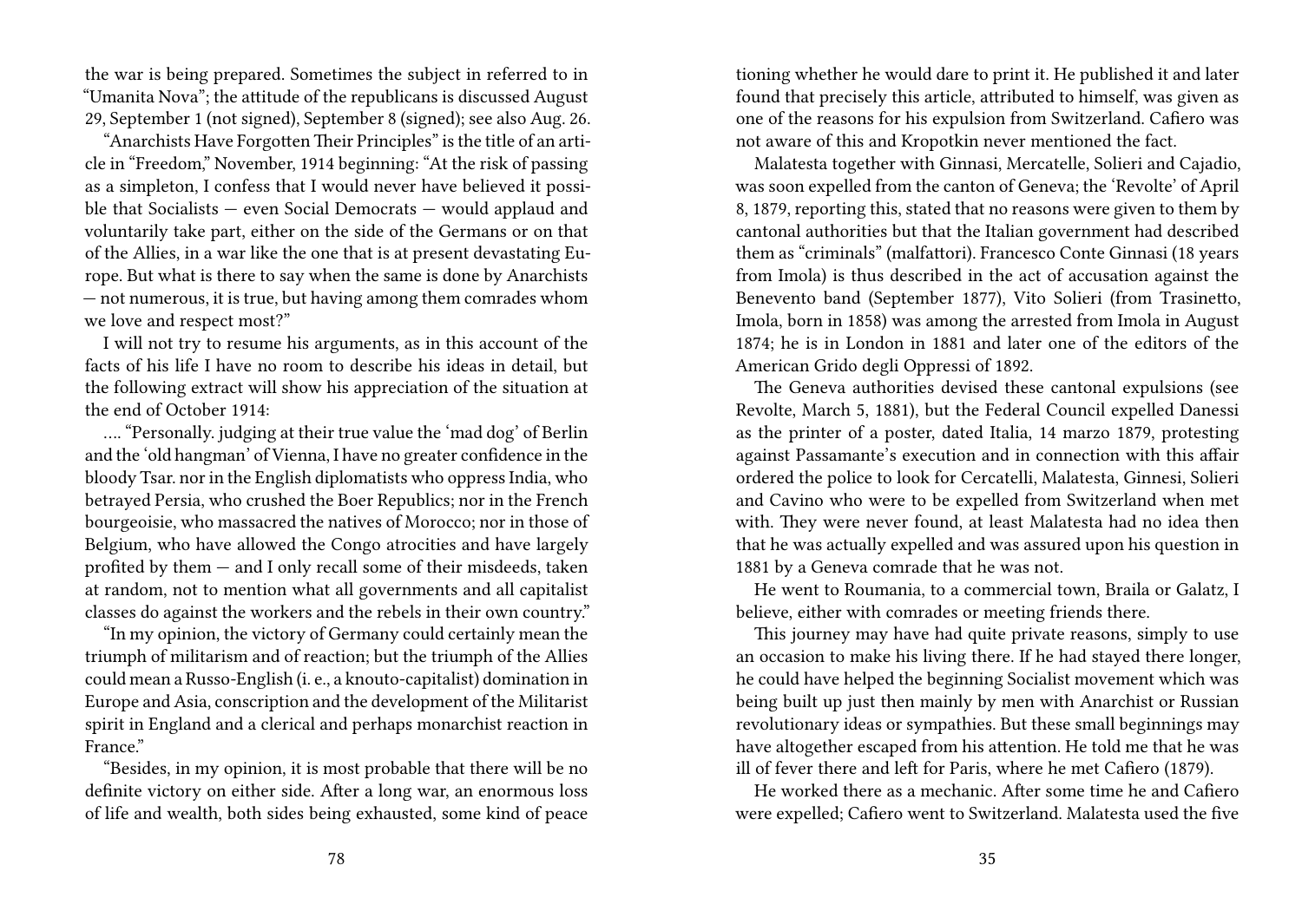days' delay to go to live in another quarter. He was next arrested at the manifestation of March 18, 1880, and then expelled under the name of Fritz Robert, a Jurassian comrade whose passport he had in his possession.

\* \* \*

The Paris movement was briskly reviving then after all the years of enforced silence following the bloody repression of the Commune of 1871. The transported Communalists from New Caledonia were returning; the last phase of Blanqui began, from the elections of protest, to liberate him from prison — the prototype of the Cipriani elections in the Romanga a few years later  $-$  to his last paper called "No God, No Master" (Ni Dieu ni Maitre); even the Marxists, then called Guesdists, of the "Egalite," mixed a little with the more advanced groups, and Anarchism was first openly propagated in Paris and enthusiastically accepted by groups of workers mixed with students; soon the voice of Louise Michel, returning from transportation, was heard again and in the Lyons region, reached by these voices from Paris and those of Elisee Reclus and Kropotkin from Clarens and Geneva, Anarchism made rapid progress.

Of course the police stirred, weeding out the foreign revolutionists by expulsions (which drove many to London, among others those Gernmans and others who then helped to make Johann Most's "Freiheit" an Anarchist paper), assaulting meetings or processions and even supporting an Anarchist paper to give a standing to their spies and to provoke outrages as the chief of the police L. Andrieux told in full in his Recollections (1885).

Malatesta saw only the earlier part of this movement. Did he meet Jean Grave and Lucien Guerineau then who date from these years, the group in the rue Pascal? In any case he became friends for life then with V. Tcherkesov, the Georgian Anarchist, young in spirit and disposition and old in early recollections since he grew up aside of the Tshutin group from which came Karakazov, the tsaricide of 1866, passed through the whole Netchaev movement and

real revolution which would immediately take a social character of unknown intensity  $-$  and so they abstained from serious efforts to localize the crisis of July 1914, and let the general war be unfettered.

On the other hand. the people in 1914 were stronger than they believed to be, and if the Romagna nearly went to pieces over some relatively trifling question, what could they not have done over the question of life and death for Europe which the war implied and still implies! But it is too late to complain now when the milk is spilt.

Malatesta returned to his old London home and daily work and must have stayed there during the whole war and subsequently until he could leave England at the end of 1919. If it must have been painful to him to see public life, habits, mentality changed, most of the formal freedom to which he had got used by so many years' residence, suspended, never to come back in old vigor, he must have been borne up, as an observer, by the insight that this time really capitalism was digging its own grave, that all the immense forces let loose fatally co-operated to make the continuation of capitalism henceforth mere question of time, independent of momentary victories and triumphs. He saw this from the first and did not loose his head over the many side issues which paralyzed and nullified socialist action from the beginning, until the first real blow was struck, in Russia, 1917.

I have only before me what he published on the war in "Freedom" (London, 1914–16). His work and its affects should be studied from courageous papers like Bertoni's "Reveil-Risveglio" (Geneva), the American "Cronaca Sovversiva" of L. Galleani (later transferred to Turin), from the "Libertaire" and the "Vie Ouvrier" (Paris), and from the Italian anarchist papers, besides which the socialist daily "Avanti" (Milan) would also contain information, since a very great number of organized socialists and syndicalists in Italy shared to some extent his opinions on the war, though their party ties and other considerations kept them from any efficient action. I gather from "Umanita Nova," Sept. 8, 1920, that a reprint of all he wrote on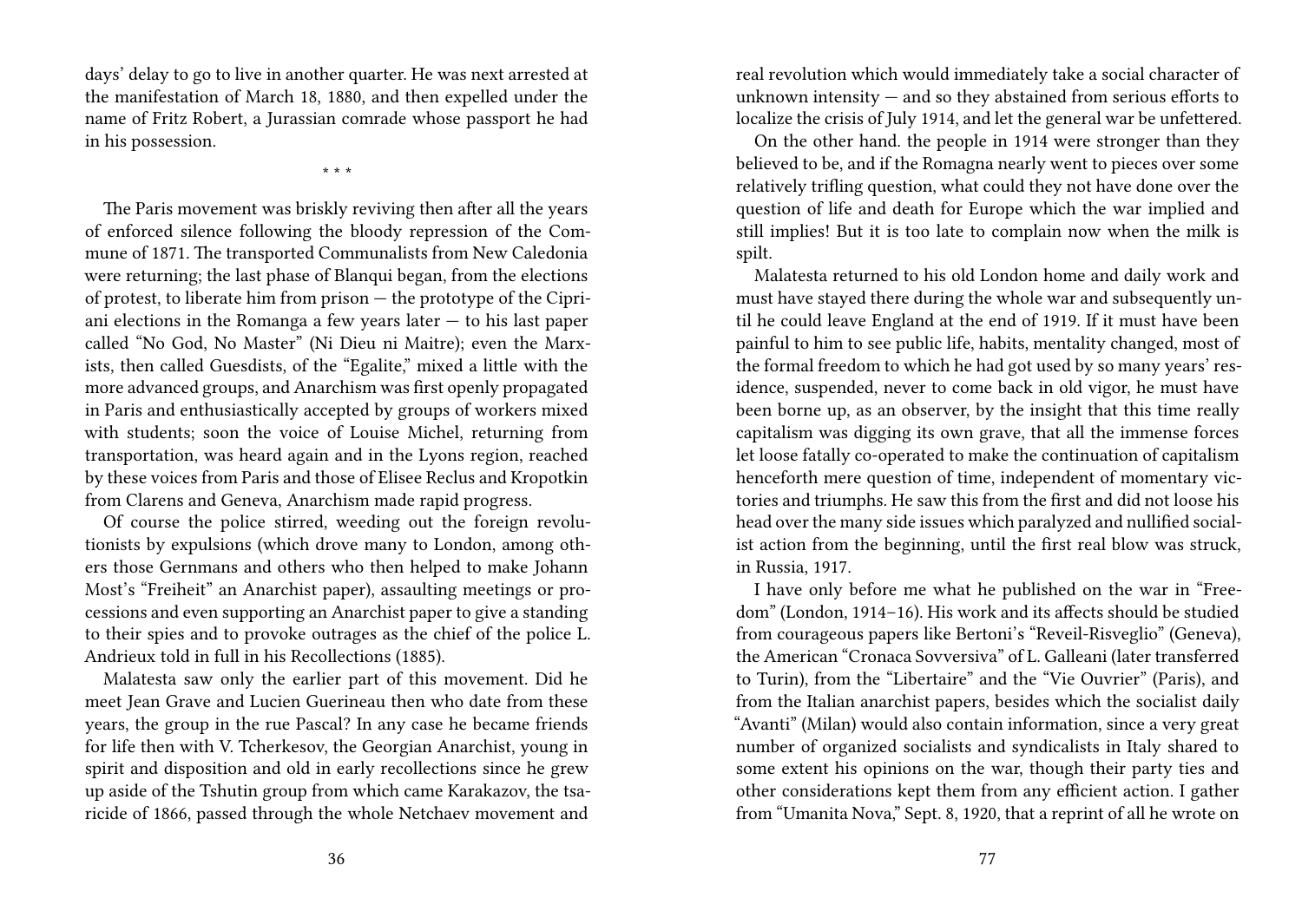united them locally for a few days, was soon lost sight of. If it has been described in a careful and impartial way, I at least am not aware of such a publication.

Malatesta at Ancona was the day's wonder from the standpoint of the daily press, and then it was Malatesta in hiding, seen everywhere, retired to the Republic of San Marino and where not, anxious days for his friends, until one of them, at Geneva, had the great pleasure to see him pass there and spend a few hours in relative security, then proceed further to another London exile of ever so many years, only six and half this time.

After the May riots and revolts of 1898 in Italy and Ferrer's week in Barcelona, July 1909, the June revolt of the Romagna and of Ancona was the strongest popular rising in Europe since the Paris Commune and the Spanish insurrections of 1873. I venture to say that it may be connected with the war in two directions, in its origin and in its consequences. Italy had made the first war, the unprovoked assault on Turkey to become the possessor of Tripoli (1911– 12). Since then war in the Balkans had hardly ceased (1912–13) and was followed by the Montenegro, Scutari and Albanian Permanent crisis of 1913–14. In all this Italy felt interested in an increasing degree and Ancona and the Romagna were nearest situated to the Balkan storm center of these years on the other side of the Adriatic. Hence popular feeling there, foreseeing the continuation of wars for imperialist expansion, run high, indignation was ripe and the slight primitive reasons of a violent movement soon set the country on fire and showed to all Italy and to all Europe how discontent and desperate the people were, how near to a real revolution.

It is quite possible, in my opinion, that the sight of this made an end of all considerations which for so many years had localized the Balkan questions and which, if they operated in 1911, 1912 and 1913 might have also imposed a local solution of some kind in 1914. The degree of popular discontent and readiness for extreme action which the Romagna revolt showed may have induced those in power to decide that a general blood letting could alone adjourn a

trial and years of Siberia; in Paris and Switzerland he enjoyed some years then of life among comrades, passing years in the east afterwards and settling in London in 1892, from which time he was perhaps the nearest old international comrade of Malatesta in London.

Cafiero and Malatesta also sometimes visited James Guillaume (1879), who then had imposed upon himself such rigid rules of absolute retirement from the movement (which he re-entered 25 years after, 1903) that he would have preferred not to see these rules broken by such visits. He wanted to do the thing thoroughly, to live in Paris for purposes of work and study and to be let alone by the police at the price of such abstention from his former activity. It was amusing to hear him describe the late visits of the two romantic Italians who attached some attention in his now quite respectable surroundings.

After his arrest, expulsion and first departure from London (March, 1880) Malatesta appears to have passed some time in Brussels, at least two letters dated Brussels, April 18 and 25, are printed in the "Revolte" of May 1, 1880. At that time Jose Mesa, one of the few Spaniards who like F. Mora, Pablo Iglesias, etc., co-operated with Lafargue, Engles and Marx to introduce political Socialism in Spain and to vilify the Anarchist International of that country. Mesa then once more slandered the Spanish revolutionists in Jules Guesde's "Egalite"; a reply of the Spanish Federal Commission (printed in the "Revolte," April 3) was not inserted, but Mesa was allowed to publish new insults (April 14). Malatesta then demanded of Jules Guesde the publication of the Spanish reply, of a reply by himself or a settlement by duel. Pedro Eriz and Jose Vallverda on his part met John Labusquiere and Victor Marouck on Guesde's part and — the process verbal is printed in the "Revolte" May 1 — Guesde declared himself ready to publish Malatesta's reply. This he never did and Malatesta sent this reply (April 18) and a letter (April 25) to the "Revolte" (May 1), regretting to give all this trouble. The letter revindicates the far-away Spanish comrades who in those days when Moncasi and Otero were garroted and rev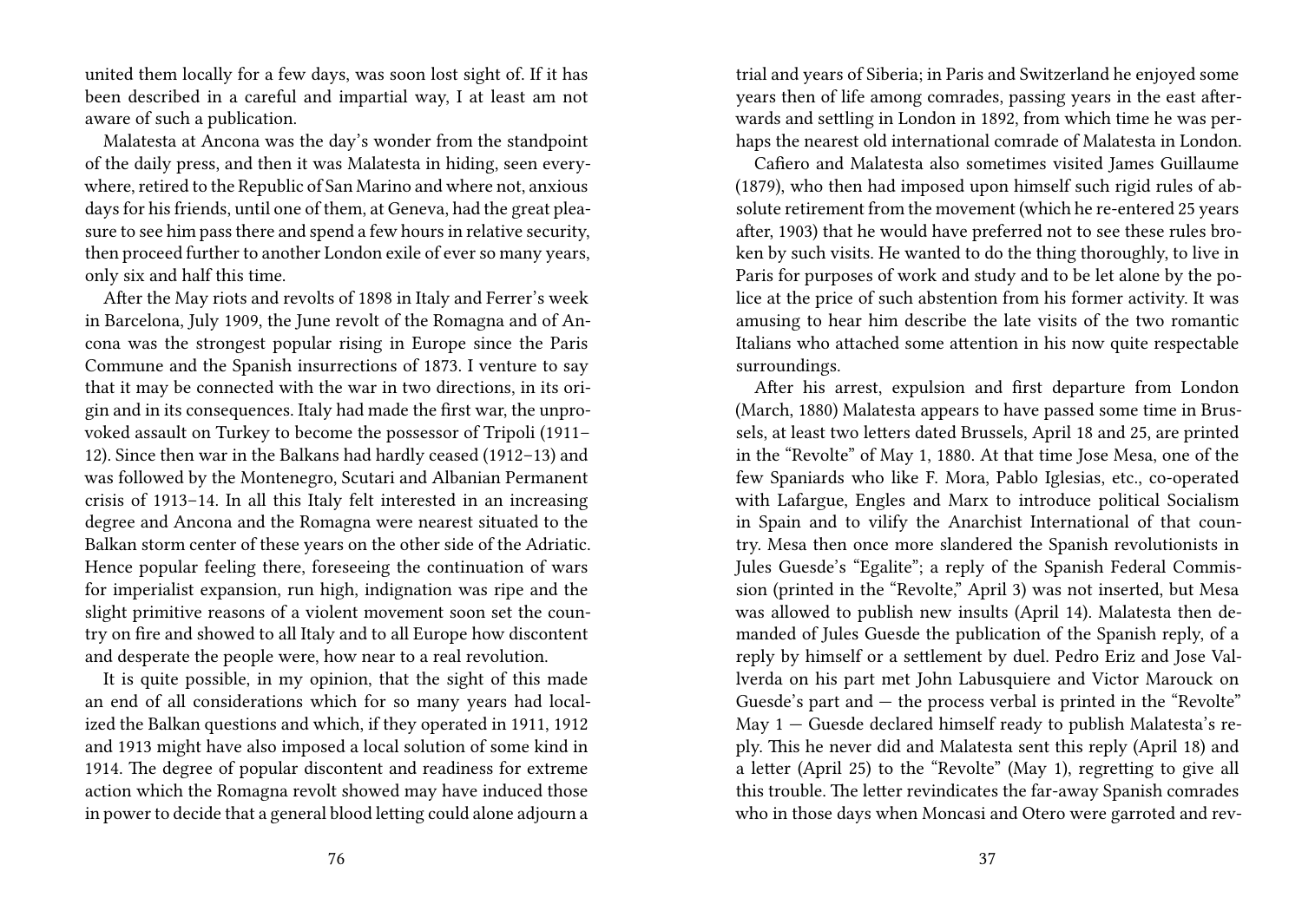olutionists hunted down in Sprain as they are just now once more, could not publish their names and relations which Mesa had wished to provoke them to do. Malatesta, their friend, as he says, stood up for them in their absence and claimed also "his part of honor and responsibility" in the Alliance revolutionnaire socialiste, the real object of the Marxists' irresponsible hatred. In the short sketch of Malatesta's life published in "Freedom" (London, 1920), I compounded Mesa and Guesde with their friend Lafargue, whose name is not mentioned, I regret this slip of memory, but Lafargue's and Mesa's attitude were always identical.

Some time after the amnesty (June, 1880) Malatesta returned to Paris, was arrested for living there in spite of his expulsion, and was sentenced to six months in prison, reduced to four by his option to pass this time in solitary confinement. He was kept quite miserably in the Sante and Roquette prisons and the Socialist dailies, Pyat's "Commune" and Guesde's "Citoyen" protested against this treatment (s. "Revolte,") (Oct. 2, 1880). He remembers of these days the amusing detail that on the door of this cell was written: "Errico Malatesta dit Fritz Robert de Santa Maria Capua Vetere," which was too much for the wardens who called him alternatively Santa Maria or anything else from this long string of names. The regrettable point is that Fritz Rober who had lent the passport died soon, an excellent comrade according to the "Revolte" (August 20, 1881).

Malatesta after this would have been content to live in Switzerland where no expulsion had been notified to him and he went to Lugano openly, with regular papers. He was arrested on February 21, 1881, for entering Switzerland while being expelled. It was useless to prove that no act of his had ever troubled either public order in Switzerland or the international relations of that country; after a fortnight in prison he was led to the frontier by gendarmes.

Cafiero had presided the Anarchist Congress of the Federation of Upper Italy of the International, held at Chiasso (Tessin), December 5 and 6, 1880 (s. "Revolte," Feb. 5); whether he and Malatesta then met at Lugano, I ignore. Italian refugees may have been nu-

movements are, for generations now, in the hands of leaders and leaders again who are but substitutes of the old spiritual leadership of the church and of the material domination by the State. So the spontaneous co-operation of the masses with Malatesta  $-$  as they would with no other man today — bears not yet full fruits, but when we look at 1914, at 1920, there is more hope than ever was in spite of all disappointments.

"Volonta" began to be published at Ancona on June 8, 1913 continuing under Malatesta's immediate editorship until the "Settimana Rossa" [Red Week] in June, 1914; it resumed publication later on, but I ignore whether Malatesta (then in London) took any further part in it.

During the general election (autumn of 1913) the anarchists made a vigorous anti-electioneering campaign by meetings, papers, manifestos and Malatesta traveled to many parts to address meetings and to explain why anarchists do not vote, do not believe in the State and what their ideas are.

This shows the feeling of the advanced parties in the Romagna in May 1914. Under these conditions a popular movement in June 1914, spread like fire over many towns and smaller localities of the Romagna and the Marches, the large port of Ancona where Malatesta was liked. Republicans, revolutionary socialists syndicalists, anticlericals and anarchists co-operated as never before and to an extent and with an intensity which even those who had such a movement, in view in 1874 may never have dreamed then.

I cannot give a reliable account of this movement, as I have seen only the many columns about it in the daily press of these weeks, and owing to the war which followed less than two months later I could see no anarchist and other more advanced papers then nor since. The war arrested the discussion, stopped the trials, I believe, and the republican party was now so entirely bent upon making Italy a party in the war and part of the socialists and nearly all anarchists were active in combating  $-$  in various degrees  $-$  the war policy, that the Romagna and Ancona revolt of June, 1914, which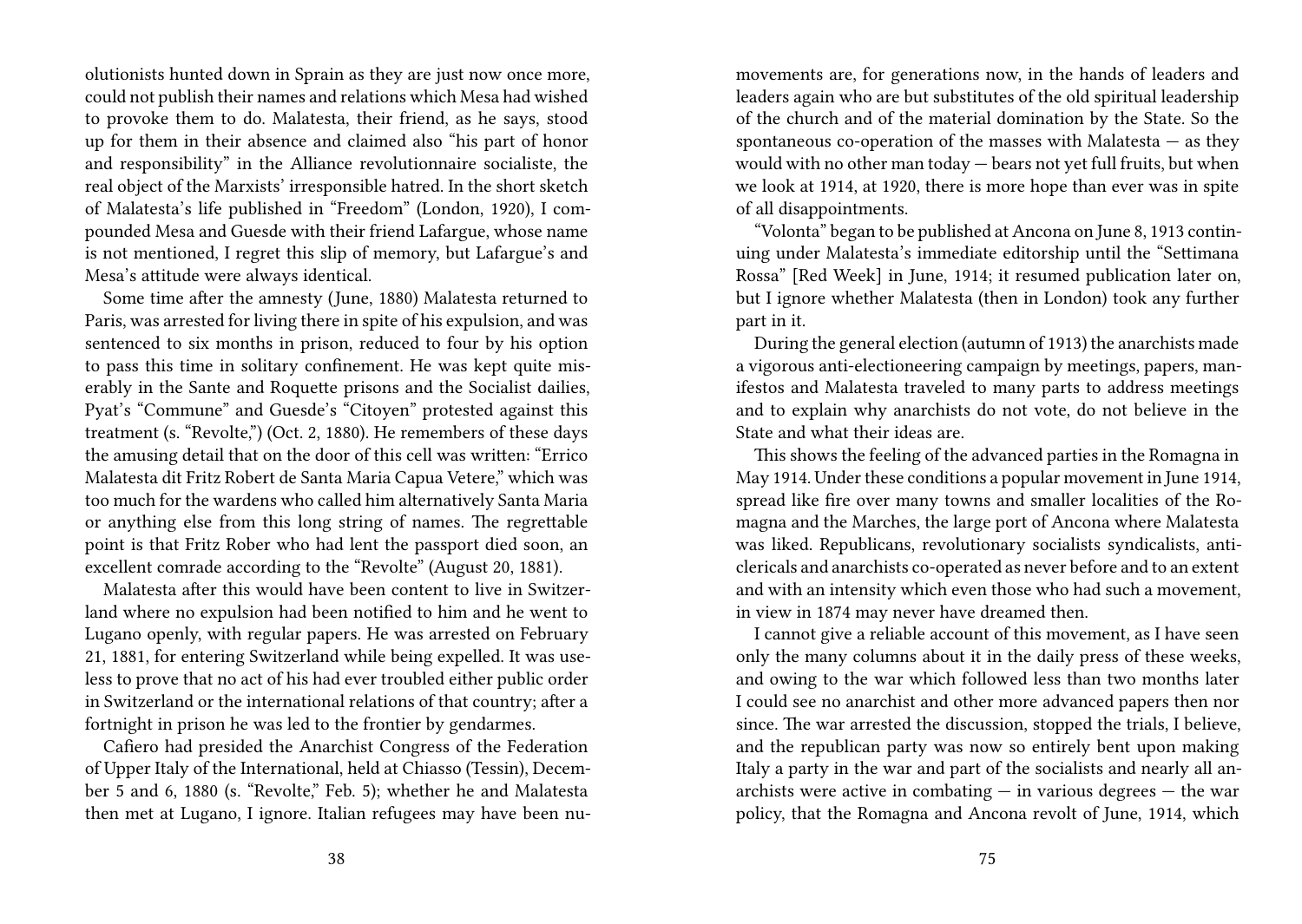Whatever the length of his exile may be, Malatesta always remains in such close touch with the movement and the whole social and political life of Italy that from the "Questione Sociale" of 1883 to "Volanti" thirty years later, a well-made and ample paper always seems to originate under his hands at a moment's notice, and he reappears as a speaker and as one who knows how to deal with the many personal and practical questions of the hour. To make sure of the right sort of comrades who co-operate in this work is another task, in which he is usually successful and whenever he takes matters in his hand, in 1883, 1889, 1913 and 1920, in rapidly growing proportion all or nearly all the scattered energies of the movement seem to awaken and to crystallize round the new propagandist center. If I saw any artificial make-up in this, I would not feel interested in it, but it is really a spontaneous outburst of confidence in a man of whom all feel that he will not deceive them, that he is not working for himself and that he will give his best and is giving it today as well as fifty years ago. Some of the early socialists offered these guarantees of absolute disinterestedness. Robert Owen, Fourier, Blanqui and many socialists and anarchists known in smaller circles always did and do, and men like Reclus, Kropotkin and Tolstoi, also Mazzini and Garibaldi. But socialists at large, since they entered politics, no longer do, just an the leaders of labor parties and so many other movements as a rule forfeited real popular esteem and confidence. The people, betrayed by one generation after the other of rising politicians, are really on the lookout for honest men and Malatesta's name and popularity had grown immensely during his long absence before his return both in 1913 and 1919. He is no longer the isolated young anarchist; he is the man of whom all who are not narrow sectarians expect great things, miracles almost as they were expected of Garibaldi. It is not Malatesta's fault that these hopes are not realized; no one would clearer expose than he, that his solitary will is nothing, that the own will of the people themselves to get their rights would be everything. But this is not sufficiently understood; how could this be when all popular

merous then in the Tessin and press lies about conspiracies hatched at Lugano were used to drive them away (s. Revolte," March 5). So Malatesta's hopes, if he had any, to live there or to re-enter Italy by and by, must have been frustrated.

He traveled to Brussels where he was arrested again and then permitted to leave for London, where two years and a half after leaving Italy he could at last live without interference. He arrived in March, 1881, and passed there a little over two years.

\* \* \*

London socialist life was enlivened in 1881 by the International Revolutionary Congress. It was considered useful that the many advanced parties and groups formed outside of the International and the remaining Internationalists should meet and discuss ideas and action. The congress sat with doors closed and the delegates' names were never published. Long reports may be found in the "Revolte" (July 23 to September 9, 1881), in the London "Freiheit," etc. Some of the members are known: Kropotkin and G. Herzig from Geneva, Malatesta and Merlino, Johann Neve, the German Anarchist, the best comrade of Most (who was then in an English prison; Neve himself died ten years later in a German penitentiary). There were the English comrades, who in those years resuscitated the socialist movement by untiring street corner and leaflet propaganda; Joseph Lane is worth to be mentioned as the very soul of this work.

G. Brocher in his recollections on Kropotkin (published by Grave, 1921) revives the memory of this congress and mentions also the names of Louise Michel, Emile Gautier, Victorine Rouchy (of the Commune, Brocher's future wife, d. 1922), Chauviere [a Blanquist], Miss Lecomte of Boston, Tchaikowski, etc. Malatesta was overwhelmed with credentials, being delegated by the Tuscan Federation of the International, the Socialists of the Marches, groups in Turin and Naples, Pavia and Alessandria, Marseille and Geneva, and the Internationalists of Constantinople and Egypt (which meant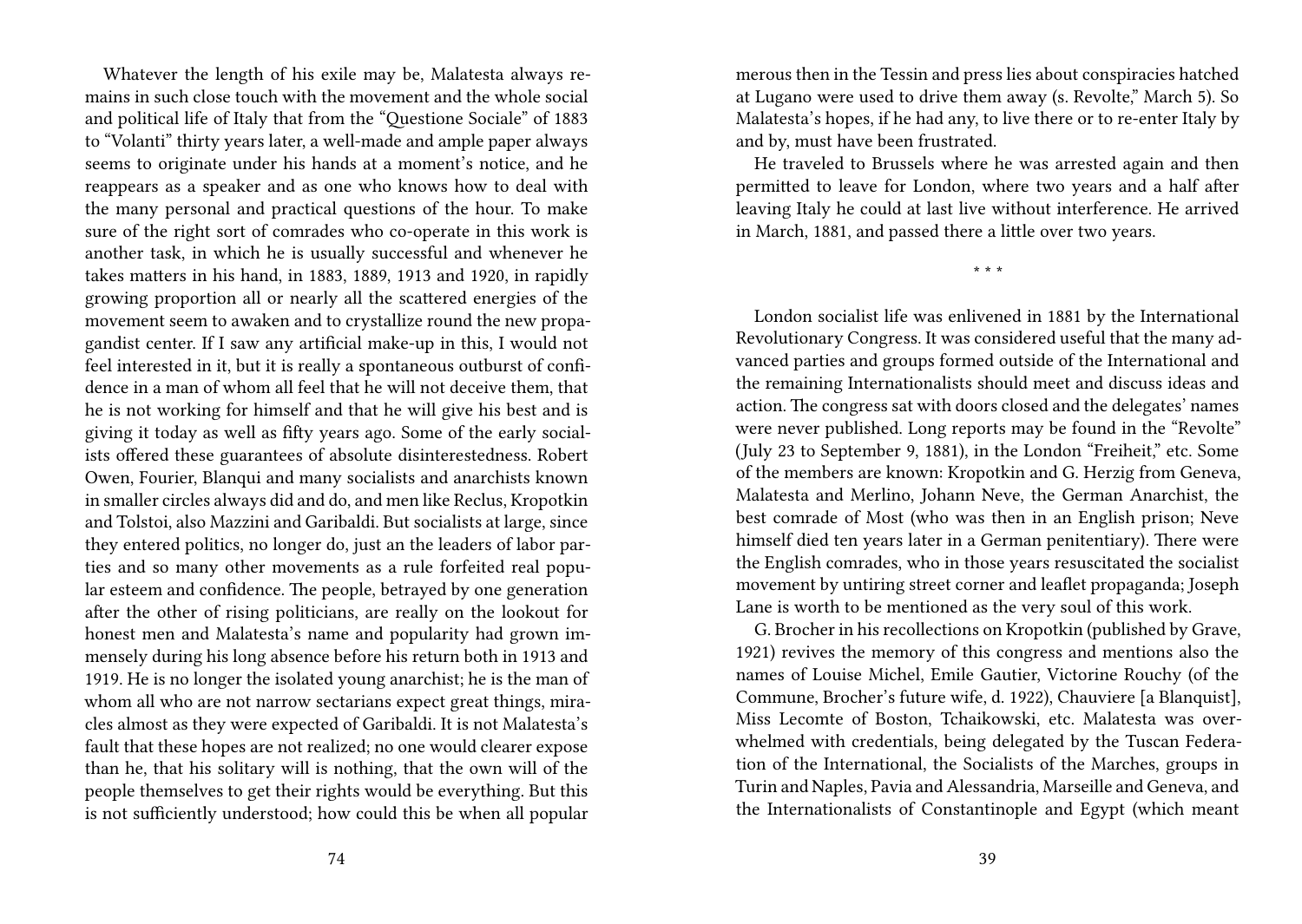groups formed among the many Italians whom emigration or exile scattered in the last). The other Italian delegate [Dr. Merlino] had credentials from Rome and Naples, Calabrian towns, also from Pisa, Fabriano and Palermo.

Malatesta's ideas of the purpose of this congress can be gathered from a letter of his to the Verviers "Cri du Peuple," the Belgian Anarchist paper. From Kropotkin's careful report in the "Revolte" it can be seen that he was one of the very few who had before his mind the clear purpose of arriving at a practical solution of the organizing problem; but he had uphill work to do and his feelings made him once cry out: we are of an appalling doctrinarism. Most delegates seemed to want an organization and did not want one, considering every practical step as interfering with their autonomy. Finally a London bureau of three (and three substitutes) is appointed, the address being "John Poor," 6 Rose Street, Soho Square, W., that is the house of the Rose Street Socialist Club. I heard Kropotkin mention Malatesta and Trunk (a German cabinet maker, of the Freiheit group), letters to be sent to  $Trunk - a$  practical measure, as the "John Poor" address was only a taunt to the governments. That Malatesta, who had to live in London, was appointed to the bureau is evident; it is probably that the two other members were a German and perhaps a Russian. Very soon it became evident that the revolutionary movements in each country had so much on their own hands, were exposed to such local persecutions, that there was no occasion to complicate matters by entertaining unnecessary international relations and the bureau may have had little work to do, if anything.

Gatherings of such a kind are exposed to be infested by spies; one of the most impudent ones was Serreaux, the individual which by order of the Paris police (Andreiux) supported the Parish Anarchist paper already alluded to. Kropotkin always suspected him, but poor Cafiero gave to that paper his finest articles ("Revolution) and others did the same. To allay the suspicions of Kropotkin the spy pretended to show him his happy family life by introducing him

and electrical fittings required him to work in chilly and droughty rooms sometimes, to stretch on cold floors. This caused an inflammation of the lungs which for weeks made all despair of his recovery, though he would be well nursed at Defendi's. After the London prison of 1912 his health seemed really declining and his friends tried to persuade him to pass the winter in Portugal, the only southern country where he might have lived without interference. But he would not move and fortunately the next summer saw him back in Italy, for another short spell only it is true.

He began to speak English during these years, and I was present when in a discussion he arose and made his maiden speech in English. He would always help the English comrades, when asked, but as a rule he moved in an Italian and French milieu.

Kropotkin was as busy as he and they saw little of each other, being separated by large distances. But Cherkesov, the old friend of both, lived at no great distance and visited both of them constantly. Tarrida del Marmol was a very good friend of his. I passed a day with him and Malatesta at Higharn's Park, N. E., where Tarrida lived and died so untimely in March, 1915, aged but fifty-four. Malatesta wrote of him: "I, personally, perhaps never happened to agree with him — and. we were all the same the best of friends. One could quarrel with him, but could not help to love him, because he was above all a loving and lovable man. And in saying so, I mean to pay him the greatest tribute that can be paid to a man" ("Freedom, April, 1915). By Tarrida he would no, doubt have known Francisco Ferrer, when he came to London.

He spent many evenings with Arnold Roller, who then wandered all over Europe as a young knight errant of the general strike, today striking a blow at German militarism and another day exploring the Republic of Andorra as the first solitary anarchist who probably ever was there. Louise Michel, Alfred March and T. H. Keell of "Freedom," Harry Kelly and Rudolph Rocker might be named, but who did not know him and how many names do we ignore! Luigi Fabbri and Jacques Mesnil, on their visits to London, should be added.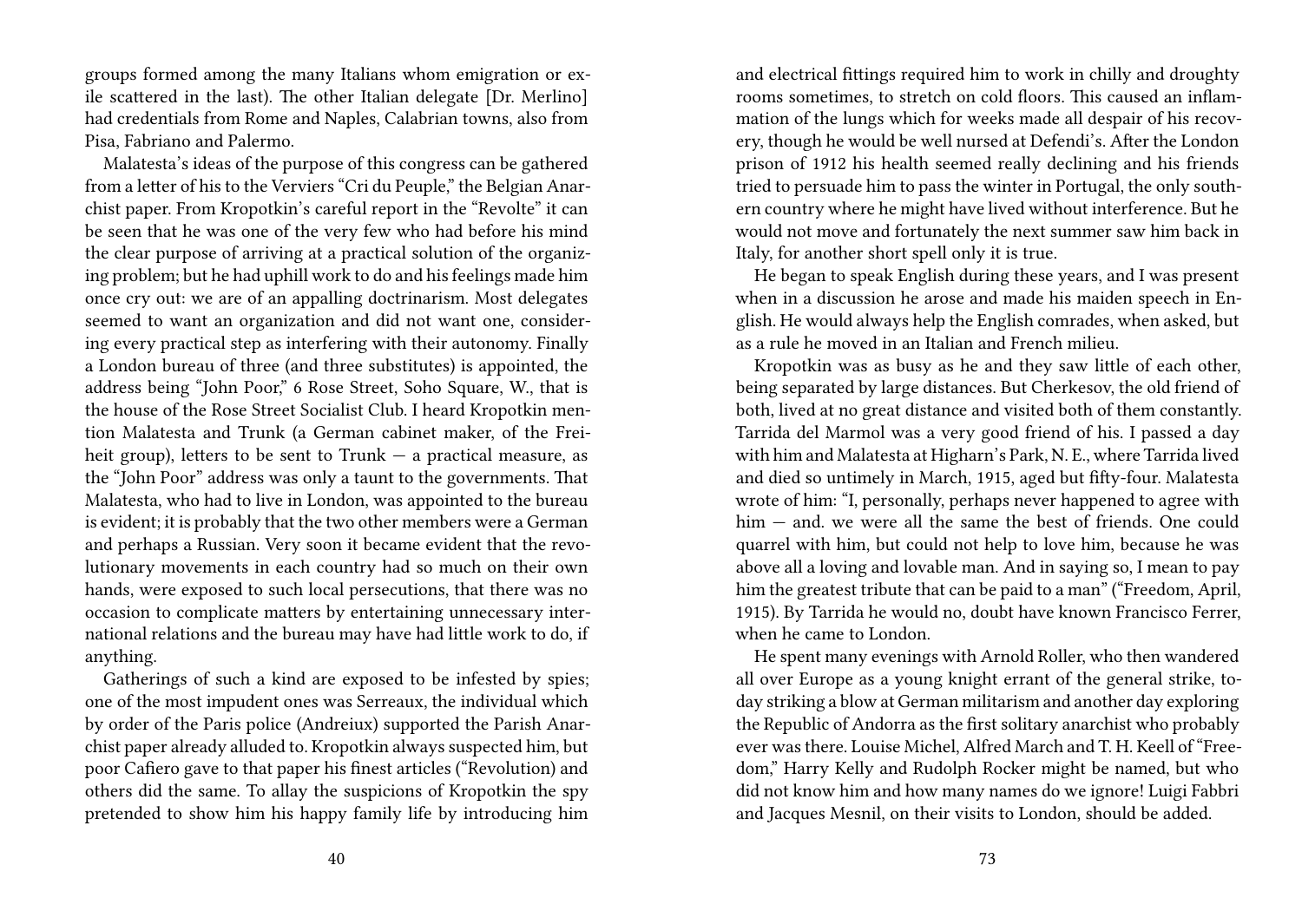Gustave Herve, about that time, came to London to expose his new standpoint. After his last release from prison he said he gave up his blustering "insurrection," and I believed naively that he had earned the right by his past to adopt more moderate forms of procedure. Malatesta at that meeting in Charlotte Street saw infinitely clearer; he perceived that the Herve of the past existed no longer and unsparingly tore to pieces the man before him in whom, at the earliest beginning, he had recognized the coming renegade.

Some time before this, in December, 1910, he passed at the fringe of strange adventures. At that time a warehouse in Houndsditch was burglariously entered from an empty house on the city side; the city police surprised the burglars who made their escape after killing some city constables. A cylinder containing oxygen had been applied to the safe and left there and an East End doctor had attended one of the burglars who had died of wounds and was then left by his comrades, against whom a hue and cry was raised that lasted for weeks and ended in hunting them down in Sidney Street, Stepney E., when the house was besieged and defended till death, just as Bonnot and Gamier defended their houses a year later in the neighborhood of Paris. The oxygen cylinder with the number on it was like a visiting card left there, and it was immediately found that it had been ordered for Malatesta's shop where the dead burglar also was known. What had happened was that Malatesta had permitted this man, a Lettish terrorist, to work at his shop, and he had abused this hospitality to have the cylinder delivered at the shop in the regular way of trade. Malatesta had to prove all this to the satisfaction of the police in that sensational murder case. He did so and was quite decently treated, but little was wanted and the recklessness of this Lettish terrorist would have brought him in a terrible plight.

He worked hard through all these years and now indeed age began to tell a little on him. Once a nail or a tool pierced the palm of his hand and a frightful wound was caused and it seems a miracle that he escaped blood poisoning. His work to look after gas pipes

to an old-established venerable aunt he had in London. They met at the rooms of this aunt, when Malatesta recognized the furniture which he had often seen in passing an old shop; this proved that the furniture was hired for the occasion, the aunt no doubt also, and that the man was a liar. The paper soon ceased to be published, and four years later Andrieux cynically told the whole story.

Another congress proposed to be held in Barcelona in 1884, then in 1885, never met. Violent persecutions took place in a number of countries and then papers were founded and had a more durable existence than the earlier papers, and a constant discussion and elaboration of ideas took place in this form. In Spain the two Certomen socialista of Rens (1885) and Barcelona (1889), a kind of Symposium, replaced whole congresses. In Paris (September, 1889), in Chicago and at Zurich (1893) and in London (1896) international meetings were held, formless discussions which yet ventilated many ideas and made comrades known to each other. All this corresponded better to the beginning modern Anarchist spirit which respects the work done by the old International, but thinks that grown up movements can now find their way unaided by artificial ties however loose.

The "Revolte" of March 10, 1882, contains an appreciation of Garibaldi upon his death, signed E.M.; the article Garibaldi, by Malatesta, in one of the three numbers of Lothrop Withington's "Democratic Review" (London, 1882) is probably a translation of it.

On March 13, 1882, the death of Alexander II was commemorated at the Rose Street Club; the speakers were Karl Schneidt and a Berlin socialist, Frank Kitz, of the beginning English movement; Herbert Burrows, of the Democratic Federation; Malatesta and Kropotkin (s. "Revolte," March 18).

But it is evident that Malatesta's heart was set upon resuming the struggle in Italy, where the ideal unity of revolutionary purpose of so many years had been frivolously broken by Costa, beginning with the address to his friends in the Romagna on July 27, 1879. The old ideas were held up at Naples ("Grido dell Popolo"),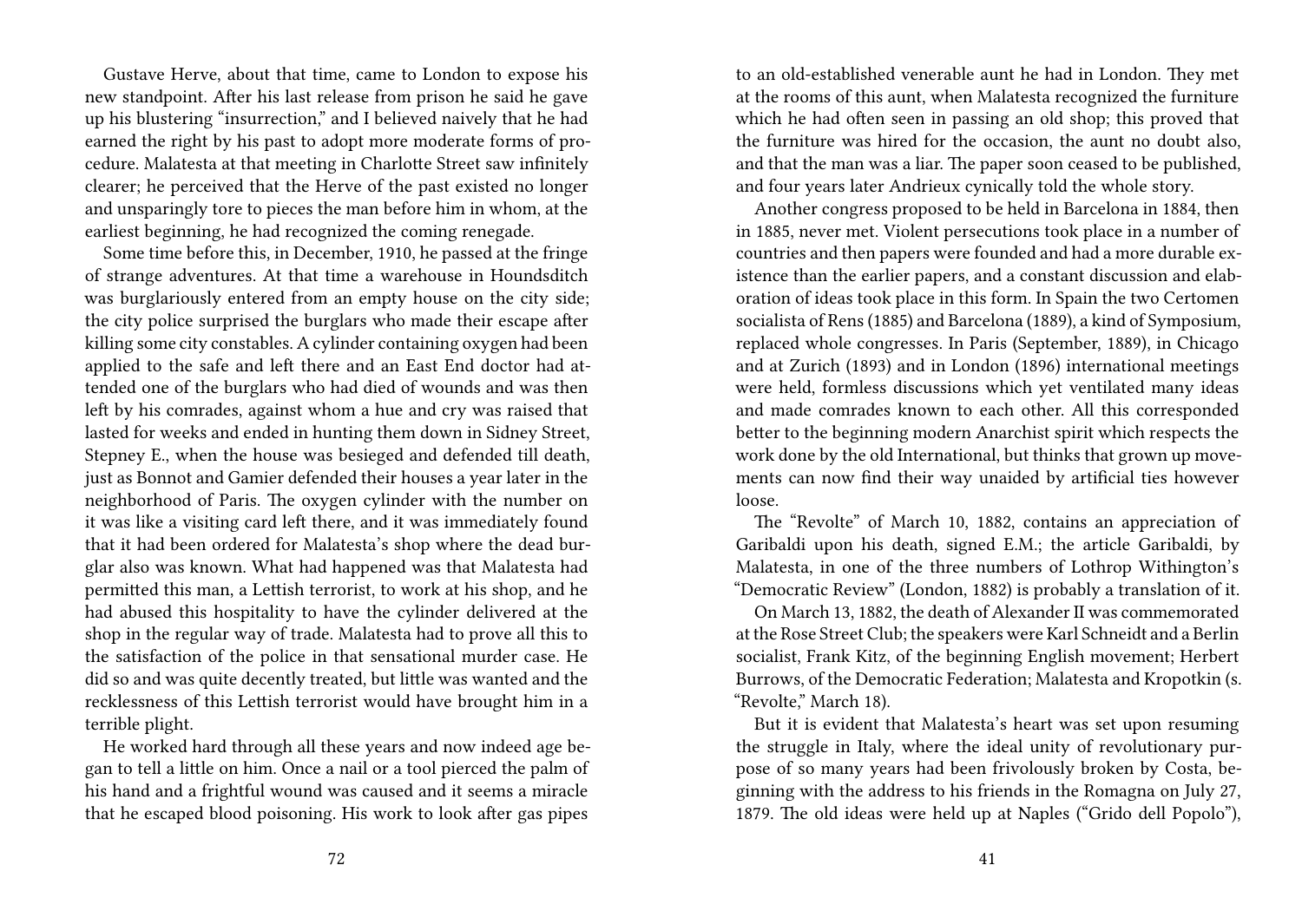by Emilio Covelli's exile paper "I Malfattori" (Geneva, May 21 to June 23, 1881), etc.; but somewhat more was wanted, local public action, and to bring this about must have been Malatesta's set purpose, retarded perhaps by the Cafiero tragedy and other vicissitudes unknown, but realized at last in 1883.

The circumstances under which Malatesta returned to Italy in 1883 are not known to me, except that the necessity and urgency to make a stand against the degradation of the movement by Costa's renegacy became always greater and his presence in Italy more useful than ever. Cafiero was irremediably mentally deranged; "Unfortunately we can no longer doubt of a fact which several symptoms made us fear for a long time, of the mental derangement of Carlo Cafiero," writes the "Revolte" of Feb. 17, 1883, continuing by a fine description of his personality, probably from the pen of Elisee Reclus. Costa had entered parliament by the elections of November, 1882, being now the member for Ravenna, and these new tactics were infesting a part of the Socialist press. So the "Iloto" of Rimini had articles in their favor and articles, by Malatesta, against them ("Revolte," May 12, 1883).

A paper on large lines taking up this struggle was necessary, and Malatesta as principal editor and Toscana, Florence, as locality were both well chosen. The Romagna was Costa's personal domain, where his old prestige and present grandeur made reasoning them impracticable, but Florence was near enough and yet quite independent and full of internationalist traditions. A circular announced the publication of "Il Popolo," a weekly Communist Anarchist paper, on May 20, 1883 (s. "Revolte," May 12).

It was specifically proposed to combat "the reformist and parliamentarian illusions which constitute the greatest danger by which Socialism is menaced today. And since it is an urgent need for our party to organize round a neatly defined program, we shall try to destroy all double sense and co-operate with all our energy at this work of organization…"

… " In his own early days when they talked about the general strike for the first time, every man had his own rifle and revolver, his plan of the town, of the forts, arsenals, prisons, government buildings and so forth. Nowadays nobody thinks of these things and yet they talk glibly about revolution. Look at what happened in South Italy. The government shot down peasants by the hundreds and the only soldier that was hurt fell off his horse by accident. (It was this massacre that made Bresci take extreme action. He believed a telegram which was sent him from Rome saying that the king himself ordered the soldiers to shoot without mercy)… "

An article in "Freedom," June, 1909, Anarchists and the Situation, considers that "the revolution is advancing" and that anarchists must seriously consider how to face this situation.

I have only been able at present to re-examine these few articles, but like every other expression of Malatesta's ideas they show an unswerving unity and harmony of conception. It was the misfortune of anarchism that during these thirteen long years of London exile (1900–1913) his energy was left to slumber. That dreadful word "organization" had much to do with this; we were all so glad to feel free and to have outgrown the swaddling clothes of "organization." If he had only called it: practical work, co-operation or efficiency, that would have been properly understood. and it is that which he really meant. He was and is the only one, almost, who believes in the possibility of action  $-$  as Bakunin did  $-$  and not in the mere chances of persuasive propaganda or an automatic or accidental collapse of the system. Anarchism developed in all other directions during these years, except in that of real efficiency, for which Malatesta cares before all.

He entered the struggle against the first wave of nationalism when the Libyan war of 1911 opened the series of wars which, nearly ten years afterwards, is not yet over. Rather stormy Italian meetings took place that autumn in London. But his efforts were not seconded and the Balkan war of the autumn of 1912 was already welcomed as a "Christian Crusade."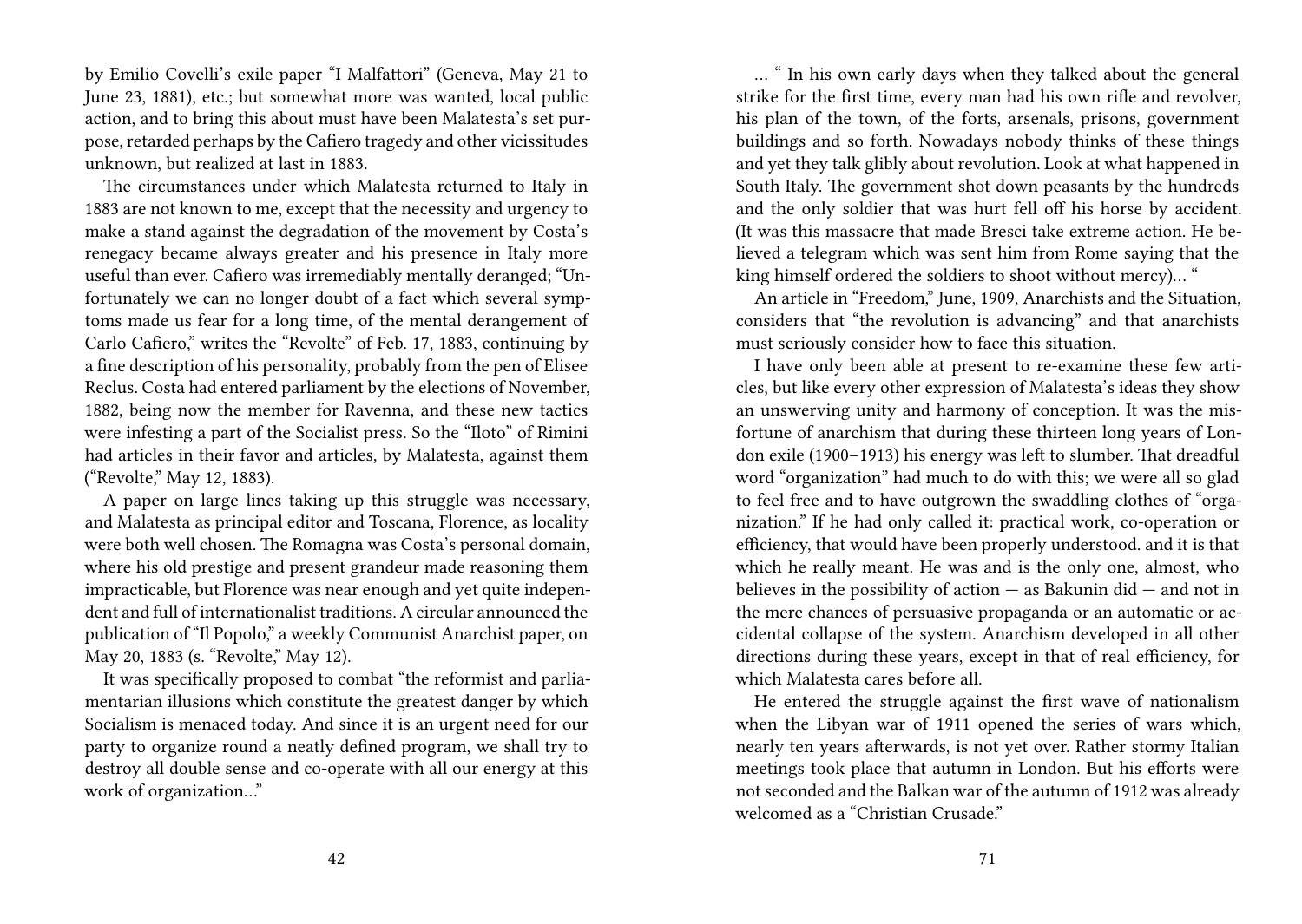least it leaves unaltered the distinctive character. The error of confounding the anarchist movement with trade unionism would be still more grave. That will happen to us which happened to the social democrats as soon as they went into the parliamentary struggle. They gained in numerical force, but by becoming each day less socialists. We also would become more numerous, but we should cease to be anarchist."

On this matter he said at the Amsterdam Congress ("Freedom" report: "He had himself been such a strong advocate of entering the syndicates that he had even been accused of being a syndicatemaker. That was all very well at one time, but now we are confronted with "syndicalism," the doctrine. He opposed the idea that syndicalism "alone could, as was claimed for it, destroy capitalism" and "the idea freely propagated by some syndicalists that the general strike can replace insurrection."

"It is a fallacy," he remarked, "to place their, arguments, as some of them do, on a supposed superabundance of production." Not being, much of a hand at statistics himself, he once asked Kropotkin what was the real position of England in this respect, and he was told that England produces enough for three months in the year only, and that if importations were stopped for four weeks everybody in the country would die of starvation…

Looking at the general strike, "we must begin by considering the necessity of food. This is a more or less new basis for the conception. A Peasant strike, for instance, appeared to him the greatest absurdity. Their only tactics were immediate expropriation and wherever we find them [the peasants] setting to work on those lines, it is our business to go and help them against the soldiers … " (as to the destruction of railway bridges) "he wondered whether the advocates of such foolishness ever realized that corn has to come the same way the cannons come. To adopt the policy of neither cannons nor corn is to make all revolutionists the enemies of the people. We must face the cannons if we want the corn"

Was "Il Popolo" published at all? I think I saw it quoted in the "Questione Sociale," and a single issue may have come out. But the "Revolte" of May 26 already tells of the arrests of Malatesta at Florence and that of Merlino at Naples, observing: "The forthcoming publication of the Anarchist Paper 'Il Popolo' disturbed beforehand the repose of the government. Instead of having to suppress a paper, they content themselves to suppress its editors." They remained in prison, no reasons for their arrest being given to them (July 7); they and others, finally transported to Rome, were provisionally liberated in November. A statement (Rome, November 11, 1883), signed by Errico Malatesta, Francesco Saveiro Merlino, Dominico Pavani, Camillo Pornier, Edoardo Rombaldoni and Luigi Trabalza (Nov. 24) says: "After remaining under arrest for eight months under the charge of conspiring against the security of the State, we were provisionally liberated to be charged before a magistrate with the crimes of criminal association [malfattori] and some of us with provocations to commit this crime.

"This means that they cannot impute to us any fact which may be legally punished, our unique fault being — to be associated in the heinous crime of Socialism, and this means that, despairing under such conditions to find a jury to condemn us, our governors have confidence in the severity of cloaked magistrates…" This shows that legality is abandoned in Italy, if it ever existed, by the men of laws themselves, etc.

In the interval before the trial the "Questione Sociale" began to be published (end of December). It was interrupted after the seventh issue, when the printer, a republican, refused to continue ("Revolte," March 16); later on the responsible editor, P. Cecchi, was sentenced to 21 months of prison and a fine of 2,000 lire, which led to another interruption (June 8, 22, 1884). In the summer Malatesta had a sharp debate with the Italian freemasons (August 31).

Meanwhile the police court trial took place in Rome (February, 1884); no witnesses for the defense were admitted, only police information, and the sentences were: Merlino, 4 years prison; Malat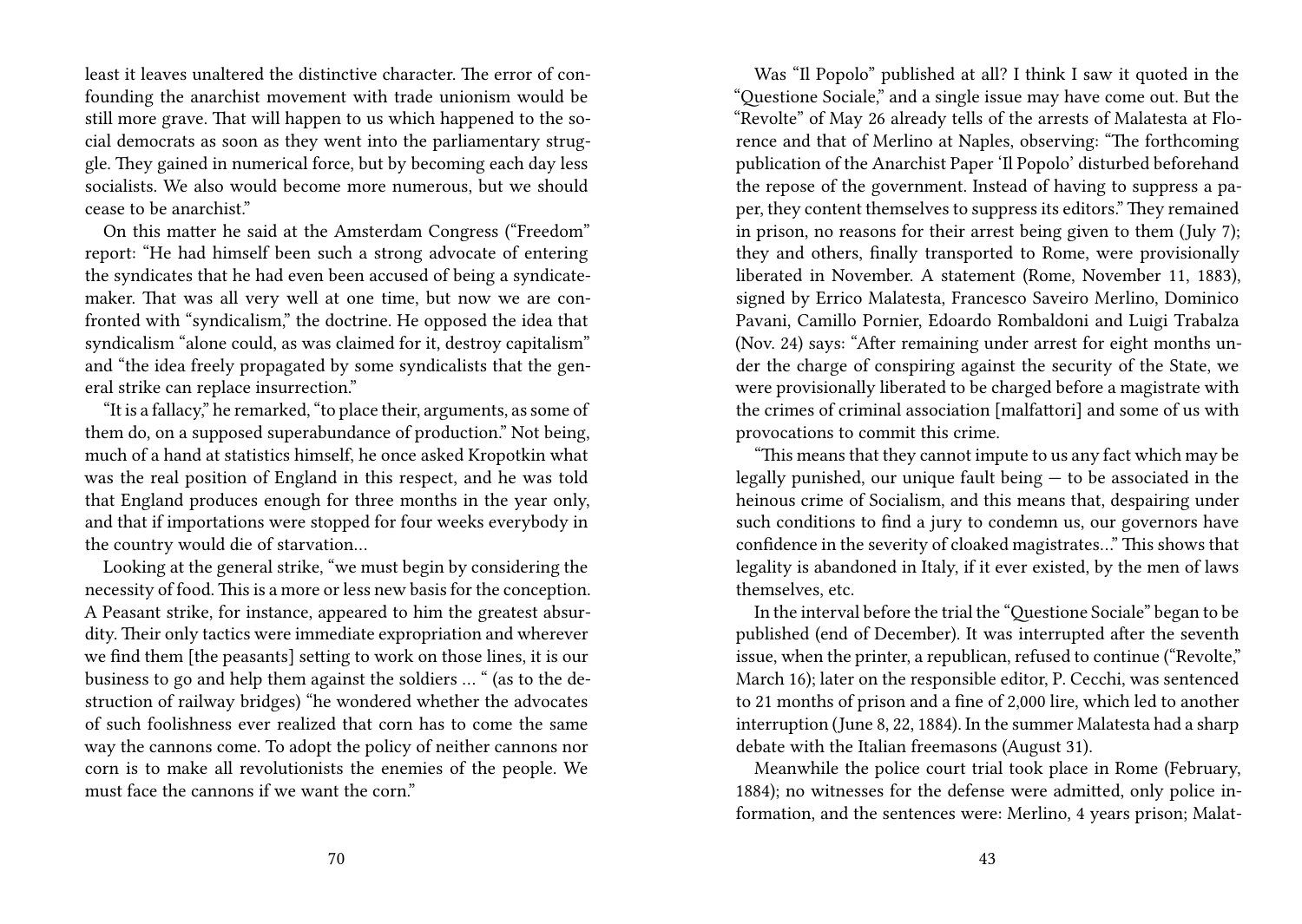esta and Pavani, 3 years; Biancani (absent), 2 1/2 years; Pornier (absent) and Rombaldoni, 15 months; Trabalza and Venanzi, 6 months. Malatesta told them that the Russian police deports to Siberia without a trial; the Italian police is more hypocrite, taking shelter behind the complicity of magistrates ("Revolte," March 16).

In the autumn of 1884, Malatesta and other comrades went to Naples, where the cholera had taken alarming proportions, and worked in the hospitals. Costa and other Socialists did the same. Two Anarchists, Rocco Lombardo, the former editor of the Turin "Proximus Tuns," and Antonio Valdre succumbed to the epidemy. Those who returned stated in a manifesto that the real cause of cholera was misery and the real remedy the social revolution (c. "Revolte," September 28, Dec. 7, 1884; Nov. 8, 1885).

That other disease, the Roman court of appeals, on November 14 adjourned their decision and in January, 1885, took a year of prison off from Merlino (3 years instead of 4), acquitted Trabalza and added for all six months of special police supervision. But the accused had all left by this time; so Malatesta's and Merlino's exile may have begun at the end of 1884. There was another appeal definitely rejected on April 15, 1885, and the sentences were to be executed immediately but the accused were not available (s. "Revolte," Dec. 7; Feb. 1; May 10, 1885).

To a profane reader this legal procedure seems to be somewhat mixed up, standing on its head so to speak. Malatesta is arrested and imprisoned at the very beginning, before he can possibly have done anything; then during the year or so of provisional liberty he is free as never before to make the splendid campaign of the "Questione Sociale," with which they dared not to interfere because this would have withdrawn him from the clutches of servile magistrates and handed over to the decision of a jury. So they had to stand by just waiting whether he would choose to be at their beck and call for three years more prison. He decided not to waste his life, of which they stole so many months already, on these people and chose to leave.

13. 1906, etc.); another "Grido della Folla" (Nov. 11, 1905 to 1907), another (Oct. 13, Nov. 11, 1910 to 1911). "L'Avvenire Sociale" (Messina) was also published from Jan. 26. 1896 to 1905, or longer, and others.

The Grido de gli Oppressi" (New York. Chicago. 1892–94), the "Aurora" (West Hoboken; Yohoghany, Pa., 1899–1901), G. Ciancabillia's "Protesta Umana" (San Francisco, 1902–04) also cover longer periods.

While all these publications and others are worth consulting to understand Malatesta's work, I omit the individualist literature of these years, since it would contain only appreciations, no new materials — it is scarcely worth while to look around outside this circle. He has not contributed to the daily press, nor to magazines, nor done any other outside work as far as I know. It is quite likely that by and by, when his name became generally known, London correspondents of Italian papers asked his opinion on this or that or correlated other news, mostly false, about him, but such materials are nearly worthless and on all important occasions concise and straight statements signed by himself, articles or letters, twill be found in the anarchist papers just mentioned.

Some few articles which resume Malatesta's ideas on interesting subjects are the following: L'Individualisme dans l'Anarchisme (Reveil, Geneva. March 12, 26, 1904), discussing the "providentialism" or "optimist fatalism" of the individualist anarchists of the communist school"; "free, voluntary co-operation for the benefit of all is anarchy" — is Malatesta's conclusion.

Les anarchistes et le sentiment moral (i. b., Nov. 51 1904, reprinted in "Temps Nouveaux," Dec. 8, 1 1006): repudiating those who reject the — morals of honor and solidarity.

Anarchism and Syndicalism ("Freedom," November, 1907), demands that anarchists "ought to abstain from identifying themselves with the syndicalist movement, and to consider as an aim that which is but one of the means of propaganda and of action that they can utilize." … "The error of having abandoned the labor movement has done an immense injury to anarchism, but at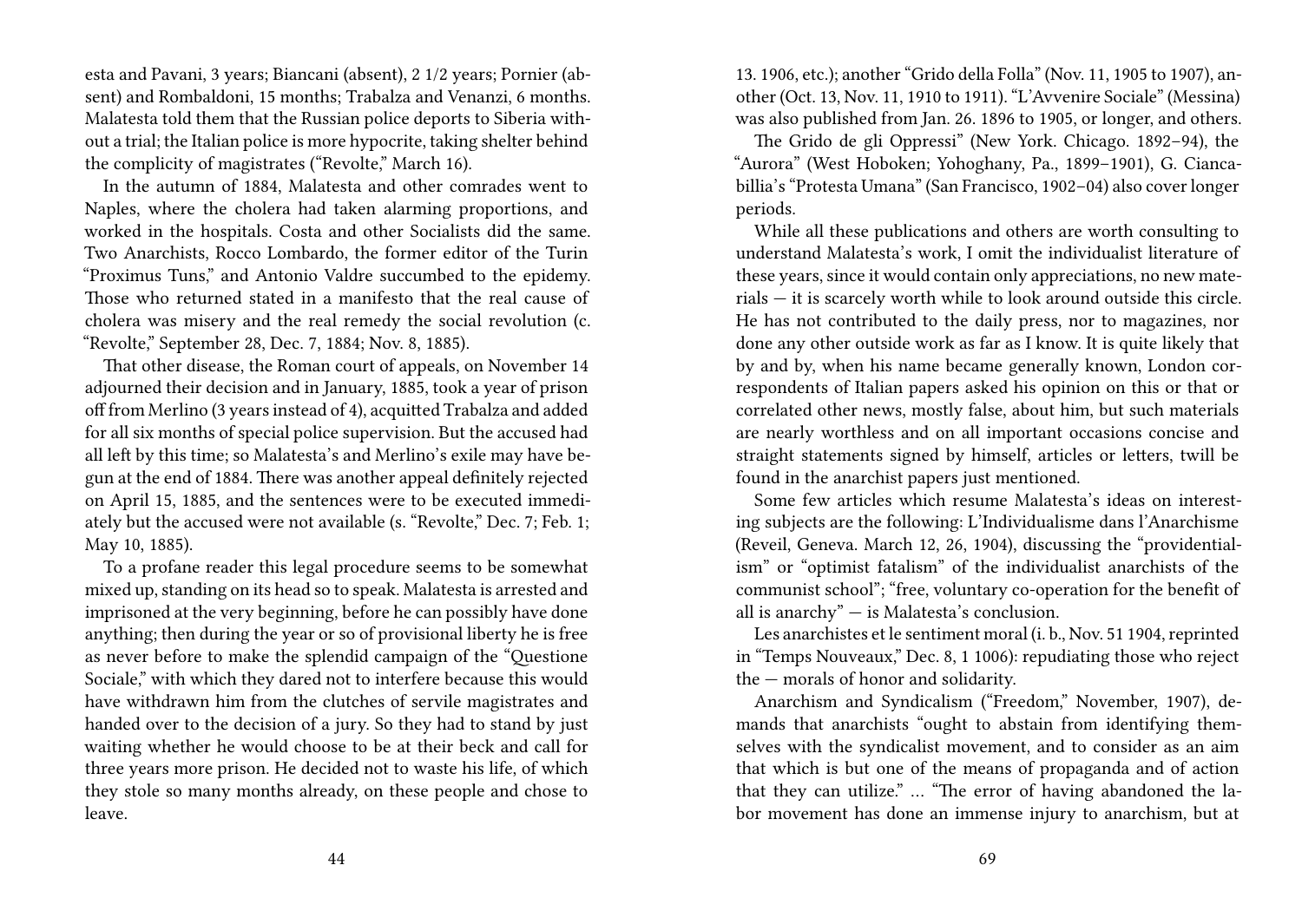degree than in the darkest mediaeval times; at least this is so in the greater part of the European continent at present, and is supported in dumb submission.

This explains that Malatesta's real work, as far as it exists in print, must not be looked for in the few pamphlets mentioned, but in numbers of smaller and larger contributions to the discussion of problems in various papers of this period. The hopes placed in syndicalism as far back as 1895 had not been completely realized and it became necessary to undeceive those who had overrated syndicalism as a revolutionary factor and who were even disposed to make anarchism stand quite in the background or to shelve it altogether in favor of "self-sufficing" syndicalism. The general strike was another problem, and here I remember that Malatesta assisted at very early discussions of this idea in the summer of 1890. Anti-militarism always had his support and the questions of organization and of individualism were constantly ventilated. On all such occasions he would formulate his standpoint in a clear, precise, simple manner; phraseology, ambiguity, the raising of unnecessary side issues are absent from his writings.

The following papers probably contain most of what he wrote from 1900 to 1913: "Le Temps Nouveaux (Paris. May 4, 1895. etc.); "La Reveil," "Il Risveglio" (Geneva, July 7, 1900, etc.); "La Questione Sociale" (Paterson, N. J., July 15. 1895, etc.); "L'Era Nuova" (June 15, 1908, etc.); "Cronaca Sovversiva" (Barre, Vt.; Lynn, Mass., June 6. 1903, etc.); "El Despertar" (New York; Paterson, N. J., 1891, etc.); "Freedom" .(London, October, 1886. etc.)

In mentioning papers published in Italy, I do not imply collaboration, only that those papers, extending over years, most probably printed, reprinted or noticed all concerning him or contain hints where to look for further materials. Such papers would be:

"L'Agitazione" (Rome. June 2, 1901, etc.),; "Il Pensiero" (July 25, 1903, to December 9, 1912); "L'Alleanza Libertaria" (May 8, 1908. etc.); "Il Libertario" (Spezia. July 16, 1903, etc.); "Il Grido della Folla" (Milan, April 4. 1902, to August 8. 1905); "La Protesta Umana" (Oct.

"La Questione Sociale" was regularly published from Dec. 22, 1883, to Aug. 3, 1884 (weekly). A complete set is kept in the British Museum. Having examined this years ago and from the knowledge of other Italian Anarchist papers of that time and before, I can say that it is a remarkably large and well made paper and full of matter that is coming in from all parts of Italy. One can see that it was very soon felt to be the principal organ of the movement which revives and takes breath everywhere. Florence was near the Romanga and yet quite apart from it and above all local influences. The principal object is to fight the electioneering policy, the parliamentary tactics which Costa had been slily insinuating since 1879 until, in 1883, the mask had fallen already completely. Against this the Anarchists rally everywhere and are delighted to support the campaign of the paper.

\* \* \*

Two other publications tend to help the new movement: Programma ed organizzazione della Associzazione internazionale dei lavoratori. Publicato a cura della redazione del gironale "La Questione Sociale" (Florence, 1884, 64 pp., in 16'), which is certainly by Malatesta and the hearing which I will not discuss here, and another pamphlet: Propaganda Socialista. Fra contadini. Publicazione del giornalo "La Questione Sociale" (Florence, 1884, 62 pp., in 16'). This is the first edition of a propaganda tract of world-wide renown, which comrades of all countries know as Fra contadini or Entre campesinos or Intre terani, as Entre Paysans or A Talk Between Two Workers or Gesprek tusschen twee Boerenarbeiders, and Norwegian and Portuguese, Armenian and Chinese translations could be quoted. The Chinese edition, printed in Paris about 1908, by the way, is perhaps the Anarchist pamphlet of most diminutive size that has been printed. Kropotkin's "Appeal to the Young" stands foremost in the number of editions and translations, and probably in circulation also; whether this "Appeal" or the Communist Manifesto were more frequently reprinted and translated, I am unable to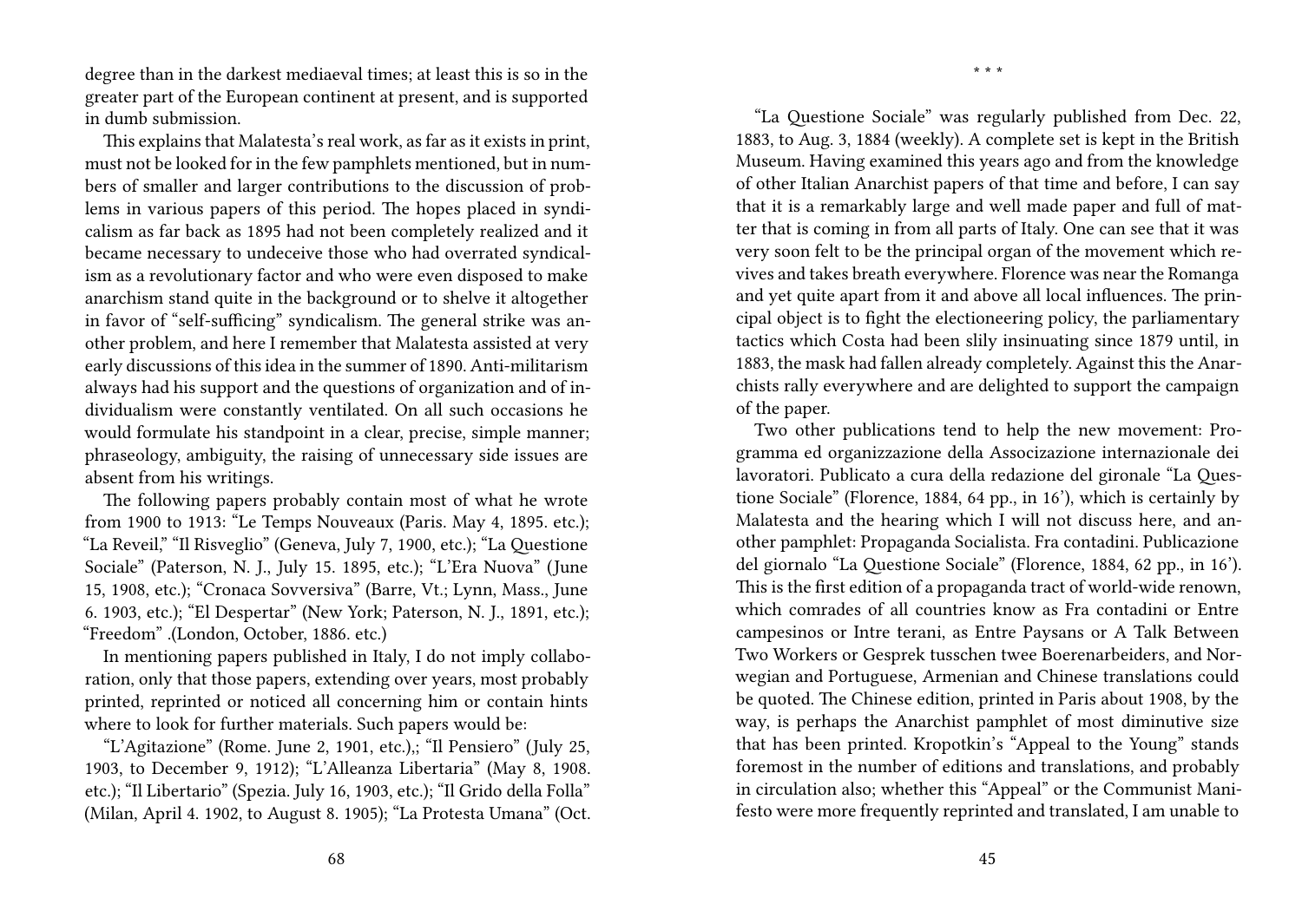decide, but the difference cannot be great. In strictly Anarchist literature Fra contadini and Bakunin's God and the State next follow the Appeal; the Italian pamphlet necessarily has greater circulation, but Bakunin's longer work may have been oftener translated. The translation in the "Revolte" (1885–1886), published early in 1887 as Entre Paysans (Paris), led the way; the English edition appeared in February, 1891.

By circumstances which I ignore and which much more likely were private or personal than of any public character, Malatesta and several friends decided to travel to the Argentine Republic (B. Aires). He stayed there for about four years and a half, till the summer of 1889. Whether at any time a permanent emigration was intended, I cannot say. "La Questione Sociale," of Buenos Aires, 1885, the earliest Anarchist paper there in Italian, is said to have been his paper. He had evidently occasion there to become perfectly familiar with Spanish and to make friends with the local Spanish speaking comrades.

He may not have passed all these years in the capital and conflicts with authorities were not missing, of which I heard him tell at a friendly gathering at Tcherkesov's about this: he and others were in the far South, and to get rid of them a captain received the order to unship them in a nearby desert place on the Patagonian coast. Malatesta remonstrated, and to emphasize his protest he jumped in the sea and defied the captain to leave him there and to steam away. So the captain had to rescue him and did not unship them. When a lady asked how he felt in the icy ocean, he shrugged his shoulders in a way that is peculiar to him and said, he was in such a heat of fury that he did not feel the cold at all.

In 1888 and '89 immigration into the Argentine Republic increased rapidly and unemployment and strikes made their appearance. Malatesta seems to have spent this period at Bueno Aires doing active propaganda; we read in the "Revolte" of March 24, 1889, that some time ago the commissioner of police sent for him, to tell him that the police would be represented at all public meetings.

part, and the published debates show him at his best, upholding uncompromising revolutionary anarchism against all side issues.

Malatesta was one of the members of the International Bureau. The circulars of the Bureau and other statements, etc., note the progress of this Association, which was rather slow. It would have been revived in one form or another at the congress, proposing to meet in London, August, 1914, which the war beginning that same month made of course impossible. Only in December, 1921, an international congress was held at Berlin; Malatesta could not be present.

\* \* \*

The fact is that for a long time the anarchist ideas were constantly discussed in many papers everywhere, and some of these, like the "Temps Nouveaux," "Le Libertaire" and "l' Anarchie- (Paris), "Le Reveil-Risveglio" (Geneva), "Il Pensiero" (Rome), "Freedom" (London), "Der Sozialist" (by Gustav Landauer) and "Freie Arbeiter" (Berlin), "De Vrije Socialist" (by Domela Nieuwenhuis, Holland), "Revista Blanca" and "Tierra y Libertad" (Spain), "Free Society," "Mother Earth," "El Despertar," "Cronaca Sovversiva," "Questione Sociale" (United States), "La Protesta" (Argentine Republic), and many others were published regularly for many years and became centers of discussion. There was besides a constant exchange of ideas from country to country by translations of questions of more than local interest. In this way every good pamphlet became very soon known internationally, and this sphere of intellectual exchange ranged from Portugal to China and New Zealand, and from Canada to Chile and Peru. This made every formal organization, however loose and informal it was, really unnecessary; to such an extent one of the purposes of organization, international friendly relations, was already realized in these happy years when the globe seemed to have become a single small unit, while today it is split up and scattered into atoms, separated from each other in a worse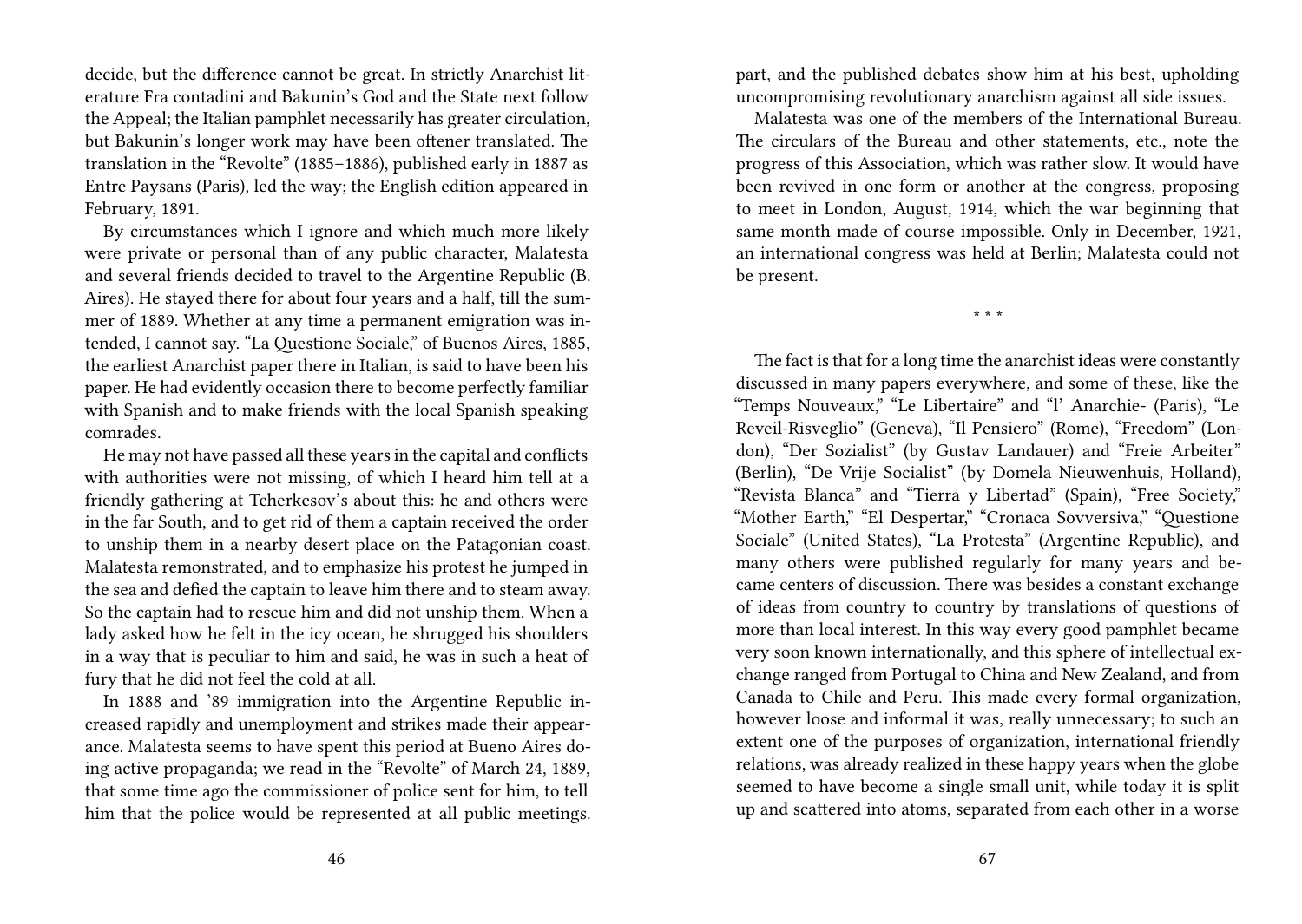died Sept. 16. 1904, and the paper, I believe, October 1 (III, 23). Meanwhile L. Galleani's "Cronaca Sovversiva" had risen in the East (June 6, 1903, at Barre, Vt.).

Of Malatesta I recorded myself once in "Freedom" (Dec. 1900) that in the spring of 1900 his "meetings were prohibited in Habana," a fact probably gleaned from the papers just mentioned or from Pedro Esteve's "Despertar' or from "El Nuevo Ideal," the Habana anarchist organ of these years where further details of an intended or a real journey may be looked for; my memory fails me in this respect.

Towards the end of the winter (1900) he was back in London and settled again at Defendi's in High Street, Islington, until they all moved to Arthur Street, close to Oxford Circus.

"Cause et Effetti," 1898–1900, a single issue, was published in September, 1900, and the cruel repression of the starving people in 1898 and Umberto's death by Bresci's hand are the "cause" and the "effect" alluded to. This is the first of a small series of Italian papers of one or a small number of issues, published in London by Malatesta's group and containing articles by him. I have all these papers, but not to hand, and my list contains also one or two published by other London groups, and I cannot decide by memory which of them are not by Malatesta's group.

There is some congress report by him reprinted from the "Questione social" in: I Congressi socialisti internazionali (Biblioteca della "Questione sociale," 8), Paterson, 1900, pp. 43–57; this refers to the intended Paris anarchist congress of 1900, to which many reports were sent which are published in French in the literary supplement of the "Temps Nouveaux" (Paris, 1900).

While this congress, harried by the police, could only hold a few private meetings (September, 1900), an international anarchist congress was openly held at Amsterdam (Aug. 24–31, 1907), leading to the formation of the Internationale Anarchiste. Both in the congress and in the organization Malatesta took a very prominent

They tried also to assist at private (group) meetings, but desisted when invited to leave. Meetings were held on March 18 (1888), on the occasion of the first local strikes, etc., and it is probably that the movement "El Perseguido" was first issued, continued until Jan. 31, 1897, the first of the rapidly developing active and numerous press, culminating in the "Protesta Humana" (June 13, 1897), followed by the (daily) "Protesta) (April 5, 1904), which for so many years weathers all storms.

Malatesta may not have wished to waste his life so far away; news from Italy or the general revival of Socialism, just beginning in 1889 and marked by the London dock strike, the first of May (1890), etc., may have prompted him, and the means for a new printing propaganda were also available. So he returned to Europe, and in September, 1889, began to issue publications at Nice.

An Appello (in Italian, 4 pp. in 4') and a Circular (in Spanish, 2 pp. in 4') announced in September, 1889, the publication of "L'Associazione," of which Nos. 1–3 were published at Nice (October 10, etc.) and Nos. 4–7, until January 23, 1890, in London.

From the Appeal, mainly translated in "La Revolte" of October 12, 1889, the following parts are worth great attention. After exposing that they are anarchists, revolutionists, that they reject parliamentary methods and are communists, it is said:

"But in all these matters it is necessary to draw a line between that which is scientifically demonstrated and that which remains at the stage of a hypothesis or a prevision; it is necessary to distinguish between what must be done in a revolutionary way, that is by force and immediately, and that which shall be the consequence of future evolution and must be left to the free energies of all, harmonized spontaneously and gradually. There are anarchists who recognized other solutions, other future forms of social organization, but they desire like we ourselves the destruction of political power and of individual property, they desire like we ourselves the spontaneous reorganization of social functions without delegation of powers and without government, they desire like we ourselves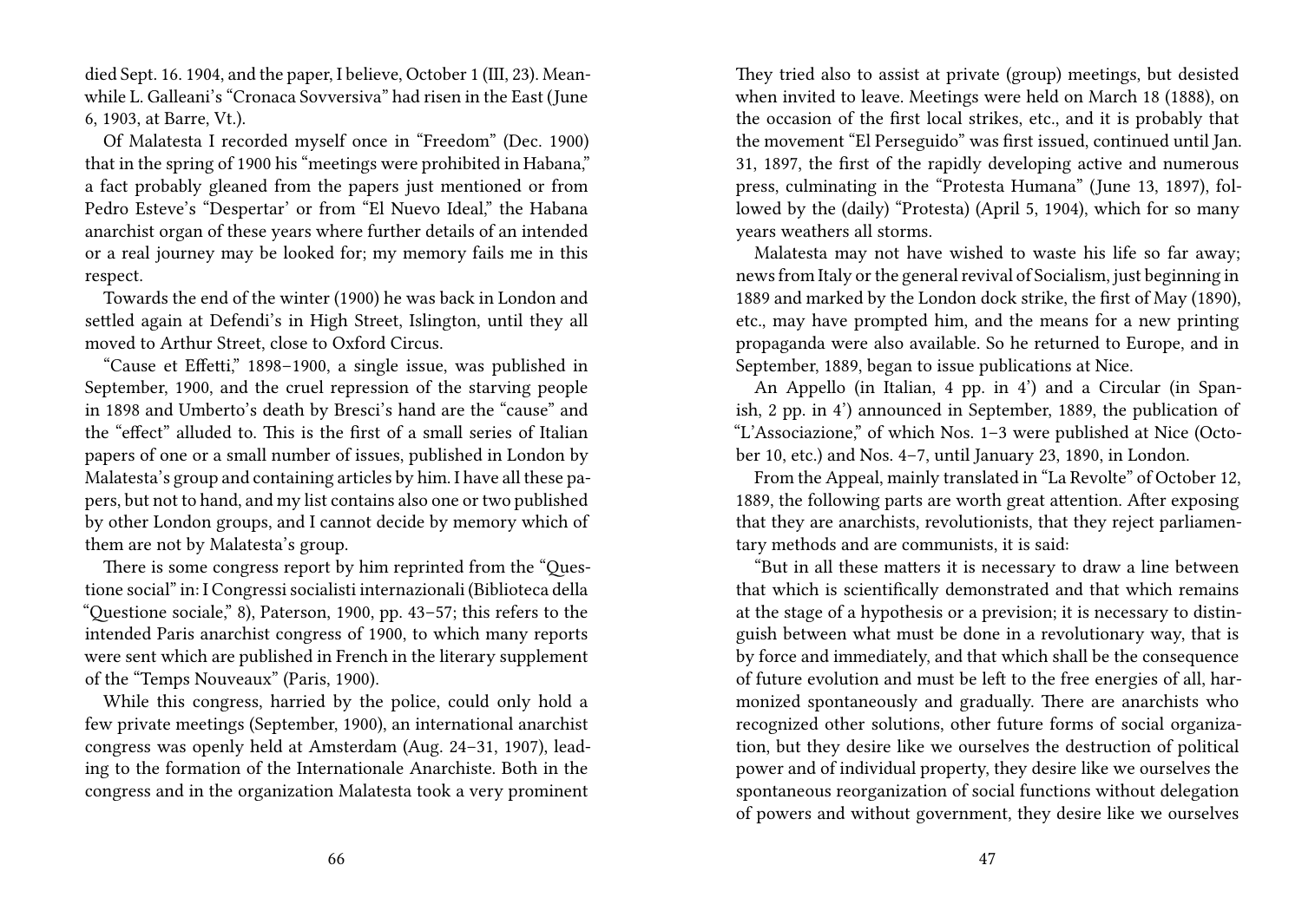to struggle to the last, up till the final victory. These are also our comrades and brethren. Therefore let us give up exclusivism, let us well understand each other as to the ways and means and let us march ahead."

The "Associazione" is published with "the intention to constitute an international socialist-anarchist-revolutionary party with a common platform. The main lines of action comprehend (1) propaganda… .

(2) to prepare and provoke armed revolution and to take a direct, active and personal part in it with the purpose of striking down the governments and of inducing the masses of town and country people to seize and of in common, immediately and without waiting for anybody's orders, factories and houses, the land, machinery, raw materials, means of communication, the tools in the possession of the employers  $-$  in short, all which is not personally and usefully utilized by the present owners.

(3) to combat all delegation of powers and to prepare by propaganda and by example the organization of consumption and the restarting of production.

(4) to hinder by propaganda and by force that new governments under any disguise whatever superpose their will upon that of the mass and obstruct the evolution of the new social forms.

This Appeal, little heeded unfortunately, is remarkable by setting up the distinction so often mixed between what is considered to be proved and what is a hypothesis, between those things upon which we can and in fact must agree today and those which only experimentation under new conditions, after the revolution, can teach us how to settle. Whether this idea and the desire to see it spread and realized originated with Malatesta, I cannot say; it had been expressed before (1887) and he must have read this, but he may as well have independently arrived at the same conclusions. For this idea was bound to be felt by generous and tolerant spirits when collectivist and communist anarchists met as happened about 1886 in Spain, also when Italians and Spaniards met in the Argentine

The repression following these acts of despair of starving people reacted upon Malatesta who, instead of being liberated August 17 (at the end of seven months), remained in prison and was transported to the islands, first to Ustica, then to Lampedusa.

When some socialists and republicans proposed to nominate him as a candidate at local elections, he refused (letter published in the "Avanti," Rome, January 21, 1899); he did the same when Merlino, writing to the "Italia nuova," Rome, May 22, 1900, appealed to the anarchists to send Malatesta to the chamber of deputies as their spokesman and to obtain in this way, as he imagined, political elbow room. Malatesta writes to Jean Grave ("Temps nouveaux," June 9, 1900): … "I consider as an unmerited outrage the simple supposition that I might wish to enter the parliamentary career."

He preferred to make his escape from the island of Lampedusa, proceeding with three others during a tempest in a bark to Malta and thence to London (May, 1899).

In August he travels to the United States, addressing meetings in Italian and Spanish. I ignore in what way, if at all, his movements were connected with the Paterson "Questione sociale," the first series of which (127 numbers, July 15, 1895 — Sept. 2, 1899) was concluded just then by a declaration, signed G. Ciancabilla, Barile and Guabello who, disagreeing on the question of organization (3 against 80), voluntarily left the paper and began to publish "L'Aurora" (Sept. 16) at West Hoboken, while Malatesta temporarily edited the "Questione sociale" (new series). I have not to hand the file of this paper which continued for many years more; the last issue I have seen is Nos. 4–11 of Jan. 25, 1908.

But Malatesta's connection with the paper lasted only a few months. I have some recollections that the local discussions, usually upon organization versus free initiative, were very strong, and that once a shot was fired, not hitting Malatesta fortunately. Ciancabilla's "Aurora," at West Hoboken and Yohoghany, Pa., continued until Dec. 14, 1901; local persecution drove him to San Francisco, where "La Protesta Umana" (Feb. 1902) was his last paper; for he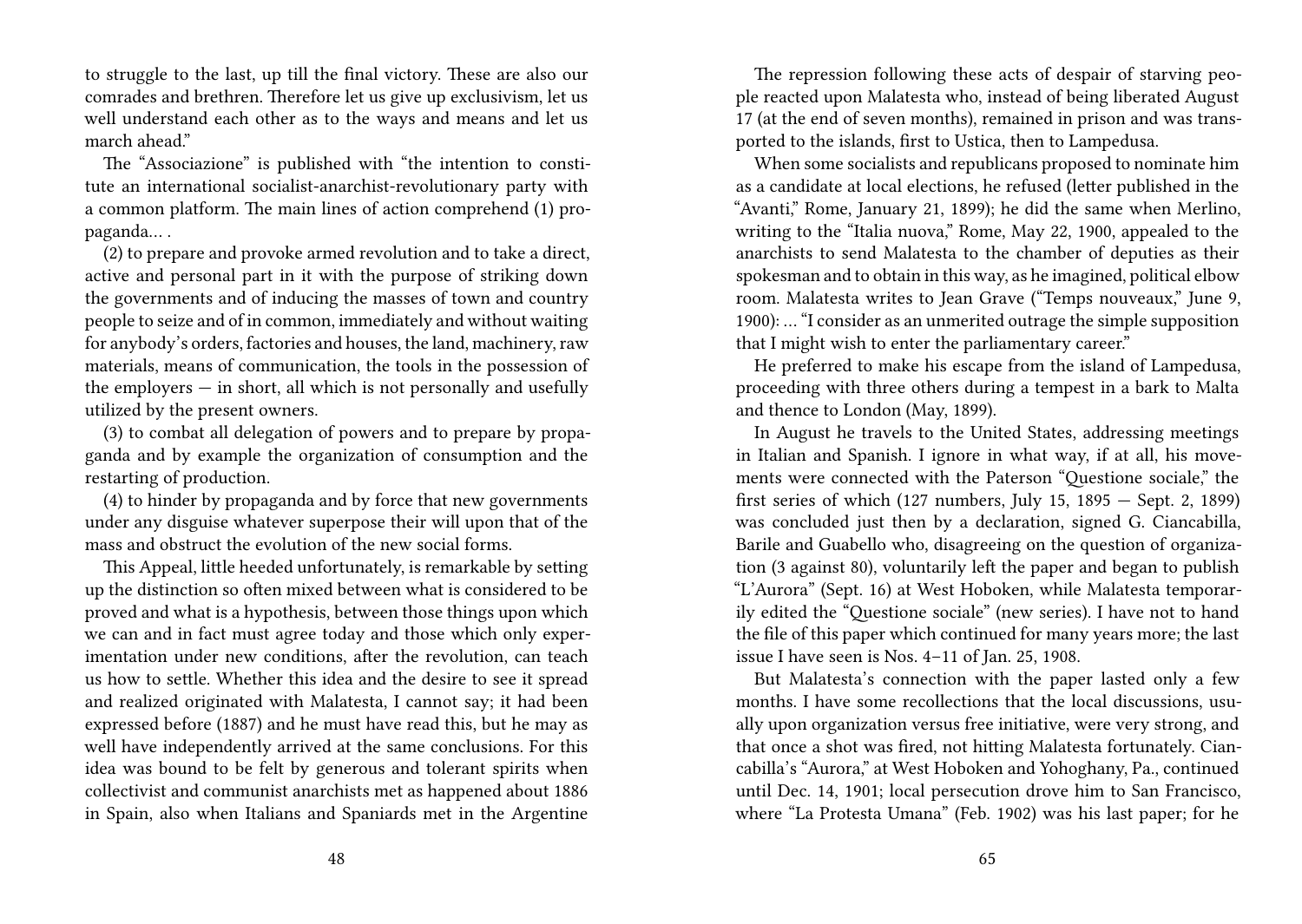Upon this mainly young comrades, principally students, hurried to Ancona, among these Nino Samaia, of Bologna, and Luigi Fabbri of Macerata, and edited the paper.

The trial took place in April, 1898. Three thousand anarchists signed a declaration confessing to be quietly of the same "crime," that of being "criminals," malfattori, in the sense of the Art. 248. Public indignation was roused and the tribunal did not dare to apply the Art. 248 and pronounced sentences of six or seven months' prison for forming part not of a "criminal" but of a "seditious" or, "subversive" society. The higher courts confirmed this judgment against which the prosecution had lodged an appeal.

Meanwhile the popular revolt in Milan took place (early in May), while there was no movement in Ancona and the Marches. Yet on May 9 the "Agitazione" was raided and henceforth, like all other anarchist papers in Italy, suppressed; Samaia, Lucchini, Vezzani and Lavattero left the country; Fabbri was arrested at Macerata.

Una pagina di storia del Partito socialista-anarchico. Resconto, del processo, Malatesta e compagni (Tunis, Tipografia socialistaanarchico, 1898, 119 pp. in 16°) in a report of the trial. Gli Anarchici in Tribunale. Antodifesa di Errico Malatesta (Rome-Florence, F. Serantoni, 1905, 16 pp.) was Malatesta's speech in court. Il Processo Malatesta e compagni (and other Ancona trials), Castellamare Adriatico, 1908. 116 pp., is another edition, and the Processi are still in print.

When the trial (April 21–27, 1898) was just concluding, the intense, bread riots at Bari and Foggia (April 27, 28) took place — a desperate echo of Leiter's corner in wheat at Chicago — events which inspired the late Frank Norris' unfinished "Epic of the Wheat" and this movement spread from south to north and reached Milan on May 7. The South of Spain, the country about Murcia, was also on fire (burning of the octrois). The bearing of the grain and coal supply, food and transport on revolutionary outbreaks was more fully understood from that time.

Republic. In such cases both anarchists were convinced of the economic basis, collectivist or communist; so two ways we were open — to quarrel till the other side was crushed and submitting or "to agree to disagree," which Malatesta did in this Appeal and the Productor of Barcelona had done in discussing the subject when the aggressiveness of the communist anarchist groups of Madrid and of Gracia brought it to the front (1887);s. "La Revolte," July 9, August 6, 13, 1887. The editor of the "Productor" remarks that the question of distribution of the fruits of labor cannot be solved before the transformation of property and the abolition of governments; hence he appeals that this question be left aside for each group to be settled in their own way. etc.

Malatesta took the point up again in his London speech of Aug. 3, 1890. which he himself resumed in the "Revolte"; of October 4. He relegates all this difference of economic opinion to the time after the revolution, and even then this difference should only lead to fraternal emulation to spread the greatest social happiness; when everybody will observe the results of experimentation, the question which need not divide us today will he decided.

The same standpoint is again taken by a comrade of the  $-$  Productor," writing in the "Revolte" of Sept.6 and 13, 1890 (dated Barcelona, Aug. 7): We are anarchists, we preach anarchy without an adjective. Anarchy is an axiom, the economic question is a secondary matter. This writer also contrasts Kropotkin's "industrial village" (local production of everything) and Malatesta's views which may imply the exchange of products between large organizations in different parts, etc.

There is no question that the Spanish exponent of this idea was Tarrida del Marmol, who probably discussed the subject also in his long speech at the international meetings held in Paris in September, 1889, where I first saw him, and whom I heard more than once plead for "anarchism sans phrase", or "anarchism without a label."

This is not the place to discuss this subject Toleration ought to be a matter of course and the distinction between the result of expe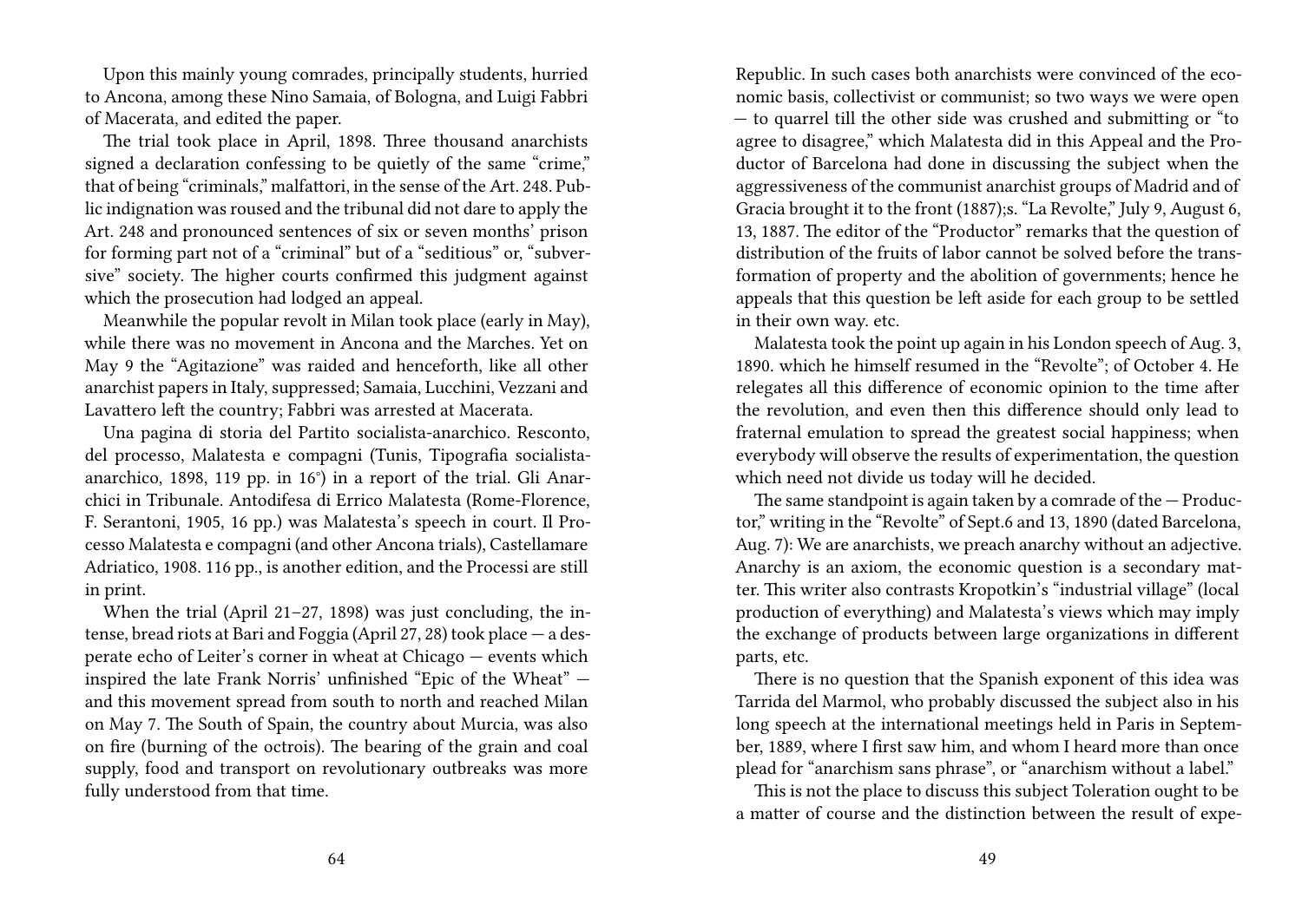nence and a hypothesis a matter of ordinary observation and reatoning. It is not so in practice. for those who believe to be in possession of a truth often feel themselves obliged to propagate and toimpose it by all means and consider toleration as laxity or connivance with what is wrong. I am glad to see Malatesta on the side of toleration, in 1889 and 1890 as well as in 1920 in the very last articles he wrote during the months preceding his last arrest. Little notice is usually taken of this detail which to me seems of very great importance for the future; everything tinged in the slightest degree with authority and a denial of toleration is bound to become absolutely odious and unable to live.

The "Associazione," though Malatesta's name was not put forward, could not help to resemble the "Questione Sociale" by being an ample, well-arranged, well-written organ which might have had a long and prosperous career before it, though initial means would be necessary to give it a solid foundation; its public circulation in Italy would be hindered by the police, and it would take some time to make it known to all the scattered Italian colonies and groups abroad. Whatever might have happened, two incidents and accidents influenced and suppressed the paper almost at the beginning.

That most impudent of spies, Terzaghi, unmasked as far back as 1872, still continued his trade, and his latest trick was this: Comrades, mainly younger ones and such who were disposed to action involving risks, would receive letters inducing them to correspond with "Angelo Azzati," an individual pretending to run so great risks that nobody must see him and whose "address" was: Geneva, letters to be called for at the post office. In this way the secrets of some Italian and French anarchists were wormed out of them and victims were made. Terzaghi was not slow to write to the new paper, ignoring probably Malatesta's presence. The latter at a glance recognized the spy's handwriting, investigated the matter fully and exposed this new police trick of spying and production. Of course then the French police became aware of Malatesta's presence who, being expelled from France ten years ago, just had the good luck

"L'Agitazione," March 14, 1897, 6 nos., followed by "L'Agitacione (April 25), "Agitiamoci" (May 1 ), "Agitatevi" (May 8, then nos. 10 to 42 and 11 1 to 17. May 5. 1898) ; 18 (May 12 ) was about to be printed when the office was raided and everything upset; only a few copies exist, of which I have never seen one.

After Acciarito's attempt against the life of Umberto at Rome, E. Recchioni, C. Agostinelli, R. Recchi and A. B. Faceetti of the "Agitazione" were arrested at Ancona and the papers demonstrated Malatesta's presence there. Some of the arrested were sent to the islands and a new bill for transportation (domicilio coatto) was brought in (spring arid summer 1897). The letters of the "Agitazione" were seized. In the issue of Sept. 2 Malatesta explains why; though his sentence of 1884 has lapsed, he prefers to live incognito; on November 15 the police discovered him, but had to leave him alone.

G. Ciancabilla ("Temps nouveaux," Nov. 20, 1897) describes these nine months of Malatesta's work; he connects his return to Italy with Merlino's acceptation of parliamentary tactics. but I am quite unable to say whether this supposition is correct. He hints at the existence of an organized party on lines which might correspond to or improve upon those discussed at Capologo. Whatever may have been temporarily arranged in 1891–92 was broken up by the persecutions of 1893–94, followed by a period of rest, 1895–96, and what was built up again in 1897 and the first months of 1898, was destroyed by the persecutions of 1898, and so other ups and downs of organization may be established for the twenty years following.

When bread riots occurred in about fifty Italian towns, they also made their appearance at Ancona (Jan. 16, 17, 1898) and on the second day formed the pretext of Malatesta's arrest; see Rudini's cynical declaration in the senate.

Then Malatesta, Smorti, Bersaglia, Panficchi, Briocchi and others of the paper were arrested, and tried as a "criminal" association (Art. 248).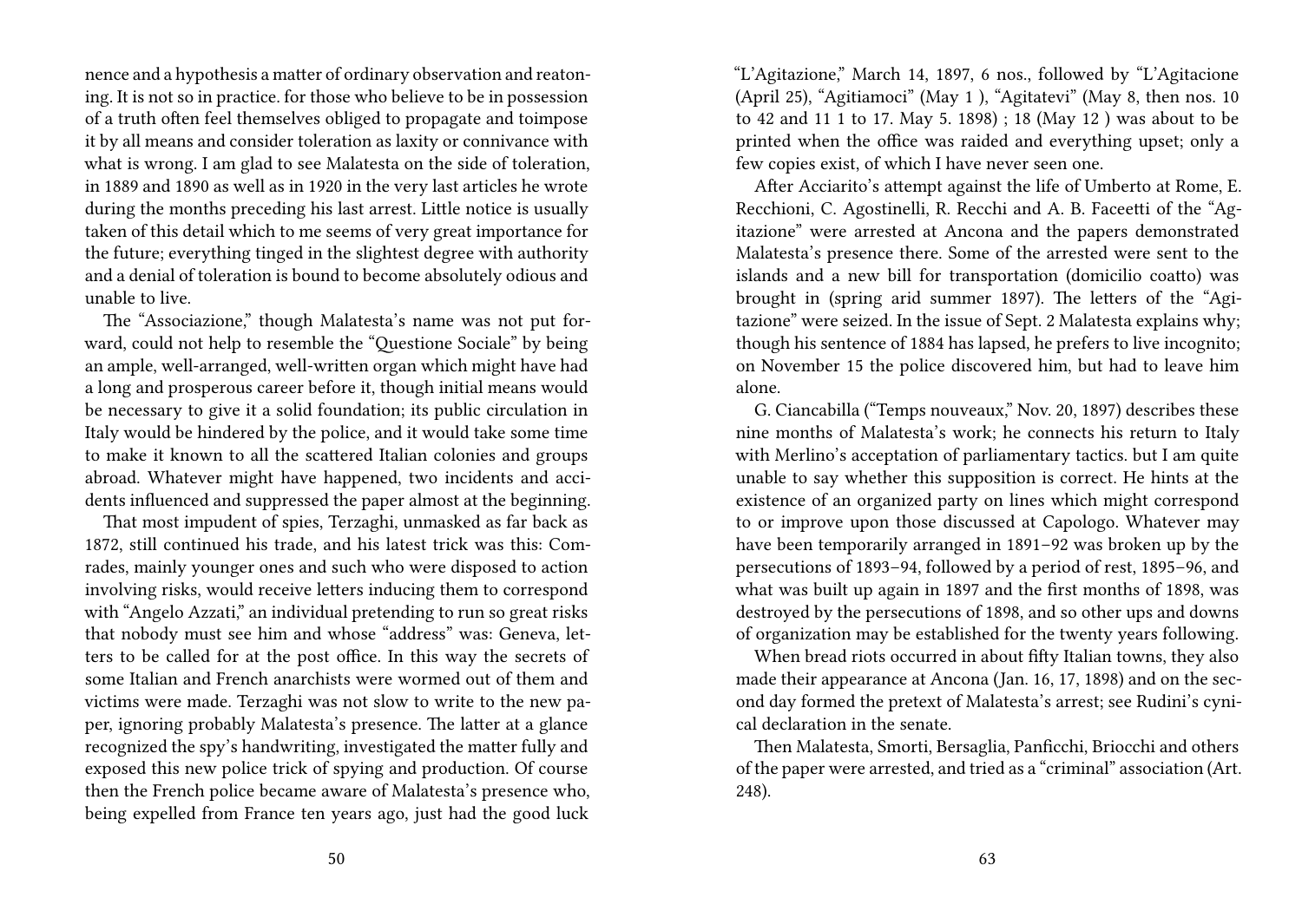could become anything but canailles (scamps)… Emancipate yourselves by organizing your own forces and you shall be free. But if you expect your liberation from any government — be it of charitable bourgeois, be it of social democrats — you will forever be lost"

International anarchist discussions were held in St. Martin's Hall, where Malatesta spoke on the peasants' question (see "Freedom" report), refuting the Marxists' attitude ("Marxism is really a cancer in the body of the labor movement," etc.) … "in reality the land is one of the tools of the small peasant, and the tool should be the worker's. The product of his labor should also belong to him — who can dispossess him of them? … . [This question is not settled by these small extracts of course; if this may apply to some small peasants here and there, the main body of the land is of far too great and vital importance to be attributed individually like some tool and it must always belong to all like all other real and indispensable natural and manufactured riches]. Fabri says (Biography, p. 5) that he represented Spanish labor organizations and that he wrote on the Congress in the "Italia del Popolo" (a republican paper of Milan. 1896). I have not seen these articles.

\* \* \*

The seven and half (nearly) years of Malatesta's second London exile came to an end. His condemnation of 1885 lapsed by prescription soon after his departure for Italy. He must have known that the men and means to establish a new paper were ready and that his personal action would be supported by a general effort. All this has come true. So at the age of forty-four he settled once more in Italy, this time in the large Adriatic port of Ancona.

The history of Malatesta's Ancona paper "L'Agitazione" has recently been told in the "Umanita Nova" of December 12, 1920, and some details are added in the obituary notice of Adelmo Smorti (i. b., January 28, 1921). The complete set in my collection consists of:

to make his way unharmed to London, where he arrived about the end of October, 1889, to stay there for above seven years this time.

But means were found to publish a series of pamphlets, the "Biblioteca dell' Associazione," containing the following by Malatesta: La politica parlamentare nel movimento socialista [Parliamentary Politics in the Socialist Movement]: In tempo di elezioni. Dialogo [At Election Time; a Dialogue]; a reprint of Fra Contadine; L'Anarchia. No 4 of the series is Un anarchico ed un republicano, by Emilio Sivieri. The three pamphlets by Malatesta are often translated; the best known is Anarchy.

The international May Day demonstration of 1890 had shown a surprising amount of popular interest in labor matters, but also the absence of revolutionary initiative and the growing enslavement of the masses to parliamentary tactics. That struggle to get in contact with the masses by joining syndicalist organizations, which in other countries began but five or six years later, was immediately taken up in Italy, with Malatesta's help, and an abstentionist campaign during the elections in October; conferences and district congresses were forms of activity which led up to the convocation of a general congress to be held at Lugano, January 11, 1891, while in reality (as told in "Freedom," March, 1891 ) a secret circular fixed it for the 4<sup>th</sup> at Capolago (in Switzerland, close to the frontier). These arrangements baffled the Italian and Swiss police who vainly looked out at Lugano about the IIth to catch the expelled Malatesta, and the congress of 86 delegates, presided, it is said, by Malatesta and Cipriani, was held without interruption.

The Italian Federation of the socialist-anarchist revolutionary party was thus founded. The final aims were defined as "organization in common of production and consumption by means of freely concluded contracts between the associated workers and the free federation of their associations."

A provisional national committee (address: Ludovico Nabruzzi, Ravenna) was to urge the speedy convocation of district congresses which would appoint corresponding committees for each district;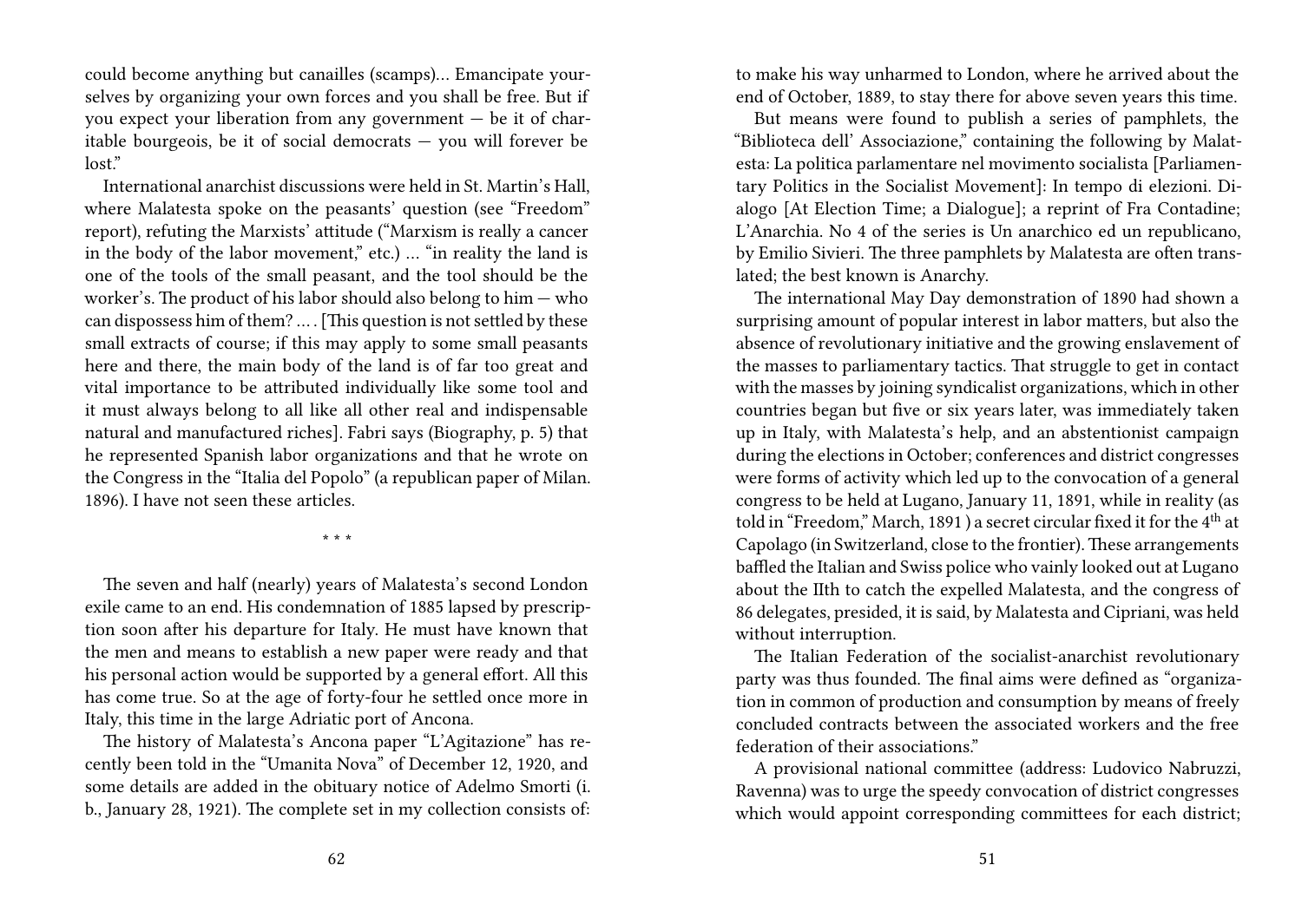after this the national committee would cease to exist. Such congresses were soon held in the Romagna and in Tuscany.

I abstain from further describing the congress, the proceedings of which seem not to have been published in detail. But it is easy to see that two currents of perhaps rather equal strength had met and that the resolutions, while not in contradiction with anarchism, yet strived to propitiate the feelings of the other current, that of "revolutionary socialism" of the Cipriani or Romagna type, embodying rather the feelings than the ideas of men who were equally ready for stormy elections and for violent action. They did not dislike anarchism, but they liked other apparently advanced action as well. Nothing would have been easier for Malatesta than to keep away from them and to hold congresses of picked anarchists; only this was not worth his while. He tried to undo the confusion created by Costa and others since 1879, and to meet the best of these people on equal terms at Capolago it was more practical than to keep away from them and to stay at home. The First of May, 1891, was to show the efficiency of the new movement. Cipriani undertook a propagandist tour; Malatesta returned to London (where he spoke at the Commune celebration). A paper, "La Questione Sociale," the organ of the Capolago congressists, was to be published at Rome (s. "Revolte," April 18).

But the government broke up this movement by violent interference with the May day demonstrations, principally at Rome (Cipriani and Palla) and at Florence, and the monster trial at Rome followed, where for months since October 14, 1891, Cipriani and many others, also the German anarchist student Koerner, were exhibited to the court in a cage with iron bars; in July, 1892, sentences from 8 to 25 months were pronounced against 39 accused.

Of Malatesta's movements in the summer of 1891 I know nothing; he was arrested July 22 at Lugano when "passing through Switzerland" ("Revolte," August 8), I ignore whether on the way to Italy or returning from that country. Perhaps the latter; for after he was liberated, the "Revolte" (October 5) says: "He brings back the most faarrived in numbers and were seconded by the French Allemanists, Domela Nieuwenhuis and Cornelissen of the Dutch Party, the German independents and anarchists with G. Landauer, by Keir Hardie, Tom Mann and many others. It is known that the Marxists had a trick to control these congresses by giving votes to delegates belonging to very small nationalities which thus all figurated as Marxist, a policy which, by the way, helped to foster the exaggerated nationalism which prevails today. By a majority of this make they laid down the rule that only parties which recognize political action and the necessity to obtain labor reforms by parliamentary means should be admitted to future international congresses. They were happy and triumphed that by such a formula they had at last succeeded to exclude syndicalism, anti-parliamentarism and anarchism from socialist congresses. In this spirit of bigoted intolerance, of satisfaction to have divided and split the labor movement, the so-called Second International was born in London in August, 1896.

By Malatesta's intervention with the local Italians the rooms of a club in Frith Street, Soho, were secured, where the antiparliamentarian and similar delegates met during the Congress. A very large meeting was held in Holborn Town Hall and the speakers were J. Presberg, J. Keir Hardie, Paul Reclus, C. Cornelissen, Tom Mann, Louise Michel, J. C. Kenworthy, Tortelier, Kropotkin, Bernard Lazare. Touzeau Parris, F. D. Nieuwenhuis, W. K. Hall, E. Malatesta, P. Gori, G. Landauer, Louis Gros (a Marseille syndicalist), and at the overflow meeting W. Wess, F. Kitz, S. Mainwaring, A. Hamon, P. Pawlowitsch (a Berlin anarchist metal worker). From Malatesta's speech ("Freedom, Aug.-Sept., 1896) I quote: "Property will never be touched unless those who attack it proceed over the bodies of its defenders — the gendarmes. For these reasons we are against all governments, even those of social democrats. The gendarmes of Bebel, Liebknecht and Jaures always remain gendarmes. Whoever controls them will always he able to keep down and massacre the proletariat. So we will give this power to nobody — neither to social democrats nor to ourselves; for none in such a position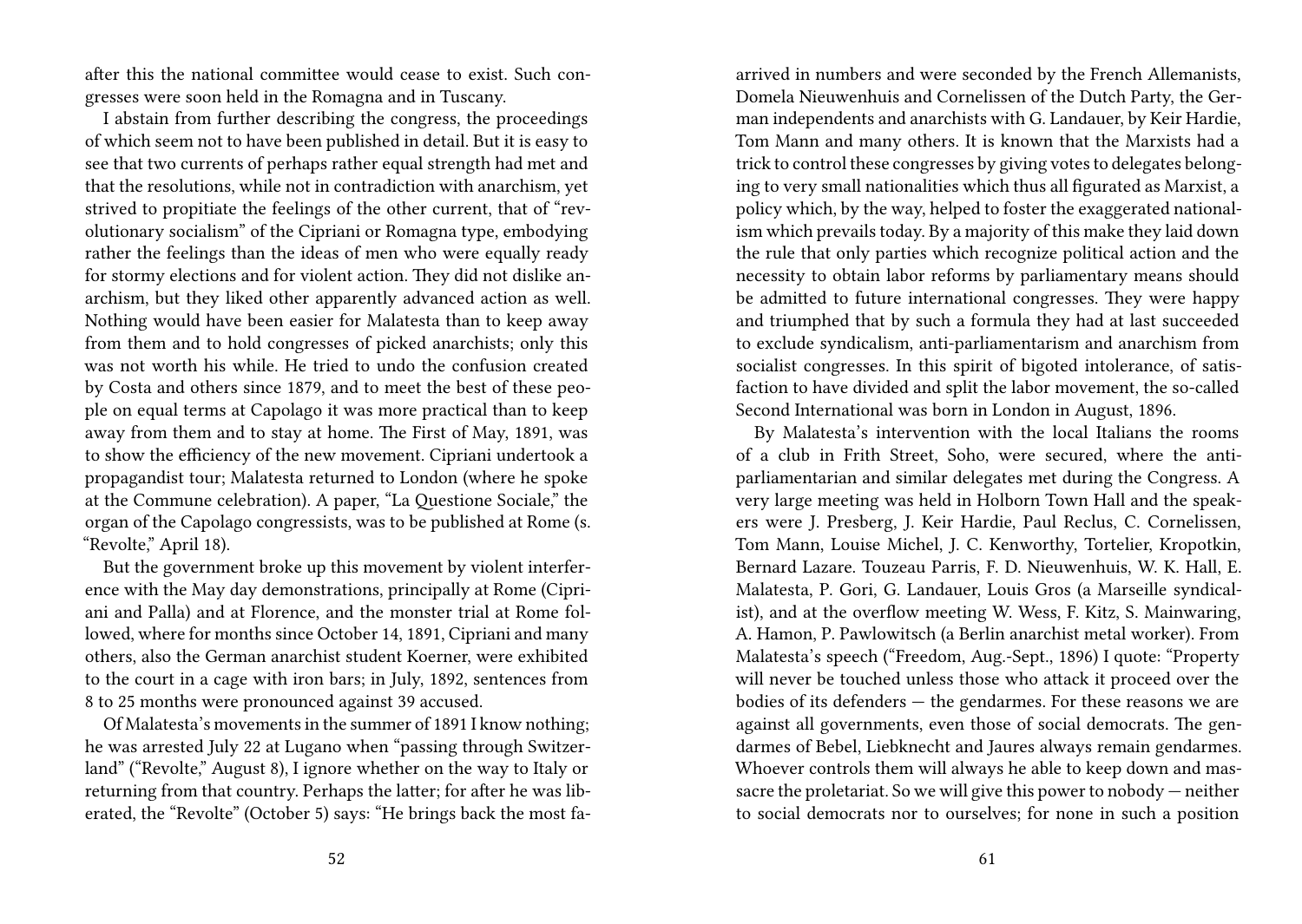needed not to get people to do this or that punctually and efficiently and they may pass for loftier minded anarchists than Malatesta, though, in practice their own individual work, scientific and propagandist, was exceedingly well organized. Therefore Malatesta's demand that practical work should be done in a practical way is quite self-evident. Only by reason of his intelligence and experience his role in an organization would always be that of a moral leader and even in his youngest days the lines of organization were so light upon him (he was so soon recognized as an equal by the small group round Bakunin) that he may not always have seen that organization is a heavier burden upon the backs of ordinary average people than it ever was or can be upon gifted men like himself. Therefore people hesitate before joining movements where one gifted man seems to be preponderant. After all this question has been a temporary one; at times the movement was so straightened and reduced that Malatesta's perseverance gave him a unique position; then it has grown to proportions which are quite above the personal action and influence of a single man, and so the question of organization has been gradually eliminated by itself.

When the anarchist movement was hunted down by the persecutions of 1893 and 1894, it received a great impulse as early as in 1895 by the sudden and rapid development of French syndicalism. News of this reached London about the middle of 1895 and Malatesta had probably discussed the subject before with Emile Pouget who left for Paris in May. There was a meeting held in the rooms of Alfred Marsh, the editor of "Freedom," in Camden Town, N. W., Malatesta being present when these new developments and the International Socialist Workers' and Trade Union Congress of 1896 (London) were discussed; other meetings followed through the year. A last attempt was made in 1896 to maintain the solidarity of socialist and labor organizations of all shades of socialist and anarchist opinon the principle of the Bologna, Geneva and Berne Congresses of 1873 and 1876 — by meeting the social democratic organizations in friendly discussion. For this purpose delegates from syndicates

vorable impression of the anarchist movement in Italy." The paralysation by social democratic propaganda vanishes; even in Lombardy the active young generation is anarchist; in the Romagna, in Tuscany, even in Piemont, there is a general revival. All say, if the others rise in insurrection, we are ready. The republican workers are almost socialists and the legalitarian socialist workers are in great proportion anarchists.

When Malatesta was arrested, the local Swiss tribunal sentenced him to 45 days of prison for having acted against the decree of expulsion of 1879. He continued to be kept in prison for up to three months, since the Italian government choose to demand his extradition on the specious argumentation: he was the initiator of the Capolago congress — this congress [January, 1891] organized the First of May, 1891 — the First of May led to criminal action in Rome and to looting in Florence hence Malatesta's moral complicity in nonpolitical crimes is proved! We need not much wonder at this reasoning, since the late procedure at Milan ( 1920–21 ) was based on the same absurd concotenation of heterogene subjects, and the same trick was played upon him and Merlino in 1883–84, when their participation in the London congress of 1881 was made the starting point to string together disconnected facts (see Malatesta's letter of July 19, 1891, printed in the "Revolte" of August 8). Just as any jury would reject these foul arguments, the Tessin government and the Swiss Federal Council rejected them, and he was at last free to depart; Swiss public opinion had also been roused in his favor by devoted comrades.

A very short time after these Swiss adventures we find him on a lecturing and propaganda tour in Spain, where his experience of the language acquired in South America made him quite at home. It was not a secret journey and his meetings are discussed in polemics started by the trilingual "Porvenire Anarquista" of Barcelona, but his appearance there was such a novelty that the Spanish police took some time to decide how to act and meanwhile his journey was over, or had he learned that it was wise to leave? In any case he de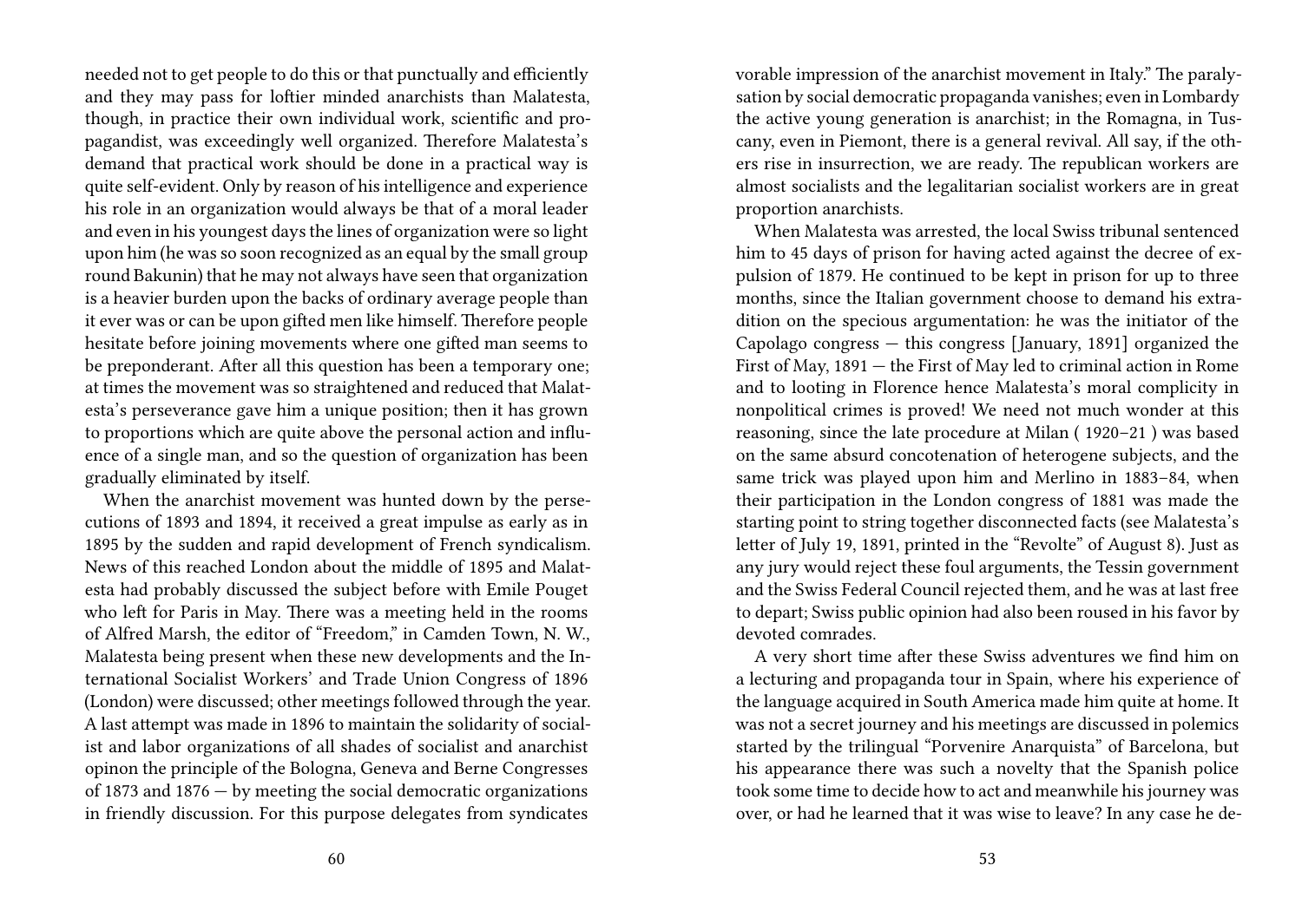parted in the nick of time and found no further opportunity to enter Spain again. On January 6 a local revolt occurred at Xerez, leading to four executions on February 10, 1892; the infamous machinations against the victims came to light in 1900 (see "Temps Nouveaux," March 10, 17, 1900).

Very soon after there were many arrests at Barcelona (February, 1892); thus Malatesta, whose journey took place about November-December, had a real chance to be arrested and held "morally responsible" for all these events after the Italian formula.

We might get some understanding of his way of addressing meetings, which is never that of declamation but always that of cool, quiet and fair reasoning, the elaboration of an idea in common with his audience, by reproducing the "Freedom" report of the Commune celebration of 1891 (South Place Institute, London): "E. Malatesta said that like all revolutionary movements the Commune contained the germ of the future, but this germ had been strangled by the nomination of a government. This government proclaimed territorial decentralization. Instead of one government in France there would have been 36,000, each of which would be based on the same authoritarian principle. From the socialist point of view it did nothing. It protected property, and, if it had lasted longer, would have been compelled to act against the people like all other governments. Nevertheless the Commune had an immense significance. It was not ideas which caused acts, but acts which caused ideas. In Italy the socialist propaganda was started by Bakunin in 1864. He gathered around him about fifteen socialists and they did not increase in number until the Commune of 1871, but then, through that act, they began to count by thousands. We are a party of action and we must never forget it. If a great act takes place, our numbers increase rapidly. If not, the progress is but slow; indeed we are likely to loose ground.

"Another thing to be learned from the Commune is that we should give great attention to popular movements and tendencies. We cannot expect that the people will rise with a definite commu-

There is no reason to pass in silence the opposition currents against Malatesta's work which date from these years, since previous oppositions in the seventies were directed against the Italian Federation as a whole. It is always possible for an individual to march quicker than the masses, to be more brilliant, to appear more advanced, to spend within a few months or at a single stroke the energy of a lifetime. To such Malatesta seemed to be slow, for all his energy is directed to make quantities, of very average people advance in an efficient way and not to storm ahead of them a long way to remain in a helpless isolation. He did that when with five others he held Castel del Monte and when with twenty-seven he wandered on the Matese Mountains and not a soul stirred to help them. He now prefers, since 1883 at least, to make large masses see some few very simple things and to work for these with quiet efficiency. This is not moderation; it is simply preference given to one method which needs not exclude other methods, there is room for all.

\* \* \*

When he is therefore attacked by what seemed to be youthful exuberance as in the Porvenir anarquista of Barcelona (end of 1891) there is little harm done. Other attacks are of no account, because malignity rivals in them with authoritarian intolerance, though they called themselves individualist. I allude to the publications beginning in Paris, 1887, and culminating in London about 1892 or 1893 and wound up by a curious trial for libel some fifteen years later. Here I can only say that his career is indeed proved blameless, since the most spiteful animosity never brought forward any serious argument against him.

The only factor which in a certain way qualified his hold on the movement is the question of organization. Malatesta wants real, practical work prepared and done, and this requires technically skilled co-operation  $-$  and that is organization. Kropotkin and Reclus had no such collective work on hand; therefore they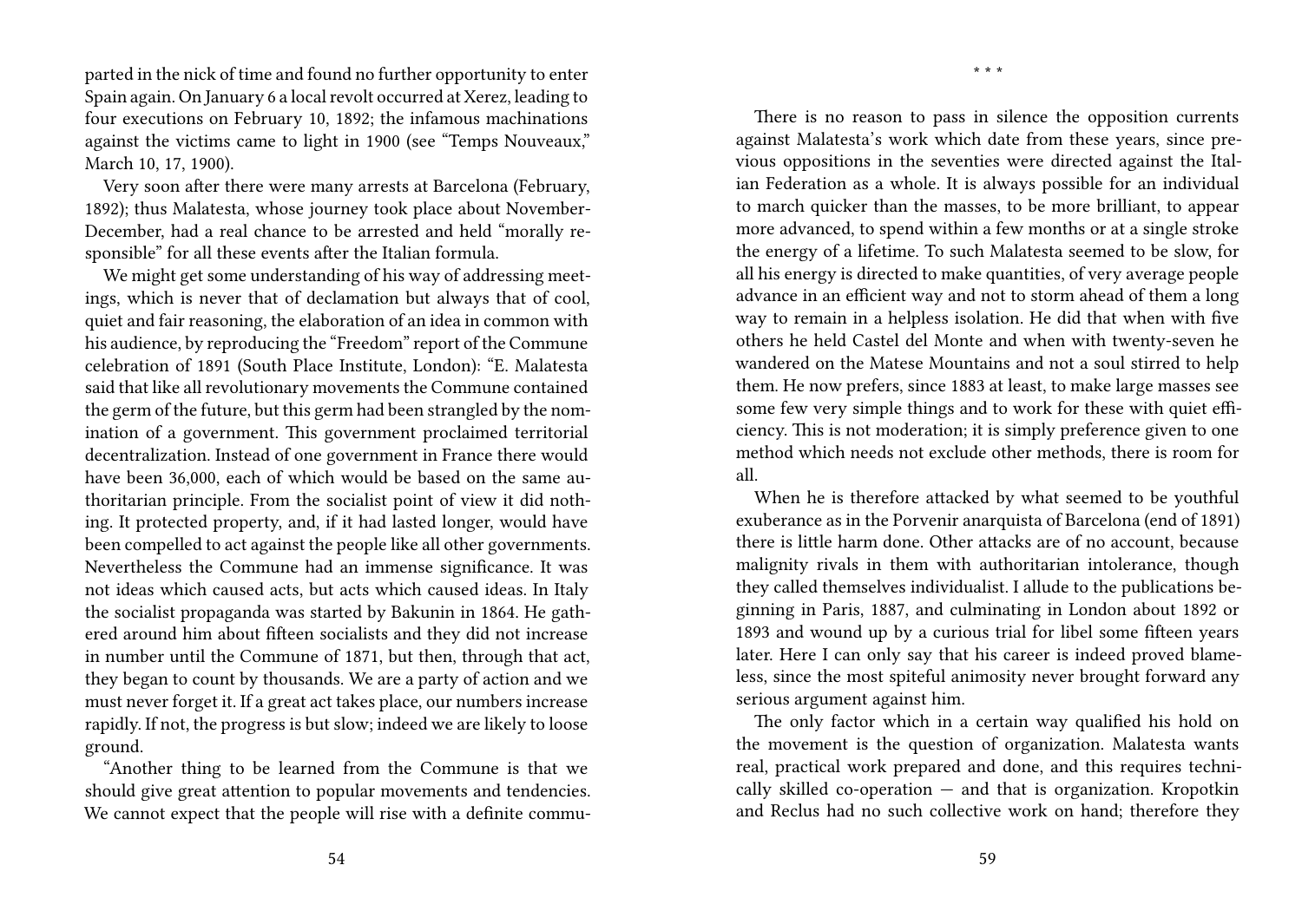of the local criminal population; but the thieves held Gori in high respect, since they saw him constantly watched by detectives and possibly took him for a beautiful bandit in temporary retirement. Very soon Gori, who was also a sailor, worked his passage before the mast to America, from where he returned in 1896 at the time of the international socialist congress. Milano also went to the United States, soon returned disappointed, some time later his mind began to give way. He retired to his native village, and I saw him last at Turin, 1898; in 1899, I believe, he met a tragical death, as Malatesta told me.

So there was always life and doing among the London Italians in those years. Malatesta also saw at closest quarters the life of the many French Anarchists who, principally between 1892 and 1894, took shelter in London and were considerably exposed to spying and to actual persecutions which led to extraditions like that of Meunier, who had avenged the betrayal of Ravachol. Malatesta certainly gave proof of a cool head to save himself and many less cautious comrades around him from all the traps which the English, French, Italian and other police then set for all who were known as Anarchists.

There is certainly nobody of any interest to Anarchists whom he did not know in these years. I will just mention Kropotkin, Tcherkesov, Malato, Lucien Guerineau, Emile Pouget, Victor Richard, Lorenzo Portet and other Catalonians; no doubt also Elisee Reclus, who was in London in 1895, and the then submerged or invisible Paul Reclus. At the time of the international congress of 1896 he would of course know F. Domela Niewenhuis, Tom Mann, G. Landauer and all who then showed any desire to see fair play. I have already mentioned that social democrats are profoundly ignorant of his very existence sometimes and I do not think that he takes much notice of them. He knew Hermann Jung, one of the founders of the International and its Swiss secretary (murdered 1901); by the way in Barcelona, 1891, he saw G. Sentinon, the Spanish internationalist of Bakunin's time, then quite retired and since dead.

nist and anarchist program. A revolution never begins with a settled program. That of '89 began with cries of 'Long live the king" [sc. because the king had at last convened the Etats generaux, a sort of parliament suspended for 150 years]. So with regard to the great movement which is now being prepared. The people clamor for eight hours, but eight hours will never be realized, and because their demand is so small that is no reason why we should stand aloof. We must mix with the people and show them how to expropriate and how to attack authority. If we are with the people and share their dangers, they will better understand our ideas and better realize them."

A year later Merlino's much discussed pamphlet, Necessite et Bases d'une entente, appeared at Brussels, May, 1892, in the series Propagande socialiste-anarchiste revolutionaire; the address of the publishing group was that of Malatesta, who was himself to issue another pamphlet, Organisation et Tactique, which never appeared. I ignore whether Merlino's American journey of 1892 interrupted these publications, and I am quite aware of the independence of each of the two authors, nor do I interpret the pamphlet of 1892 in the sense of Merlino's later opinions. I think rather that the abuse which greeted his effort to lay the movement upon larger foundations, had the effect to disappoint him and to drive him away. In Italy at that time a workers' congress was held at Genoa (August, 1892), at which a majority even was on the Anarchist side — Gori, Galleani and others — the Socialists left, and an anti-political workers' party was founded. All these were practical efforts to remain or enter in contact with men and organizations in Italy as they really were, a parallel to the latter and organization participation in syndicates, and it brought heaps of abuse on Malatesta and his friends who were suspected of  $-$  an evolution towards the legalitarian parties.

This was not only proclaimed in certain scurrile pseudoindividualist London prints but found expression even in the "Revolte" (August 13, 1892), being met in the very next issue (August 20)